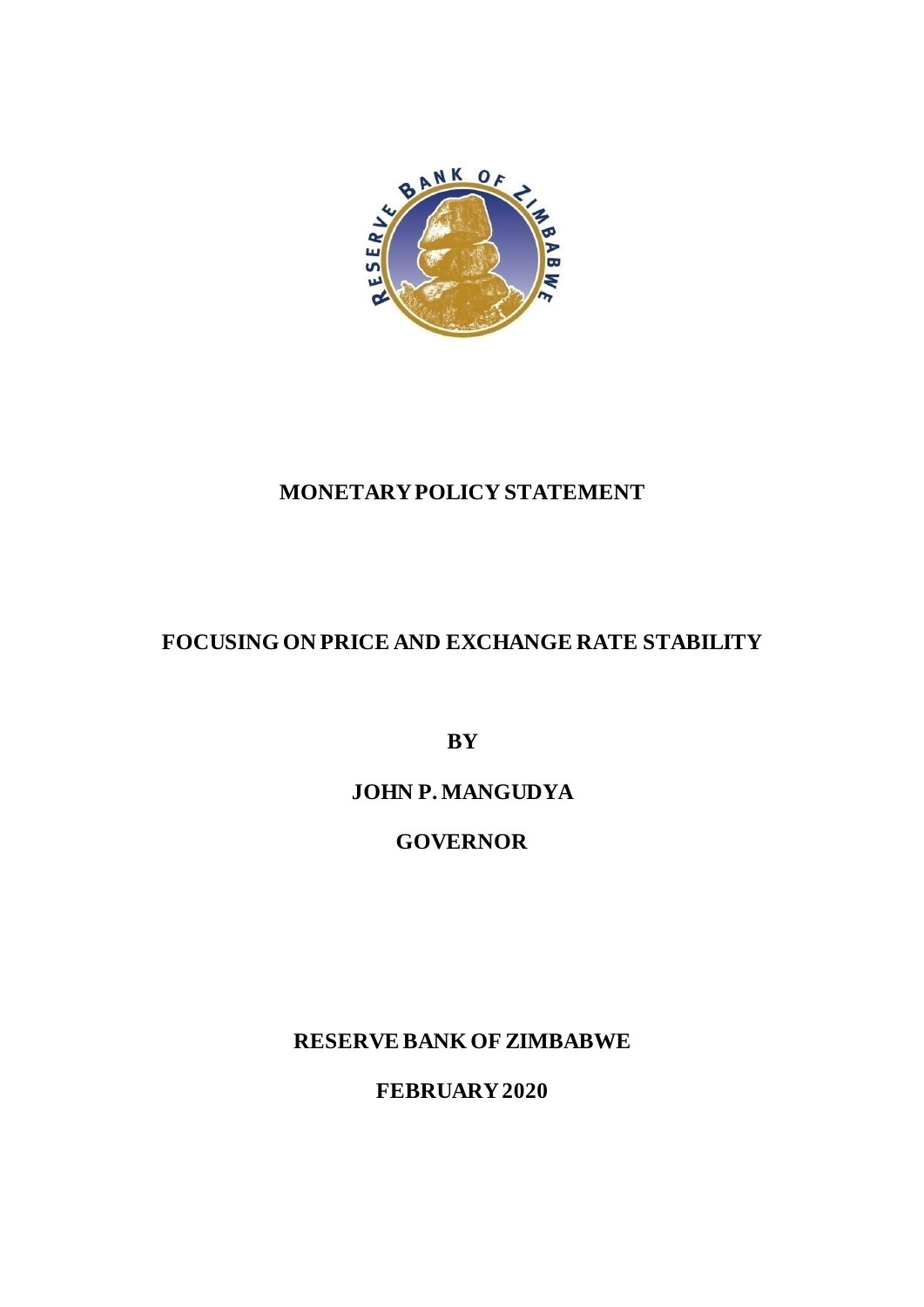# **TABLE OF CONTENTS**

| SECTION TWO: MONETARY POLICY MEASURES AND MPC           |  |
|---------------------------------------------------------|--|
|                                                         |  |
|                                                         |  |
| ECONOMIC AND FINANCIAL CONDITIONS UNDERPINNING          |  |
| GLOBAL AND REGIONAL ECONOMIC DEVELOPMENTS 21            |  |
|                                                         |  |
| <b>BALANCE OF PAYMENTS DEVELOPMENTS AND OUTLOOK  25</b> |  |
|                                                         |  |
|                                                         |  |
|                                                         |  |
|                                                         |  |
|                                                         |  |
|                                                         |  |
|                                                         |  |
|                                                         |  |
|                                                         |  |
|                                                         |  |
|                                                         |  |
|                                                         |  |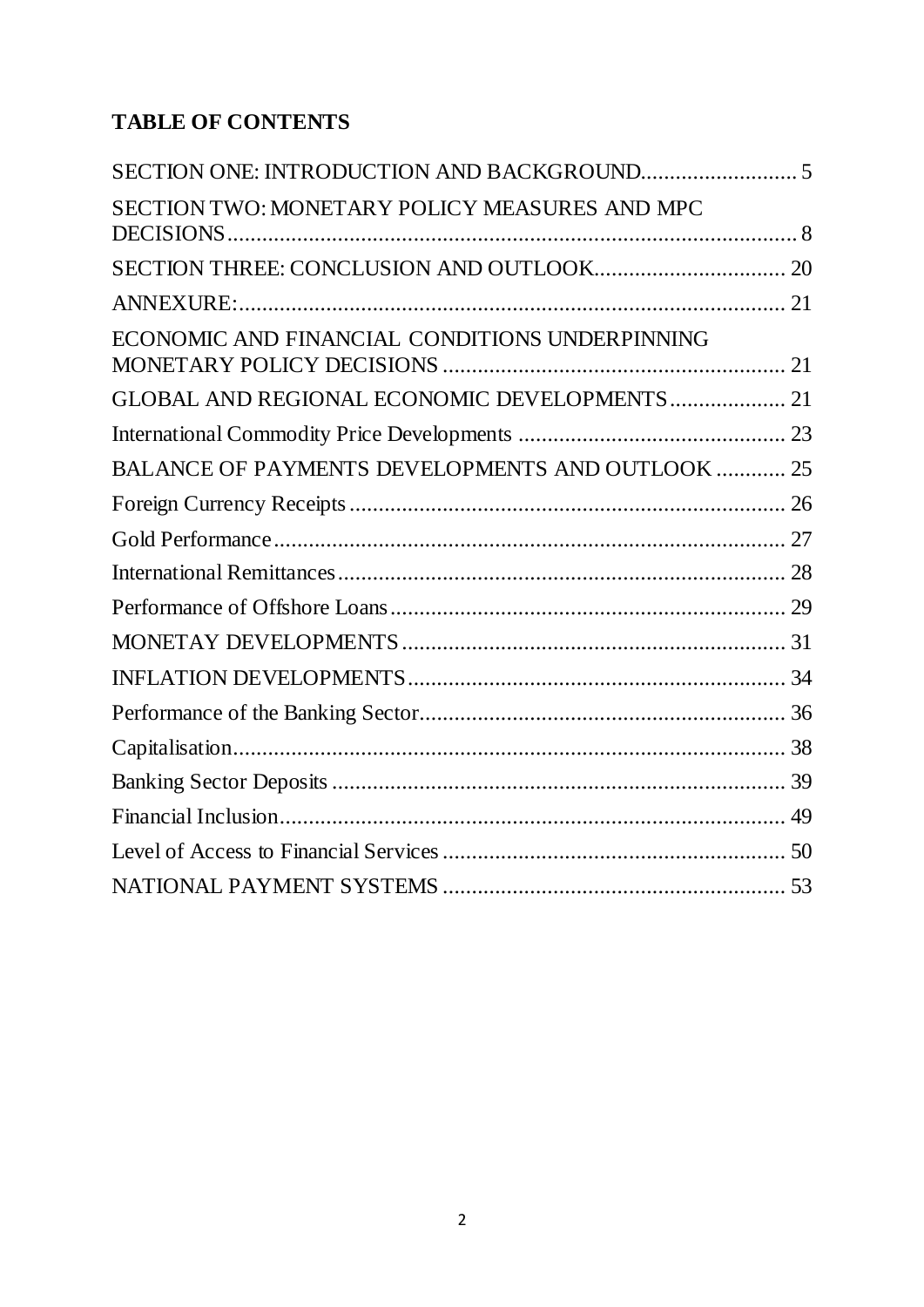## **LIST OF TABLES**

| Table 4: Gold Deliveries to Fidelity Printers & Refiners (FPR) in Kgs  27 |  |
|---------------------------------------------------------------------------|--|
| Table 5: International Remittances Inflows 2018 and 2019 (Jan – Dec) 28   |  |
|                                                                           |  |
|                                                                           |  |
|                                                                           |  |
|                                                                           |  |
| Table 10: Financial Inclusion Indicators – December 2016 to Dec 2019 50   |  |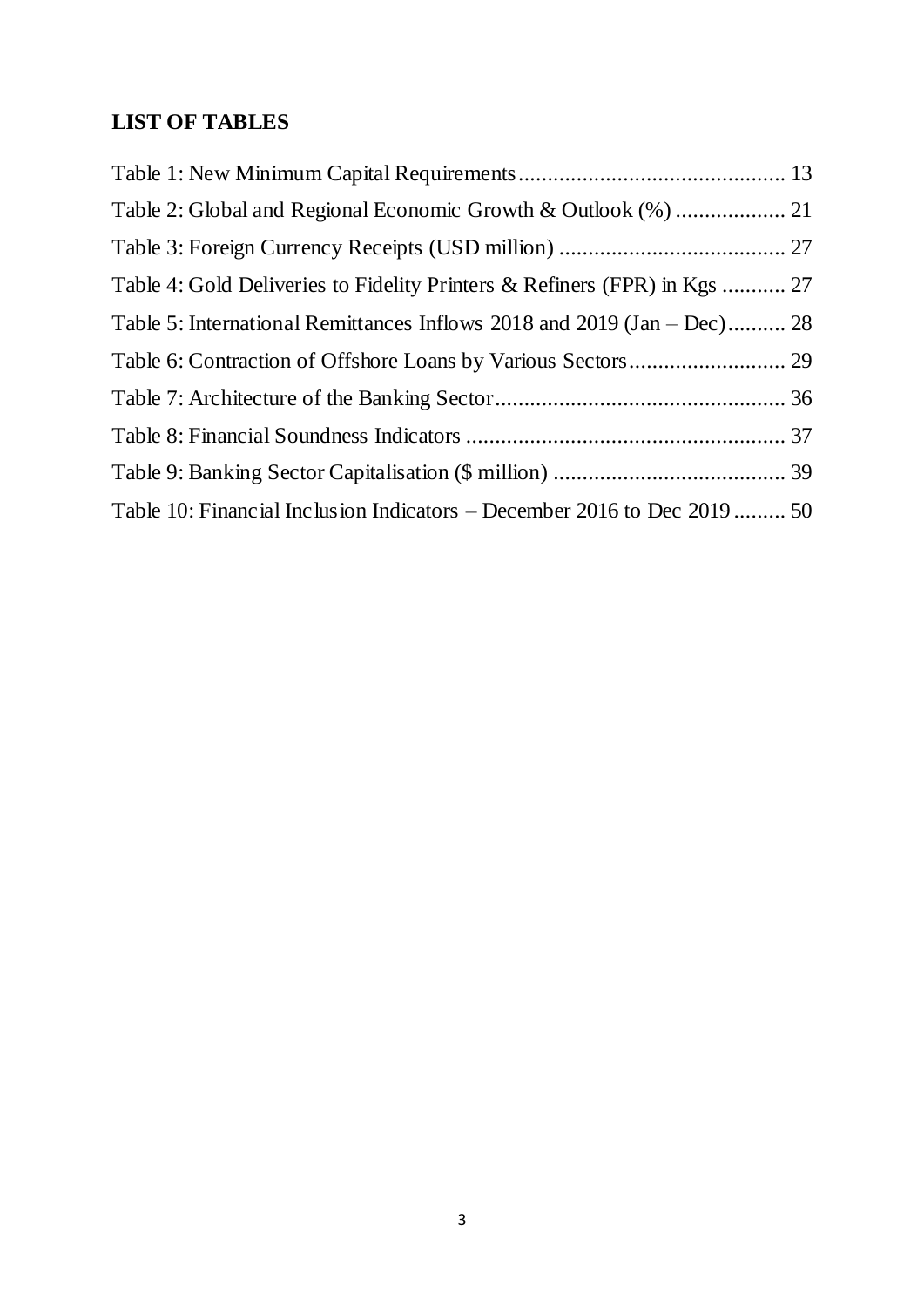## **LIST OF FIGURES**

| Figure 1: International Commodity Prices: January - December 2019 24          |
|-------------------------------------------------------------------------------|
|                                                                               |
|                                                                               |
|                                                                               |
|                                                                               |
|                                                                               |
|                                                                               |
|                                                                               |
|                                                                               |
|                                                                               |
| Figure 11: Non-Performing Loans to Total Loans Ratio Dec 2014 – Dec 201943    |
|                                                                               |
|                                                                               |
| Figure 14: Electronic Transactional Activities from January-December 2019. 54 |
|                                                                               |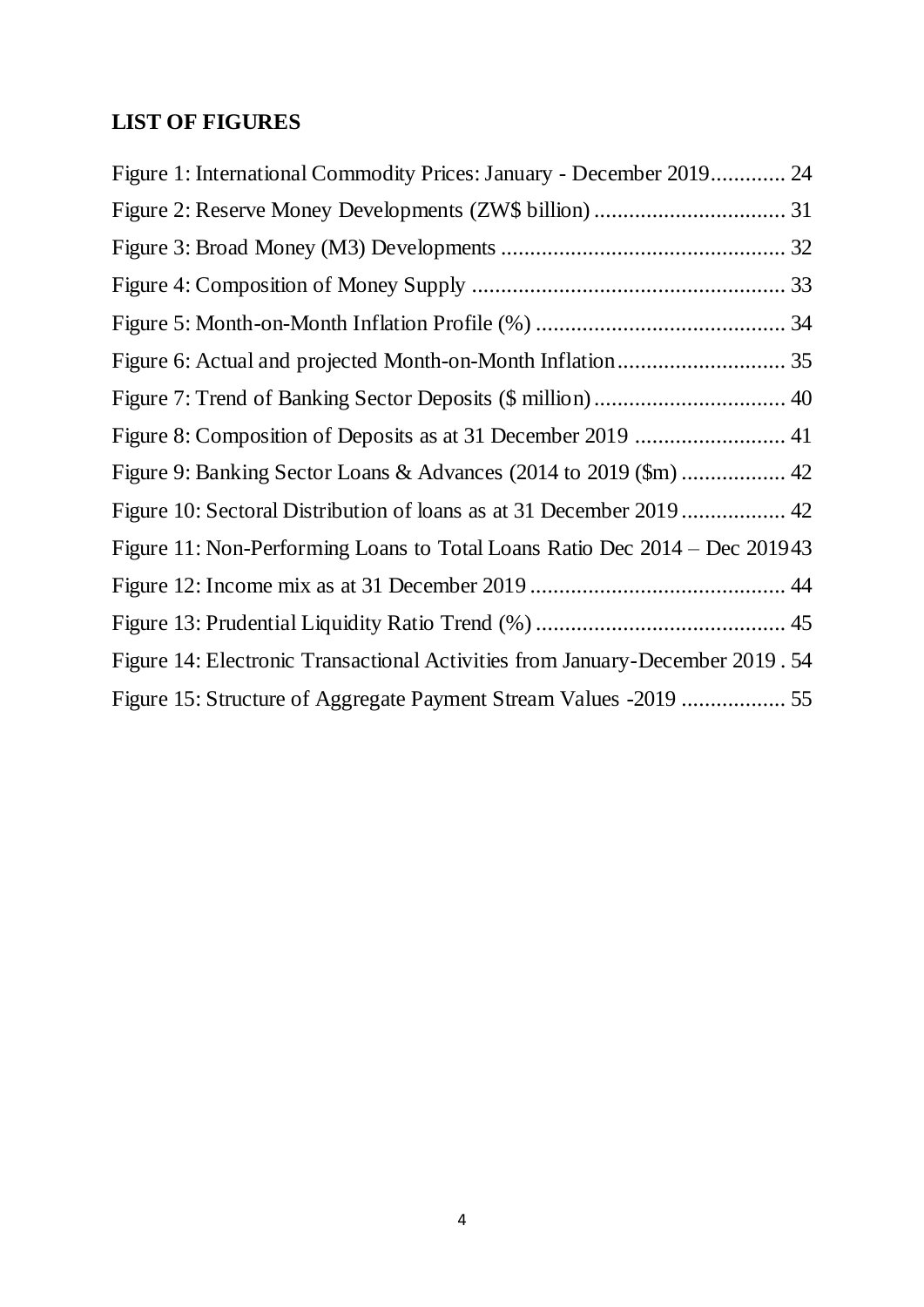#### <span id="page-4-0"></span>**SECTION ONE: INTRODUCTION AND BACKGROUND**

- 1. This Monetary Policy Statement is issued in terms of Section 46 of the Reserve Bank Act (Chapter 22:15). It discusses the measures and policies being pursued by the Bank. The measures and policies are aimed at accomplishing the Bank's 2020 key strategic focus areas of ensuring exchange rate and price stability, the smooth functioning of the interbank foreign exchange market and providing support to economic activity without endangering the important objective of reducing and stabilising inflation in the short to medium term.
- 2. The Statement comes at a time when the main thrust of the Bank is to stabilise the economy by bringing down inflation and to stabilising it, after the initial burst of high inflation that followed from the liberalisation of the exchange rate and fiscal consolidation in 2019. Stabilising the negative shocks - cost of adjustment - that emanated from the economic reforms that the country went through in 2019 in its quest to right-size or rebalance the economy is necessary for rebuilding confidence within the Zimbabwean citizenry and for creating a conducive economic environment for sustainable growth.
- 3. Specific measures that the Bank is pursuing to stabilise the economy include:
	- i. Implementing the monetary targeting framework geared at addressing inflation and exchange rate volatility;
	- ii. Enhancing transparency on the interbank market in order to provide efficiency in the foreign exchange market;
	- iii. Injecting additional cash to address cash shortages; and
	- iv. Promoting confidence in monetary policy through effective communication and forward guidance to anchor the public's

5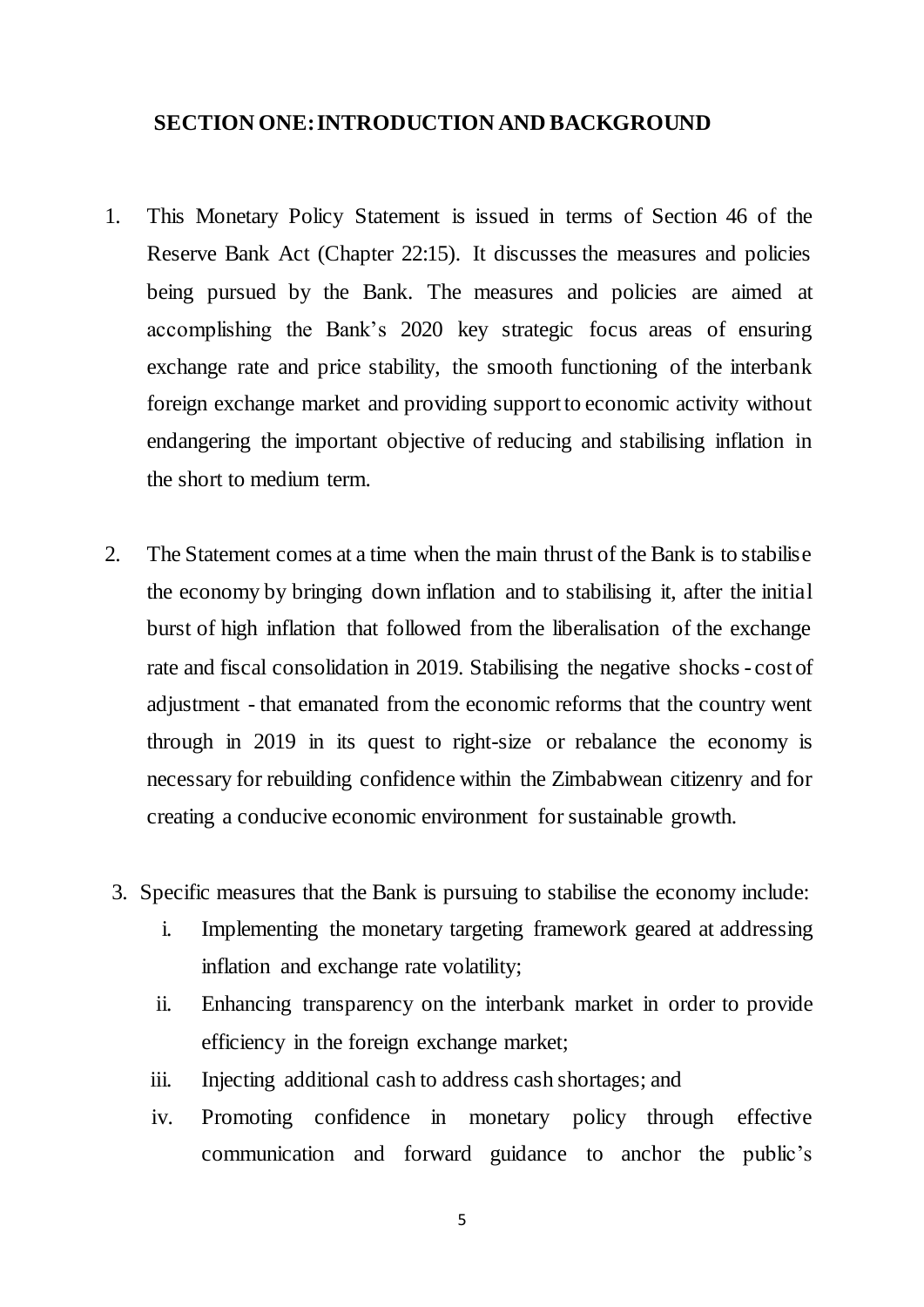expectations, which are the epicentre of inflationary developments in Zimbabwe.

- 4. Consistent with the Bank's policy thrust of ensuring exchange rate and price stability, the economy managed to achieve a sustained decline in month-onmonth inflation since October 2019 and relative stability in the exchange rate. This trend is consistent with a positive macroeconomic outlook for the country which is set to grow by around  $3\%$  in 2020. Month – on – month inflation is expected to be well below 5% by year-end.
- 5. The Bank is committed to ensuring that the above fundamentals are achieved through the Bank's use of monetary targeting framework to achieve price stability whilst at the same time addressing the emerging challenge of depressed aggregate demand.
- 6. Focussing on confidence building through effective communication by the Bank has also become extremely important in view of the fact that a key factor that causes inflation in Zimbabwe is people's expectations of future inflation. These non-monetary factors are grounded on the public's past negative experiences with inflation.
- 7. In addition, the Bank is committed to improving the depth and efficiency of the interbank foreign exchange market with a view to enhance its efficacy and thus ensuring a credible, predictable and sustainable exchange rate determination framework. This will produce stability and enhance confidence in the foreign currency market.
- 8. The current measures being pursued by the Bank are a culmination of policies and decisions made by the Bank's Monetary Policy Committee (MPC), and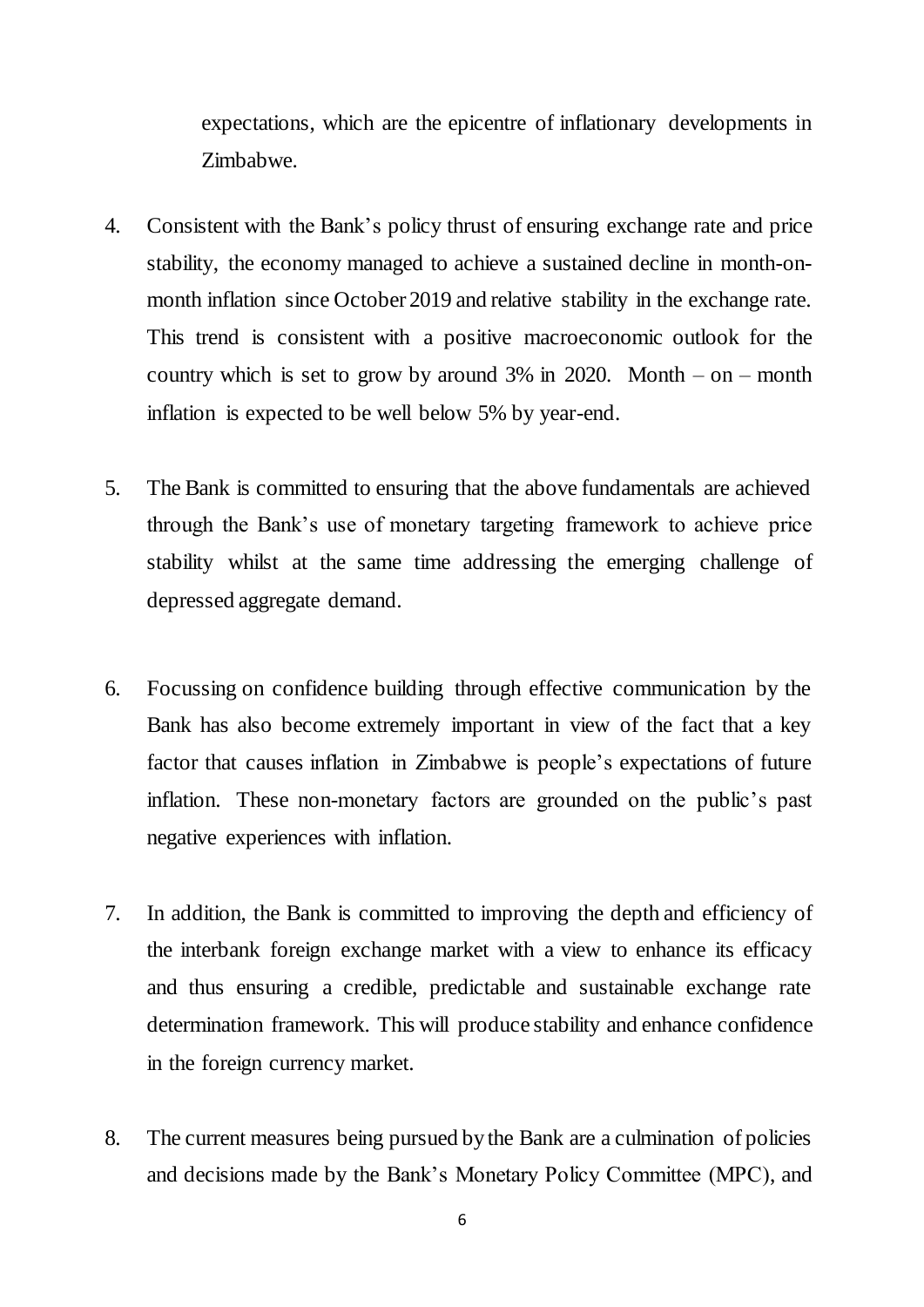communicated to the public through the past four press releases. The Bank is pleased with the concerted effort of the MPC which has assisted to improve policy transparency, predictability and certainty through its focus on the core mandate of the Bank.

9. The rest of the monetary policy statement is organised as follows: Section 2 provides the recent monetary policy measures, including decisions and policies made by the Bank's MPC. Section 3 discusses the general economic outlook and inflation. The statement also includes Annexures highlighting domestic and international economic developments underpinning monetary policy decisions.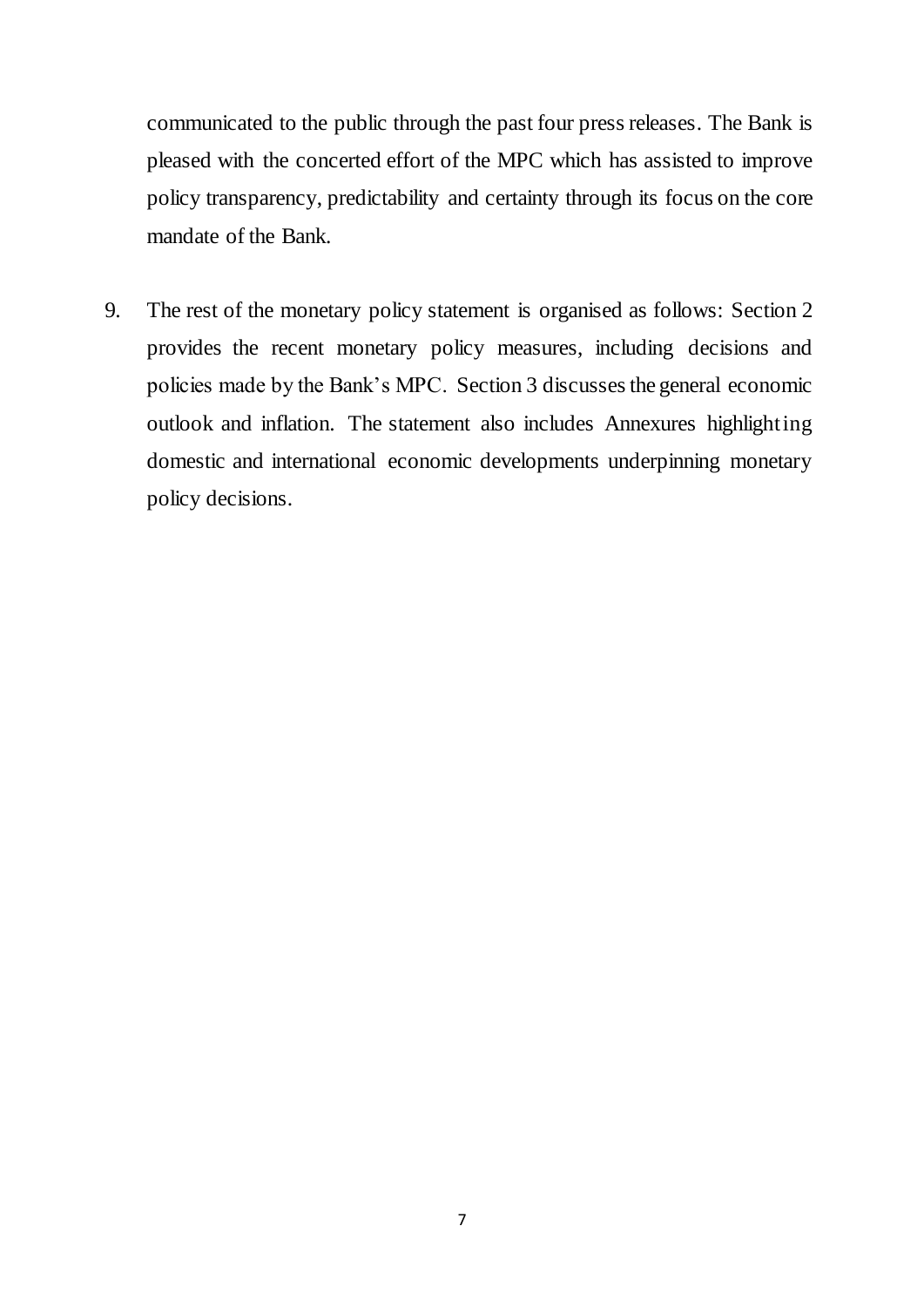## <span id="page-7-0"></span>**SECTION TWO: MONETARY POLICY MEASURES AND MPC DECISIONS**

- 10. In the Monetary Policy Statement of October 2019, the Bank made a number of critical policy initiatives, which principally include liquidity management framework, de-dollarisation process, reviewing of minimum capital requirements of banks and the setting of the Bank policy rate. The Bank also advised of gradually injecting additional notes and coins into the economy to lessen the inconvenience caused by the shortages of physical cash to the transacting public. In addition, the Bank introduced credit enhancing measures to incentivise and encourage banks to lend long-term.
- 11. The policy measures that the Bank shall pursue in the conduct of Monetary Policy are as follows:

#### **Liquidity Management**

- 12. The level of liquidity or money supply in the economy as measured by total banks' deposits stood at ZW\$34.5 billion as at 31 December 2019, composed of ZW\$22.0 billion (64%) in local currency and ZW\$12.5 billion (US\$785 million) or 36% in foreign currency. It is this liquidity or stock of money that is the key focus area that the Bank is mandated to manage to ensure that it does not cause inflation and/or bring volatility to the exchange rate.
- 13. Focusing on liquidity management becomes even more critical especially in the context under which around 50% of this ZW\$34.5 billion is concentrated on only 200 entities whilst the majority of the Zimbabwean population is struggling to make ends meet in an economy with a huge output gap.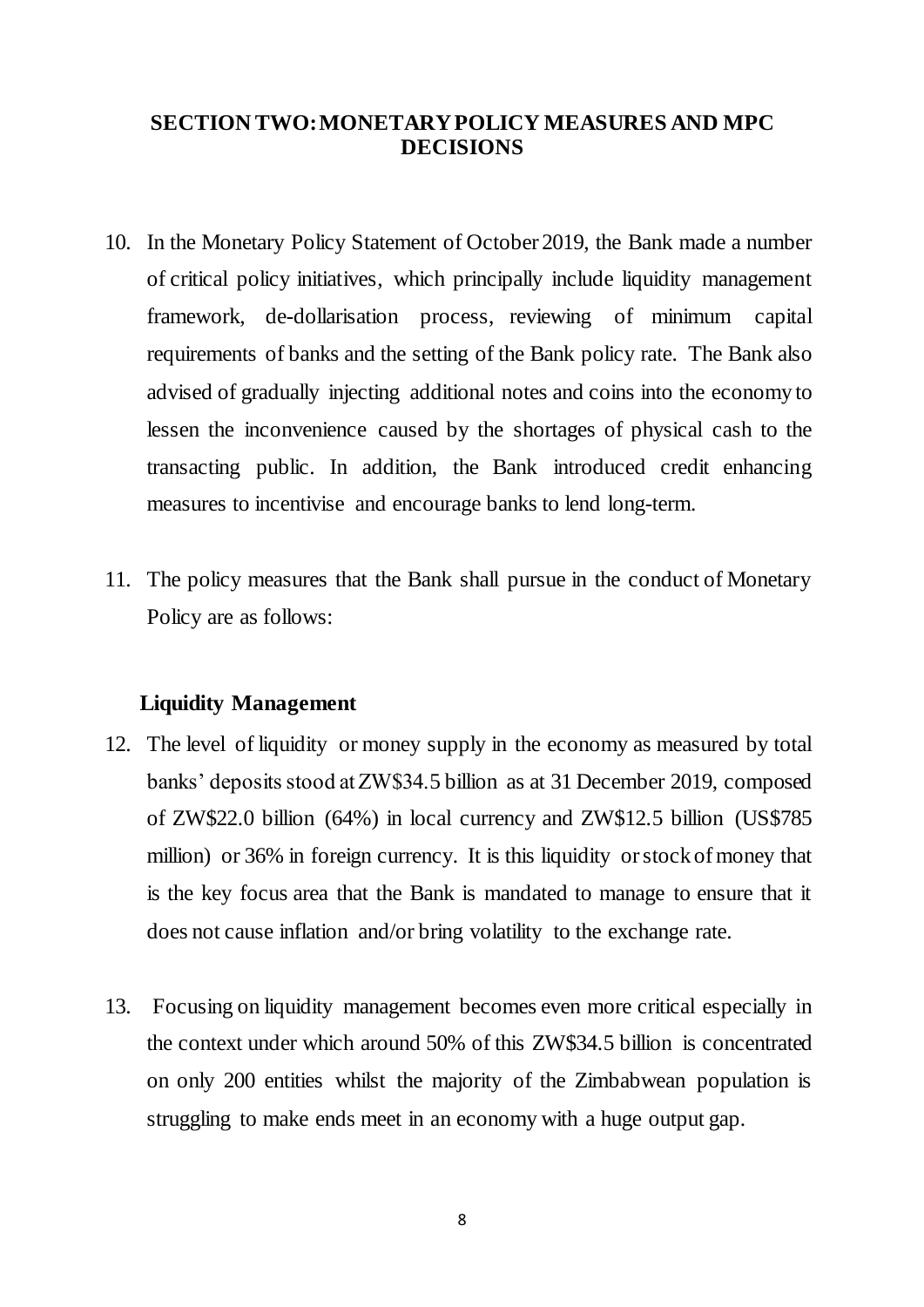- 14. The Bank is therefore committed to the full implementation of the monetary targeting framework to regulate the amount of money supply in the economy and align it with the desired inflation and exchange rate levels. This framework will be operationalised through the use of existing open market operations tools that include Treasury Bills, Savings Bonds, Corporate Bonds, Statutory Reserve Requirements and specific liquidity management instruments to deal with the uneven distribution of deposits in the economy.
- 15. As at 31 December 2019, the outstanding Savings Bonds were ZW\$1.9 billion, down from ZW\$2.2 billion recorded over the same period in 2018. The statutory reserve balances amounted to ZW\$918 million as at 31 December 2019, representing 129% increase from the ZW\$401.5 million 2018 position.

#### **Enhancing the Reuters Forex Interbank Market Tracker System**

- 16. The main aim of the Reuters foreign exchange market tracker system that the Bank is putting in place is to improve the operation and efficiency of the foreign exchange market through a more transparent foreign exchange trading platform.
- 17. As advised by the Bank, the electronic deal tracker system under the Reuters platform went live on a trial basis on 2 December 2019.
- 18. Accordingly, the next step is for banks to become market makers in the usertest environment to make sure that the new trading platform can handle the tasks in the live environment.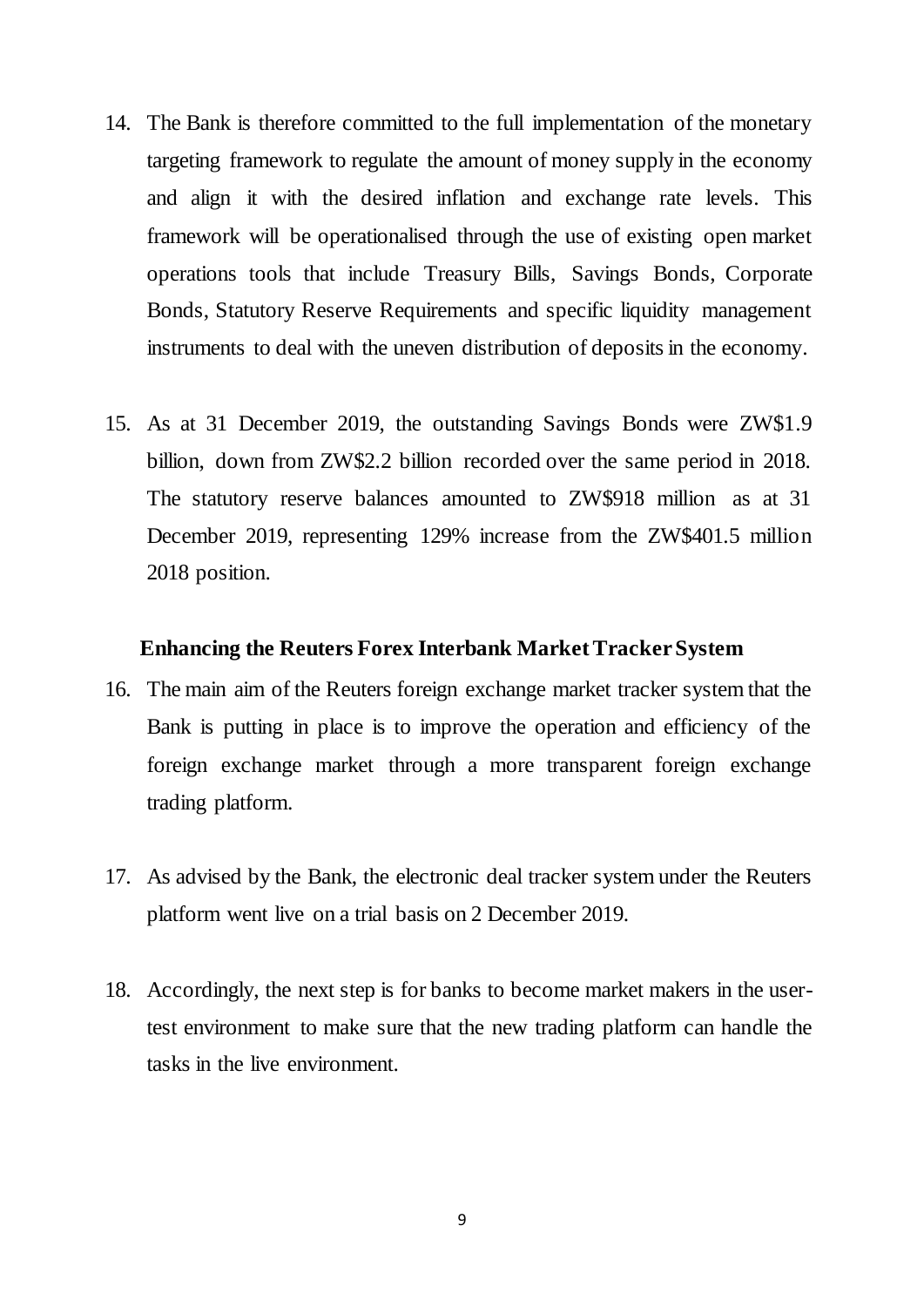- 19. The Bank shall set aside appropriate foreign exchange resources to intervene and stabilize the market, as may be required once the enhanced interbank foreign exchange market becomes operational.
- 20. The Bank is also undertaking a further refinement of the activities of bureaux de change with an objective of strengthening their operations.

#### **Credit Enhancing Measures**

- 21. The MPC operationalised credit enhancing measures through the creation of a Medium-term Bank Accommodation (MBA) window to support banks with productive sector funding requirements. A total of ZW\$800 million had been disbursed under the MBA window as at 31 December 2019. This amount is within the MPC's initial target of ZW\$1 billion agreed in 2019.
- 22. At its meeting on 14 February 2020, the MPC agreed to review the limit under MBA window to ZW\$1.5 billion in order to cater for the winter agricultural preparations.
- 23. In administering this facility, the Bank shall ensure that appropriate measures are put in place to limit its impact on inflation and the exchange rate. As emphasized by the MPC, access to the MBA window depends on the quantum of medium and long-term productive lending undertaken by banking institutions.
- 24. In this regard, banking institutions are encouraged to re-orient their lending portfolios to the productive sectors of the economy. Banking institutions are further encouraged to partner with the private sector players across the value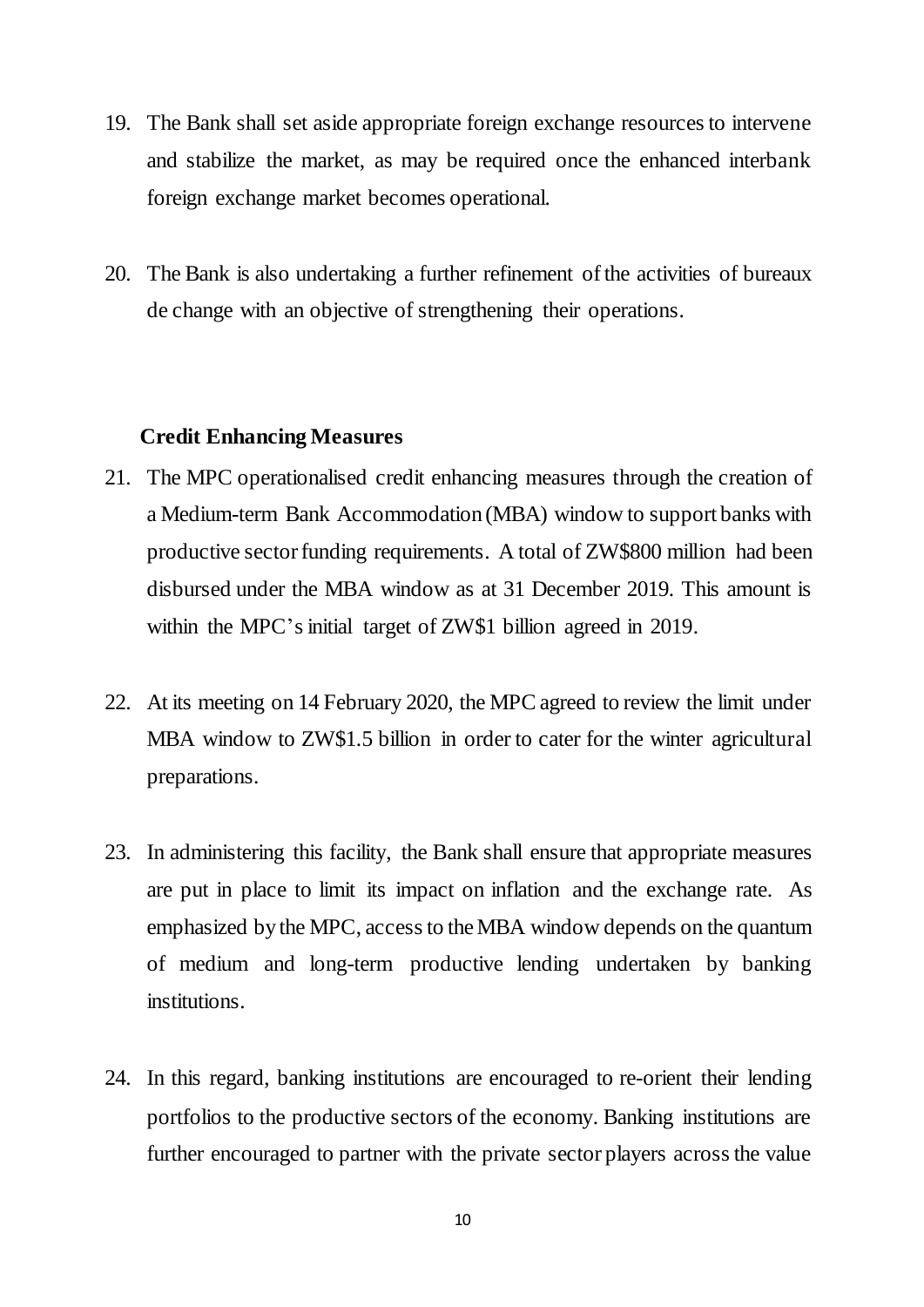chains, as part of the strategy to increase productivity and export earnings in the national economy.

- 25. Financial institutions are also expected to increase their support to the micro, small and medium enterprises (MSMEs) in order to deepen financial inclusion. Support to the MSME sector has the potential to promote value addition to the key sectors of the economy through diversification, export earnings and import substitution, which are all critical for increased economic output.
- 26. Implementation of the Collateral Registry by June 2020 will enable the MSMEs to leverage on their movable assets to access funding from formal financial institutions. In this regard, banking institutions and microfinance institutions are required to submit to the Bank detailed strategies to support the productive sector during the period 2020-2021. The strategy document should be submitted to the Bank by 30 June 2020.

#### **Bank Policy Rates**

- 27. Following MPC deliberations, the Bank reduced its Policy Rate on overnight accommodation from 70% to 35%, effective 20th November 2019, in order to promote confidence in the economy and minimise non-performing loans.
- 28. At its meeting on 14 February 2020, the MPC resolved to maintain the Policy Rate at 35 percent per annum.
- 29. The interest rate on the Medium-term Bank Accommodation (MBA) facility was maintained at a level that reflects the yield on the open market for Treasury Bills which is currently at between 15 to 18 percent per annum. The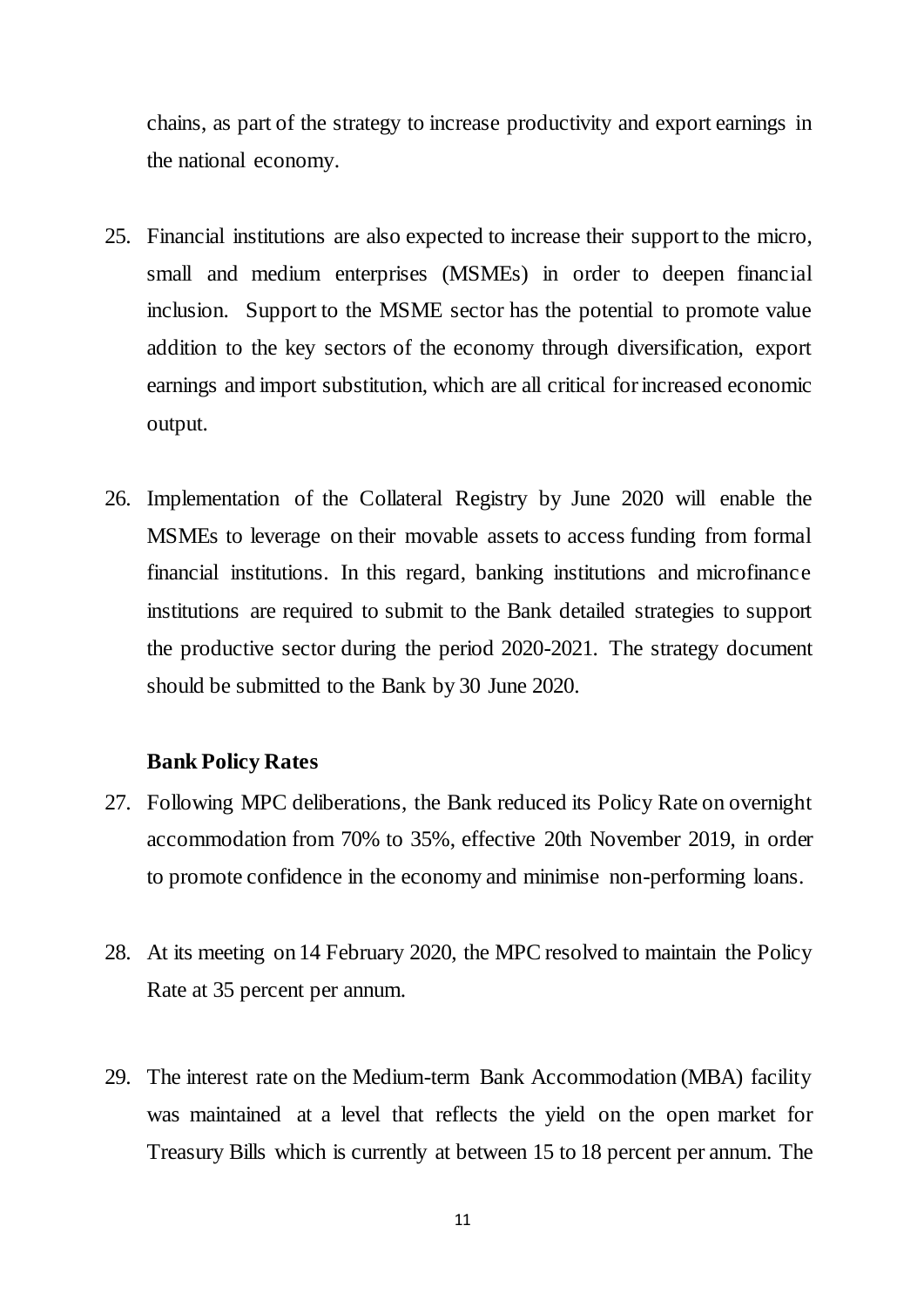Bank through the MPC will continue to proactively guide the market on the expected path of interest rates as part of its efforts to build on policy transparency and confidence.

#### **Availability of Cash for Transactional Activities**

- 30. Following the MPC decision in October 2019 to increase the quantity of bank notes and coins in circulation to try and reduce the inconvenience being faced by the public in accessing their cash at banks, the Bank has imported additional bank notes and coins to ameliorate this challenge.
- 31. An additional amount of ZW\$150 million was disbursed in the last quarter of 2019 to give a total of ZW\$1.1 billion worth of notes and coins in circulation in the country as at 31st December 2019. This ZW\$1.1 billion represents 3.2% of total banking sector deposits of ZW\$34.5 billion as at 31 December 2019. As per normal banking practice, the notes and coins were sold to local banks for distribution to clients in exchange for RTGS balances, so as to neutralize any expansion of money supply and therefore, inflation. Accordingly, the cash injections to date have not increased money supply and thus managing inflationary pressures.
- 32. The Bank will continue to gradually increase the notes and coins to the desired optimal proportion of bank notes and coins in circulation of up to 10 percent of deposits agreed by the MPC to meet cash demand. Moreover, the Bank will gradually introduce notes in larger denominations to improve efficiency and convenience to the public.

#### **Review of Minimum Capital Requirements**

33. A strong capital base is pivotal to banking institutions' ability to contribute meaningfully to economic growth and development through effective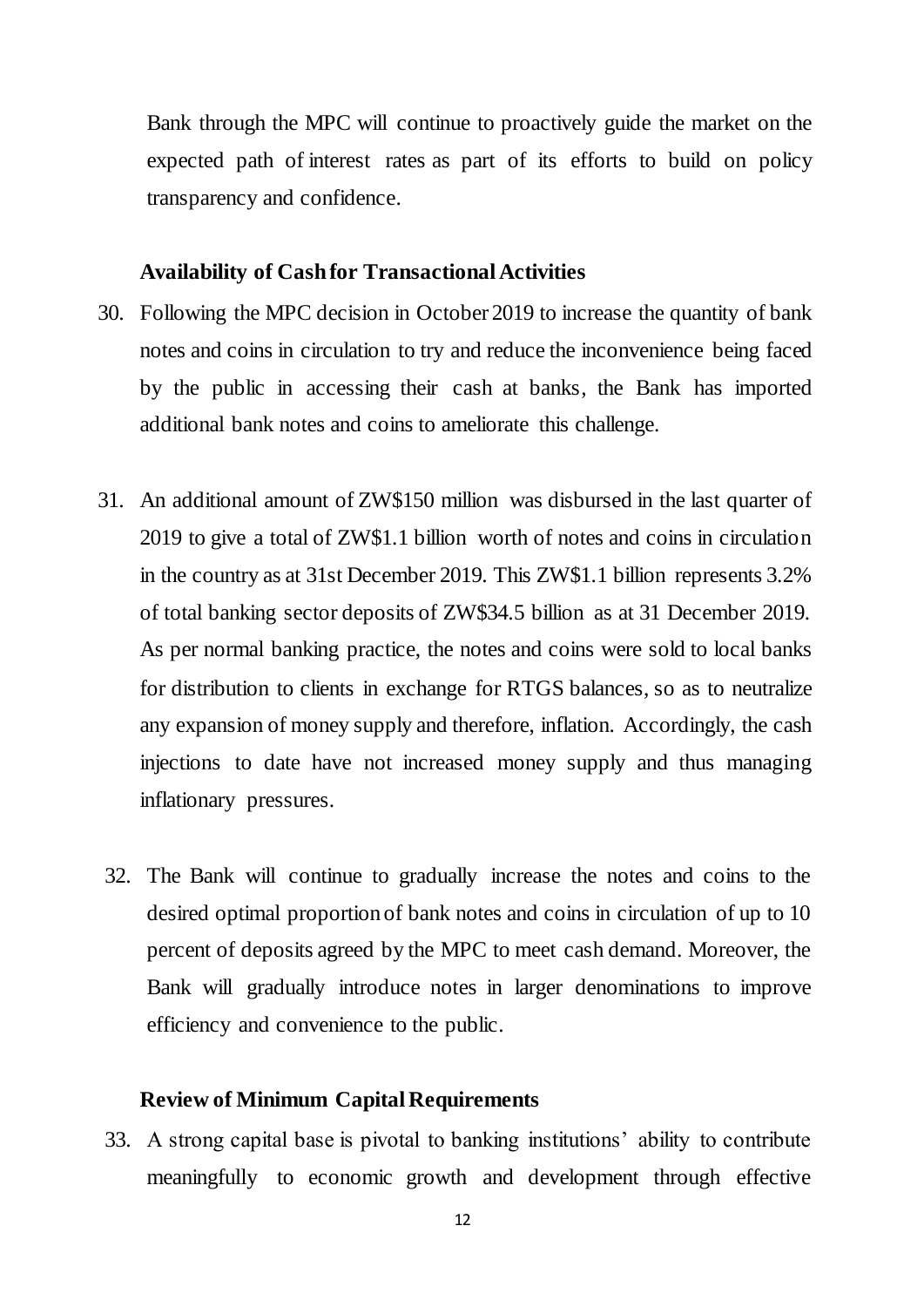financial intermediation. More importantly, capital enhances a banking institution's capacity to cushion against losses. On-going reviews of minimum capital levels ensure banking institutions continue to play a meaningful role and contribute to the economic turnaround strategies of the economy. Currently, the economy requires significant investment to retool industry, including funding road construction and electrical power production to facilitate industry activities.

34. Pursuant to the Bank's MPC release of 22 January 2020, the minimum capital requirements for the banking sector have been reviewed to ZW\$ equivalent of the following USD amounts:

<span id="page-12-0"></span>

| <b>Table 1: New Minimum Capital Requirements</b> |  |  |
|--------------------------------------------------|--|--|
|--------------------------------------------------|--|--|

|                                                | Minimum Capital          |
|------------------------------------------------|--------------------------|
| Type of institution                            | Requirements in ZW\$     |
|                                                | Equivalent to :-         |
| Tier 1 - Large Indigenous Commercial Banks &   | USD30 million            |
| all Foreign Banks                              |                          |
| Tier II - Commercial Banks, Merchant Banks,    | USD20 million            |
| Building Societies, Development Banks, Finance |                          |
| & Discount Houses                              |                          |
| Tier III - Deposit-Taking Microfinance Banks   | USD <sub>5</sub> million |
| <b>Credit Only Microfinance Institutions</b>   | <b>USD25,000</b>         |

35. The effective date of compliance with the new minimum capital requirements is 31 December 2020. For new applications for bank or microfinance licenses, the new minimum capital requirements are applicable with immediate effect. Banking institutions are therefore required to submit capital plans to the Bank by 30 June 2020, clearly indicating their chosen strategic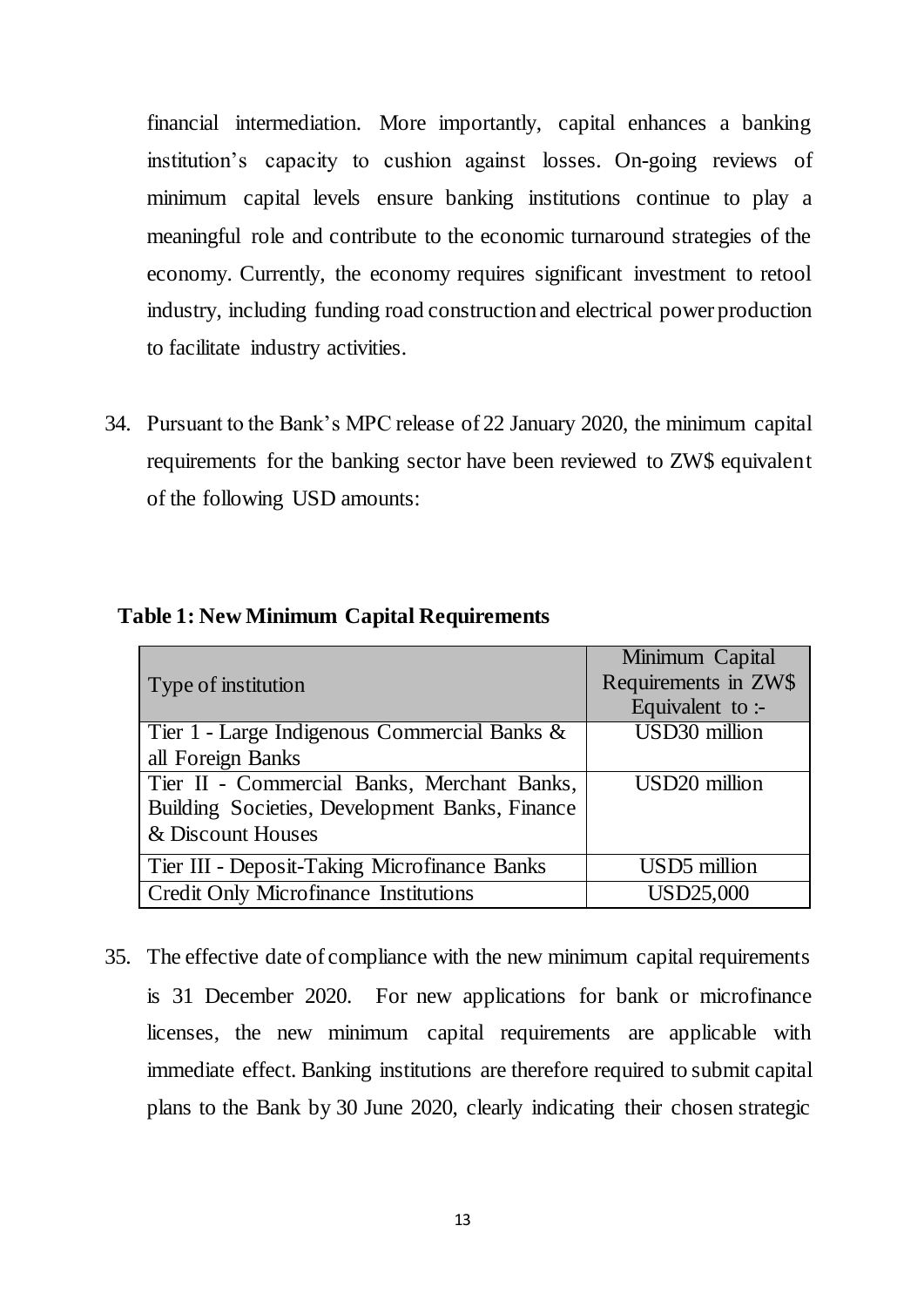group as well as proposed strategies for compliance with the set capital thresholds.

#### **De-dollarisationFramework**

- 36. Following the gazetting of Statutory Instruments 33 and 142 of 2019 that provided the de-dollarisation framework for the country to trade exclusively in local currency (mono-currency), the Bank is encouraged by the positive de-dollarisation process that has been taking place in the country.
- 37. The Bank believes that the macroeconomic signals that include fiscal and monetary discipline, prospects of positive economic growth and lower inflation are improving to support a gradual de-dollarisation process within a timeframe of 5 years. This is in line with other countries' experiences on dedollarisation.
- 38. The foreign currency deposits as a proportion of money supply went down to 37% by 31 December 2019, whilst foreign currency denominated loans in the banking sector stood at 22% of total banks' loans and advances as at 31 December 2019.
- 39. The use of the local currency for transacting purposes has also continued to go up, reaching a total amount of ZW\$459.6 billion from 189 million transactions for the full year 2019.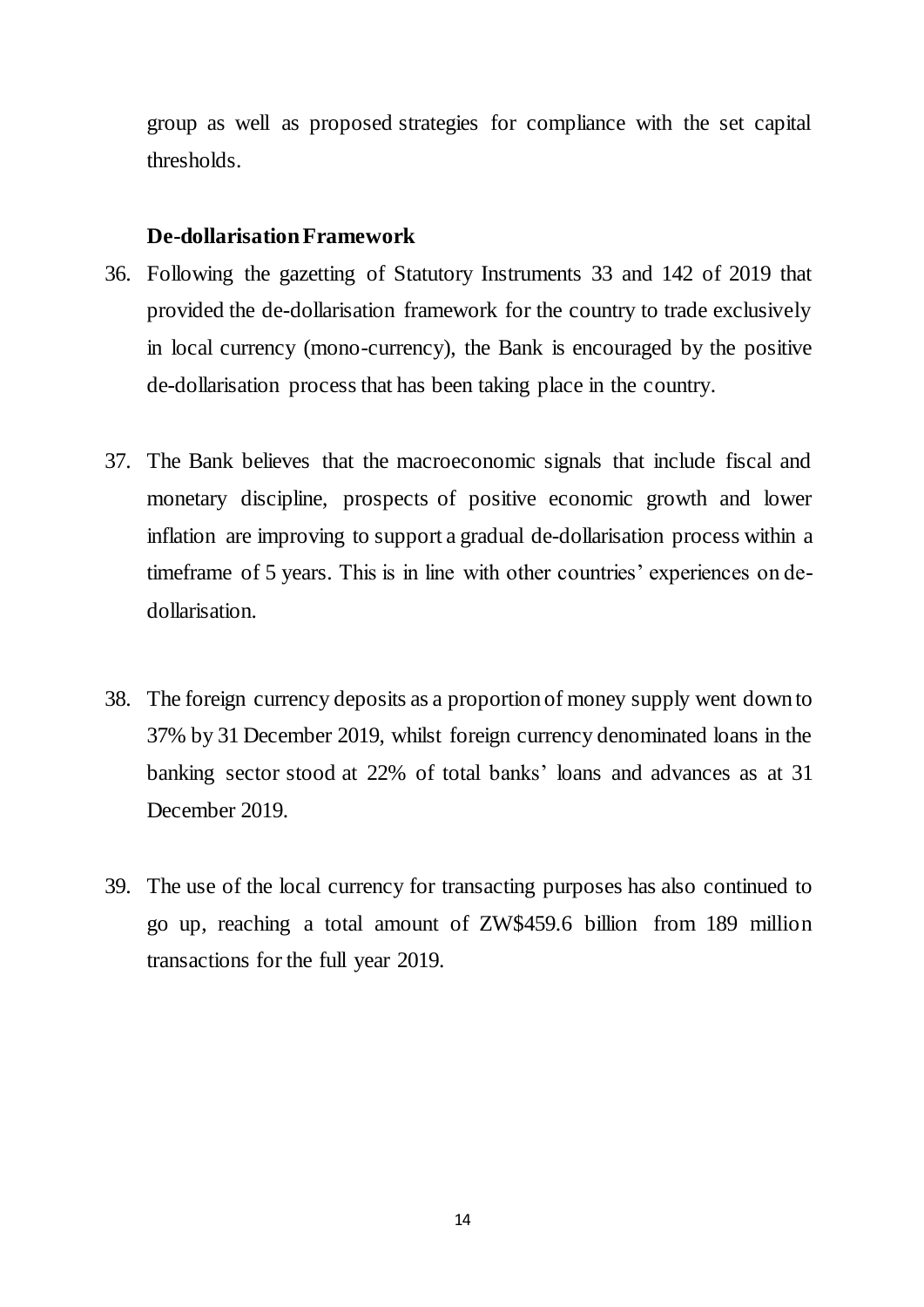- 40. These measurements of the proportion of the use of the local currency in the economy show that the country is on a right trajectory to de-dollarisation.
- 41. The Bank shall therefore continue to provide incentives to promote and defend the use of the local currency within the economy in order to support the de-dollarisation process

#### **Use of Free Funds**

- 42. The use of free funds in Zimbabwe has always been allowed since time in memorial, it has remained virtually unchanged. The unfettered or unrestrained use of free funds is in line with regional and international best practice as free funds are outside the Exchange Control territory of the country. Free funds play a catalytic role in enhancing confidence in the foreign exchange market and in promoting economic development. They constitute around 30% of Zimbabwe's total export receipts.
- 43. Free funds are made up of diaspora remittances, funds remitted into the country by international organisations, embassies, non-governmental organisations (NGOs), donations and any other funds realised by individuals from offshore activities.
- 44. The Bank would therefore like to reassure all holders of free funds that their funds are very safe and secure in Zimbabwe. The same is true for all other foreign currency accounts and that the current export retentions are being maintained at their current levels. The Bank has therefore no appetite at all to temper with the legal status of the public's foreign currency accounts.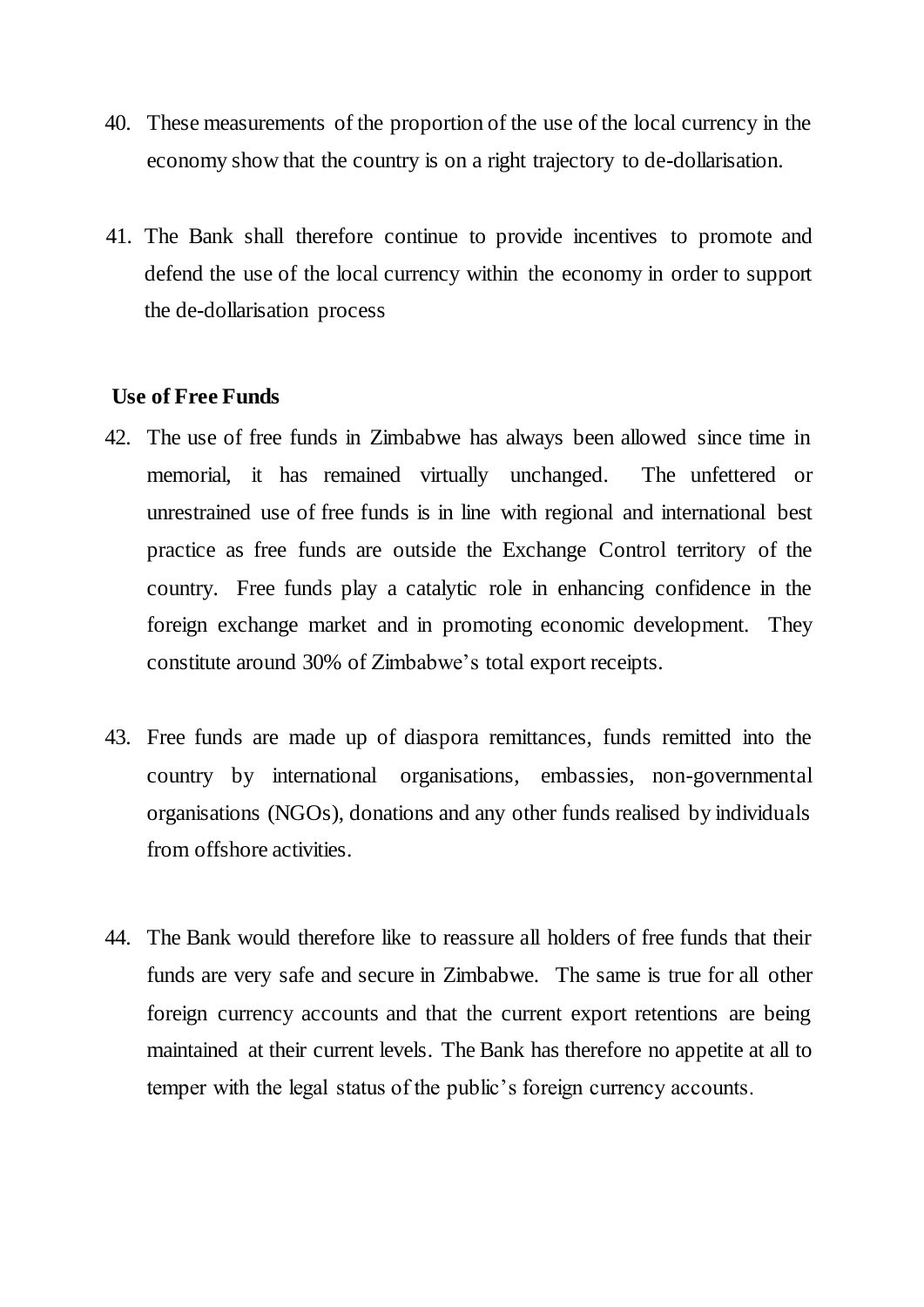45. Allowing the use of free funds within the national economy for the payment of customs duties on selected products, paying for emergency passports, procurement of basic commodities such as food items and fuel, under the direct fuel (DFI) scheme, should not be misconstrued as going back to dollarization, but rather, as common good for the country to promote the inflow of free funds from the diaspora and necessary to buttress the confidence that is needed under the de-dollarisation process.

#### **Blocked Funds (or Foreign Currency Legacy Debt)**

- 46. Government, through the Bank, is committed to orderly settlement of blocked funds - cash flows generated in Zimbabwe by foreign entities that could not be repatriated to foreign suppliers due to foreign exchange shortages - or commonly referred to as foreign exchange legacy liabilities (or debt).
- 47. To date, Exchange Control has processed and validated blocked funds in an amount of US\$1.2 billion from 730 applications out of 1080 requests. Of those processed, 299 transactions with a value of US\$861 million were rejected for various reasons ranging from double-dipping to lack of supporting documentation. The balance of 350 transactions with a value of US\$457 million are being processed for finalisation by 29 February 2020.
- 48. The validated blocked funds exclude the legacy foreign exchange obligations of US\$361 million under the RBZ Debt Assumption Act.

#### **Sustainable Financing & Climate Related Risks**

49. Globally, sustainable finance has become one of the emerging issues in the financial services sector, calling for integration of environmental, social and governance standards into the process of providing financial services.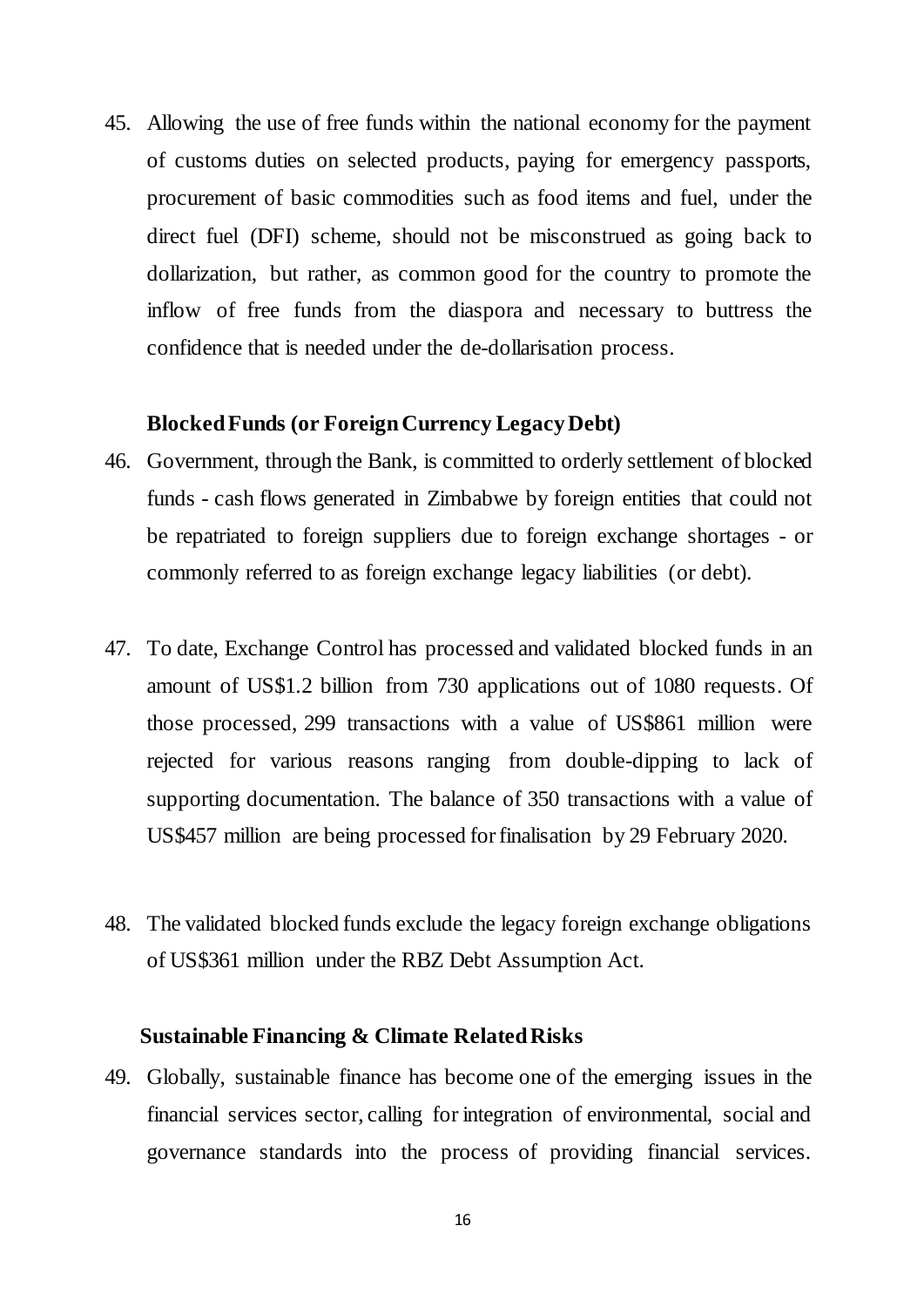Sustainability standards facilitate strong corporate performance of financial institutions and promote alignment of corporate strategies to national development priorities.

- 50. To date, eight (8) banking institutions have embraced the Sustainability Standards and Certification Initiative, which is being driven by the European Organisation for Sustainable Development under the Global Sustainable Finance Network. Meanwhile, the Bank shall develop a Sustainable Finance Framework which will, inter alia, define the long-term objectives of the country's financial sector in relation to inclusive green financing and sustainable financing.
- 51. Further, changes in global or regional climate patterns, with global warming being the main aspect of climate change, is a current reality with most parts of the world experiencing extreme weather conditions such as drought, flooding and tropical cyclones. Zimbabwe has not been spared from the vagaries of climate change and remains vulnerable. The economy's mainstay is agriculture hence the need to monitor and manage climate related risks.
- 52. The banking industry is not immune, given the potential wide-ranging consequences from climate change. The effects of climate risk could impact banks' products that include loans and investments. This underscores the need to manage climate related risk like any other significant risks and integrating material climate change related risks and opportunities into financial institutions' business risks and investment decisions.
- 53. In the process of responding to the environmental and climate challenges, there are both opportunities for growth and vulnerabilities for the financial system. Boards of banking institutions are expected to expand their oversight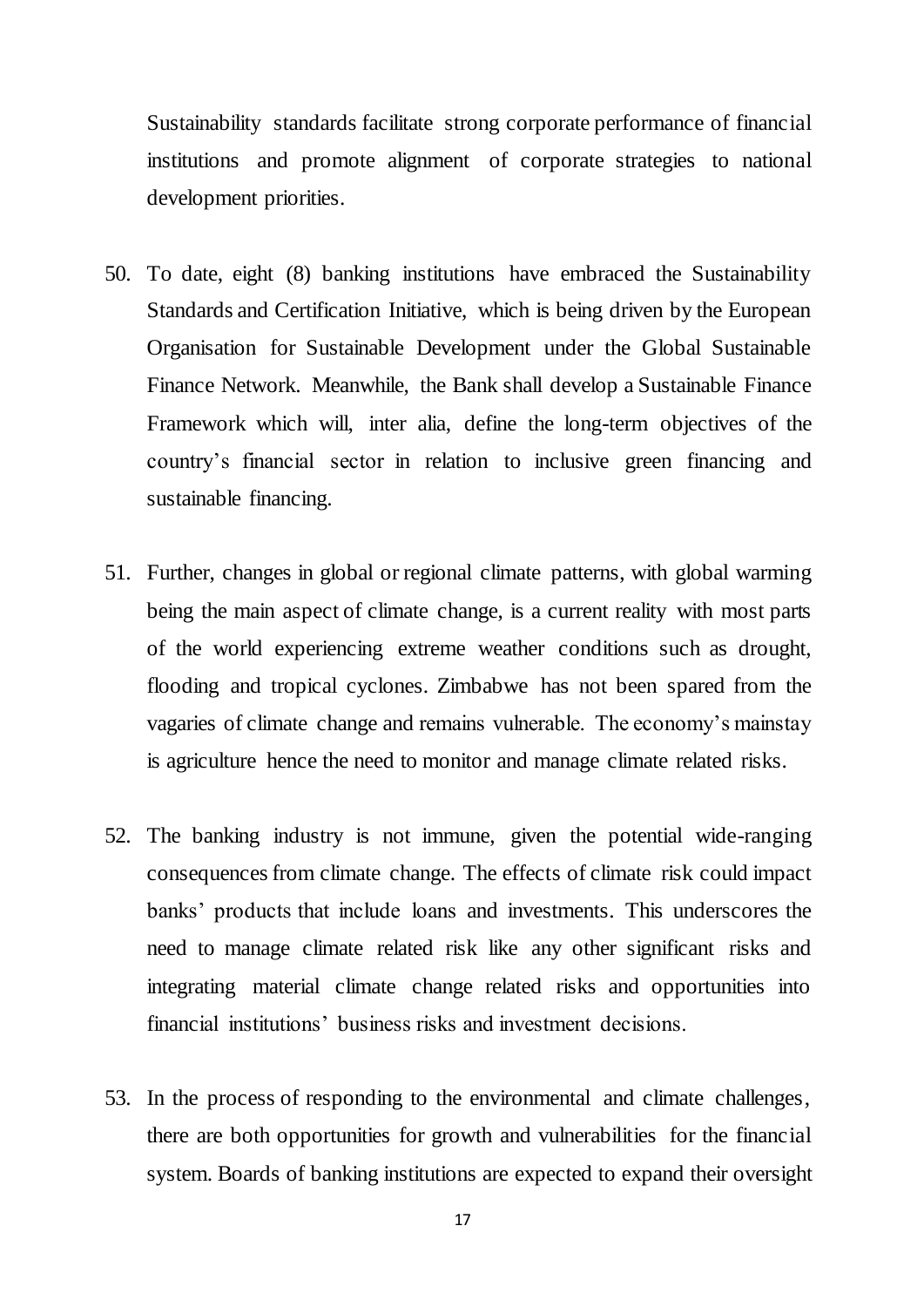to include greater focus on promotion of inclusive and sustainable growth. Against this background, banking institutions are required review their risk management systems and ensure that they appropriately identify, measure, monitor and control climate related risks.

54. The Bank shall provide guidance in terms of disclosure requirements in this regard to ensure clear, comparable, and consistent information about the risks and opportunities presented by climate change.

#### **Financial Technology**

- 55. Further to the advice in the 2019 Mid Term Monetary Policy Statement, the Bank has embarked on several initiatives to establish the Fintech agenda. The Bank is in the process of finalizing a regulatory sandbox framework. The framework will outline the qualification, application and evaluation criterion for entities to be admitted into the sandbox. The sandbox provides an opportunity for innovators to connect to banks and other financial system players. The operationalization of the framework will thus promote competition and efficiencies through innovation.
- 56. Technology and innovations have significantly altered the financial landscape and the way financial institutions offer services and products. In this regard, banking institutions are required to upgrade their ICT systems consistent with the developments in the Fourth Industrial Revolution. In addition, banking institutions should explore new technologies and business models to enable the institutions to compete in the digital age and come up with innovative banking products.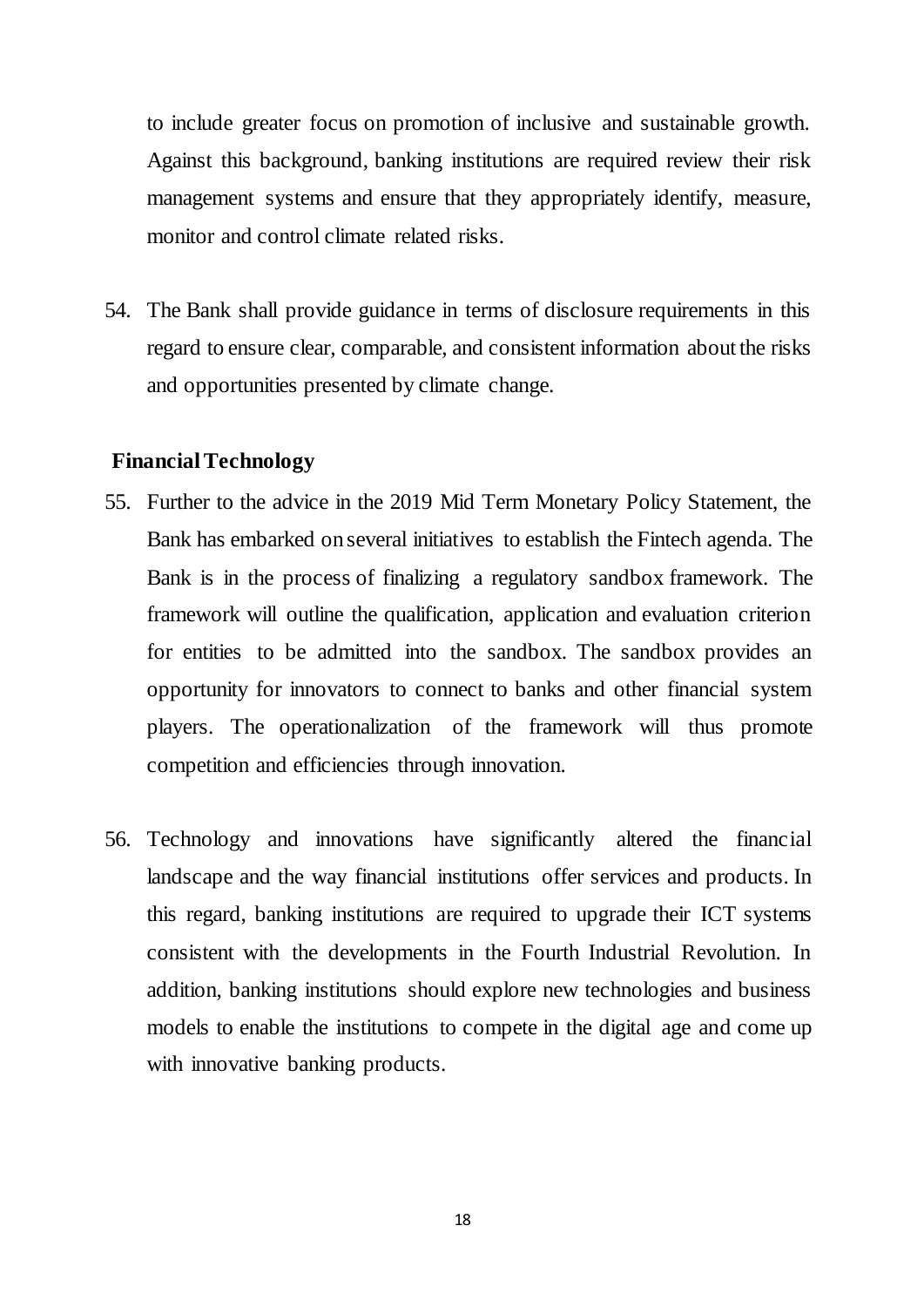## **Cyber –Security**

57. As financial systems increasingly become more reliant on information technology for delivery of products and services, there is heightened probability of cyber-attacks. Given the highly dynamic cyber threat, banking institutions are required on an ongoing basis to ensure that they have robust ICT systems and sufficient safeguards to deal with cyber risks.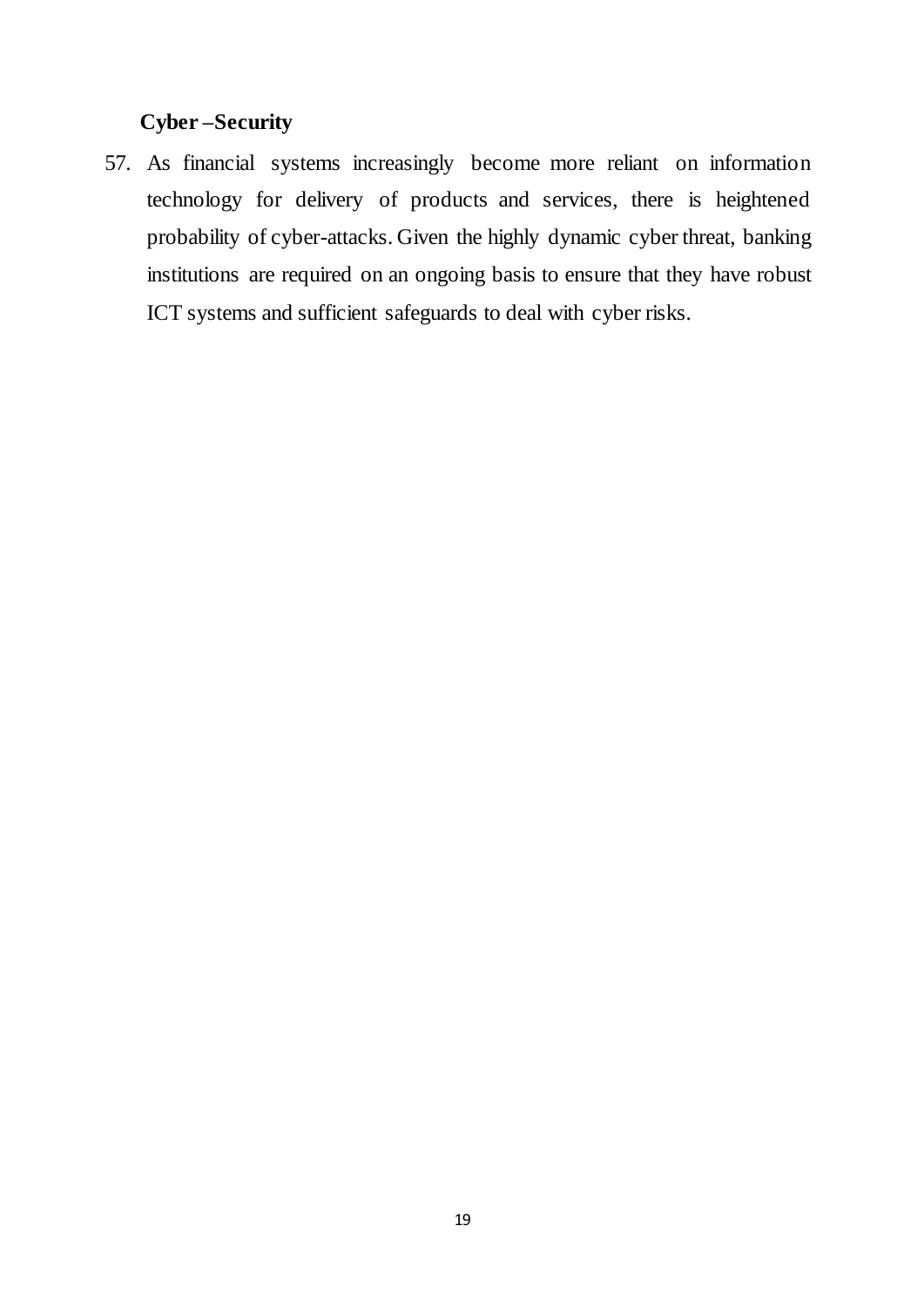## <span id="page-19-0"></span>**SECTION THREE: CONCLUSION AND OUTLOOK**

- 58. The Bank is positive about the outlook of the Zimbabwean economy which is expected to grow by 3% in 2020 on account of increased international prices of key minerals produced in Zimbabwe, namely gold, platinum and palladium, and coupled by the stable foreign exchange generation capacity of the economy. The Bank is also confident that this year's agricultural outturn will be much better than initially anticipated due to improved rains received in January and February in most parts of the country.
- 59. We are confident that the Bank's policy mix whose key ingredients are monetary discipline and an efficient foreign exchange market will be effective in stabilising consumer prices and the exchange rate. The stable exchange rate, is then set to anchor the country's disinflation programme through which monthly inflation is forecast to close the first quarter in single digit levels of below 5%. This trend would see the year-on-year inflation coming down to around 50 % by December 2020.
- 60. The confidence dividends from preserving the anchors of macroeconomic stability, notably, inflation and exchange rate stability will help to manage inflation expectations and foster a conducive environment for increased production and productivity within the national economy, thus underpinning the thrust of the 2020 National Budget.

## **I THANK YOU**

## <span id="page-19-1"></span> **JOHN PANONETSA MANGUDYA GOVERNOR**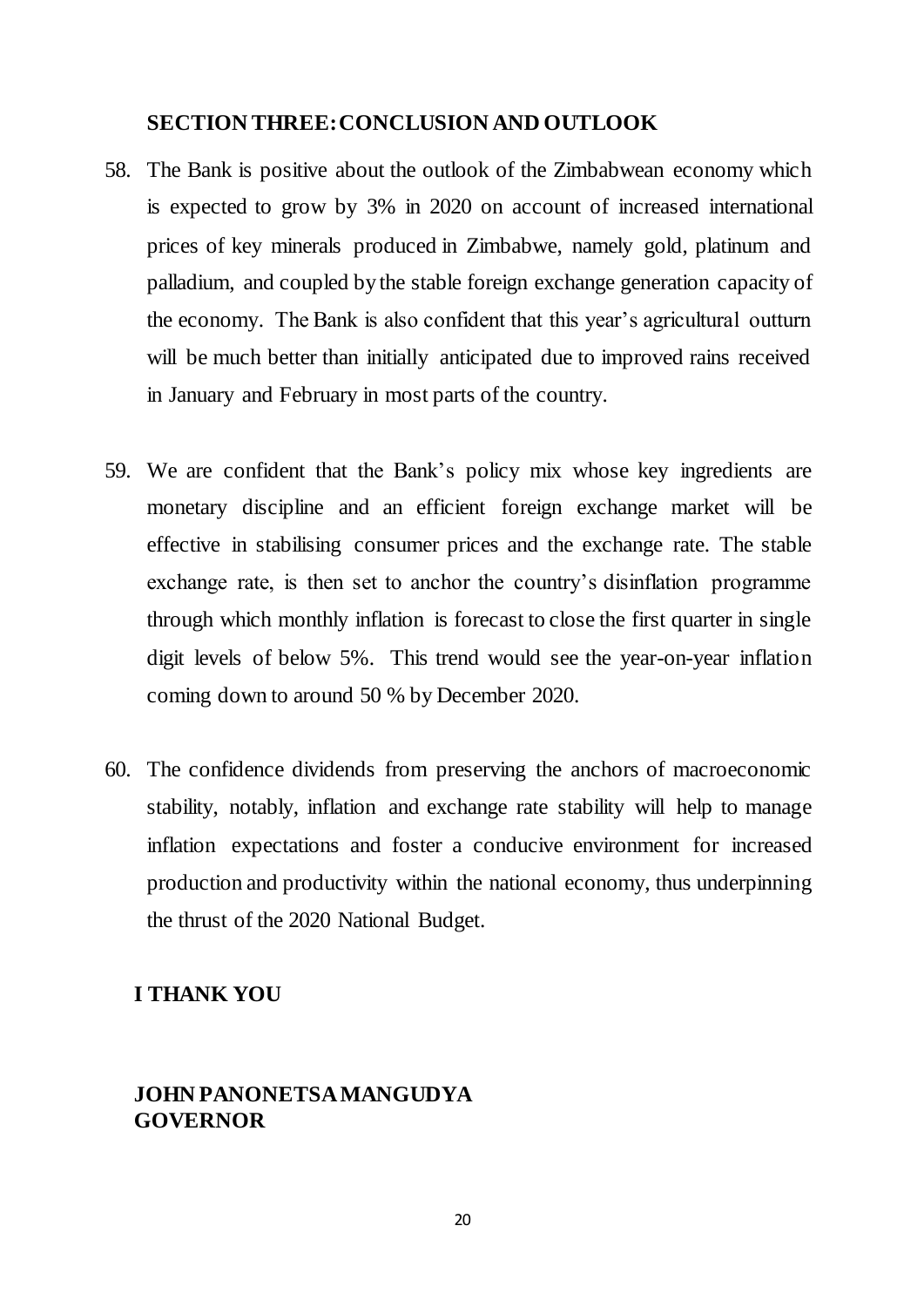## <span id="page-20-0"></span>**ANNEXURE: ECONOMIC AND FINANCIAL CONDITIONS UNDERPINNING MONETARY POLICY DECISIONS**

## <span id="page-20-1"></span>**GLOBAL AND REGIONAL ECONOMIC DEVELOPMENTS**

- 61. Global economic activity is estimated to have slowed down in 2019, partly due to slower global manufacturing and trade activity, weaker performance in Europe and Asia, as well as the negative effects of the trade war between the United States and China. Moreover, the prolonged uncertainty regarding Brexit posed vulnerabilities to the Eurozone and the rest of the global economy. In particular, the slower global manufacturing and trade activity weighed down on commodity prices.
- 62. Accordingly, the International Monetary Fund (IMF), in its January 2020 update on the World Economic Outlook (WEO), estimated global growth for 2019 at 2.9%, down from 3.6% in 2018. Table 2 summarizes global economic growth developments and prospects for selected regions and countries.

<span id="page-20-2"></span>**Table 2: Global and Regional Economic Growth & Outlook (%)**

|                                                   |         | Estimate | Projection |
|---------------------------------------------------|---------|----------|------------|
|                                                   | 2018    | 2019     | 2020       |
| <b>World Output</b>                               | 3.6     | 2.9      | 3.3        |
| <b>Advanced Economies</b>                         | $2.2\,$ | 1.7      | 1.6        |
| <b>US</b>                                         | 2.9     | 2.3      | 2.0        |
| Euro Area                                         | 1.9     | 1.2      | 1.3        |
| Japan                                             | 0.8     | 1.0      | 0.7        |
| <b>Emerging Market &amp; Developing Economies</b> | 4.5     | 3.7      | 4.4        |
| <b>China</b>                                      | 6.6     | 6.1      | 6.0        |
| <b>India</b>                                      | 6.8     | 4.8      | 5.8        |
| Sub-Saharan Africa                                | 3.2     | 3.3      | 3.5        |
| $\mathbf{Z}$ imbabwe <sup>1</sup>                 | 3.4     | $-6.5$   | 3.0        |
| Latin America & the Caribbean                     | 1.1     | 0.1      | 1.6        |

*Source: IMF World Economic Outlook (WEO): January 2020 Update*

 $\overline{a}$ 

<sup>1</sup> *Zimbabwe growth rates are from Treasury, Reserve Bank & Zimstat*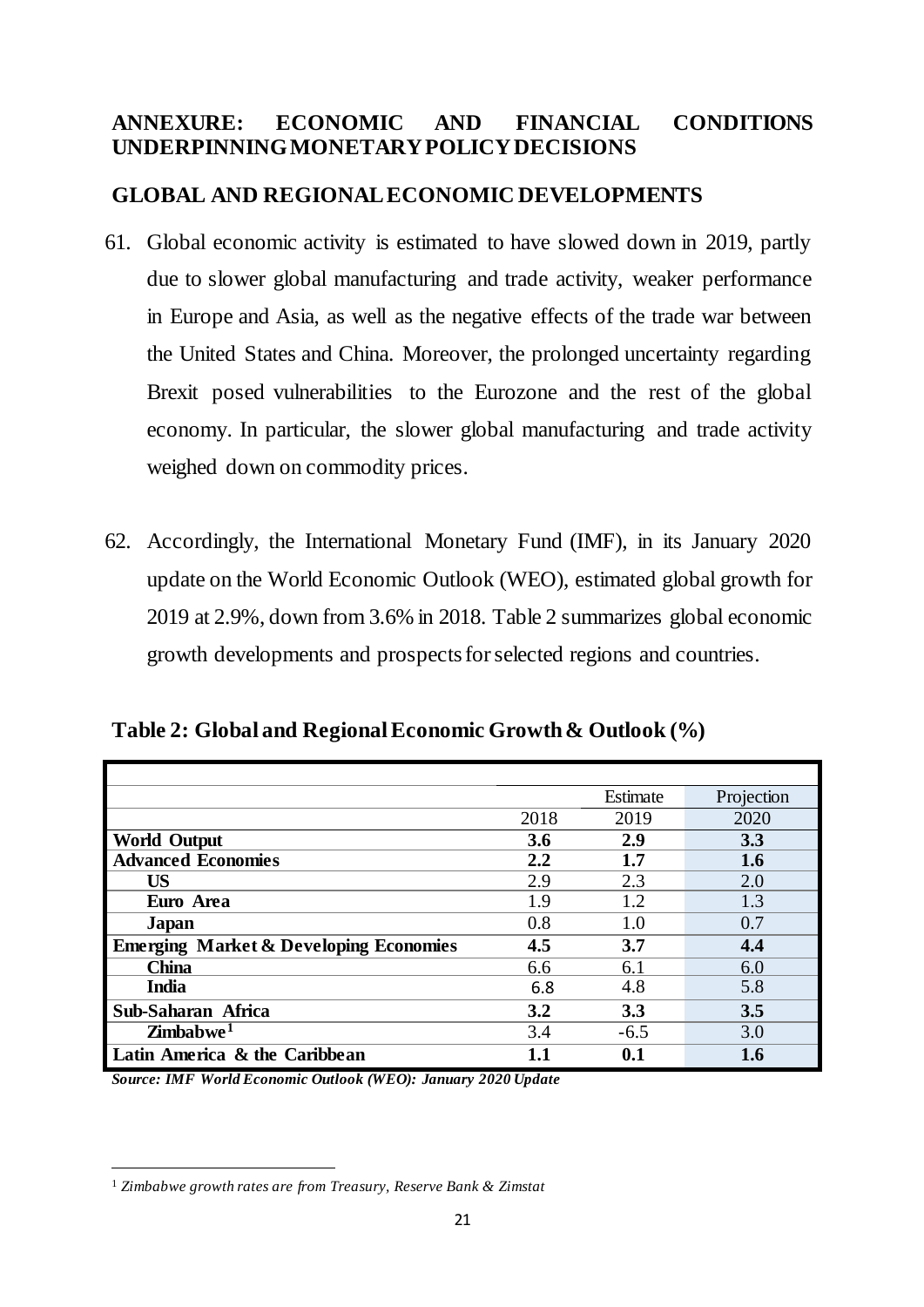- 63. Global growth is, however, projected to improve modestly to 3.3% in 2020, largely boosted by indications that manufacturing activity and global trade are on a recovery path. In addition, a shift to accommodative monetary policy in a number of advanced economies and positive US-China trade negotiations and the conclusion of Brexit are expected to positively impact on global growth. Downside risks in the form of elevated geopolitical tensions between the United States and Iran as well as social unrest in other countries, however, continue to linger and if they materialize, could result in dampening sentiments and lead to lower global growth than projected.
- 64. Growth in advanced economies is estimated to have slowed to 1.7% in 2019 and is projected at 1.6% in 2020, mainly on account of a return to a neutral fiscal stance in the United States and the civil unrest in Hong Kong. In emerging market and developing economies, growth also decelerated to 3.7%% in 2019, from 4.5% in 2018 and is projected to improve to 4.4% in 2020. The growth in emerging markets and developing economies will be anchored on a number of factors, including an improvement in the global trade environment, as well as absence of geopolitical tensions in some regions. In sub-Saharan Africa, growth is estimated to have improved slightly, from 3.2% in 2018 to 3.3% in 2019 and is projected to further increase to 3.5% in 2020, largely driven by growth in non-resource-intensive countries.
- 65. Meanwhile, the Zimbabwean economy contracted in 2019 by an estimated 6.5%, weighed down by exogenous shocks in the form of the El-Nino induced drought and the destruction caused by Cyclone Idai. These developments compromised economic activities and electricity generation, with extended effects on other sectors, pushing the economy into a recession. The situation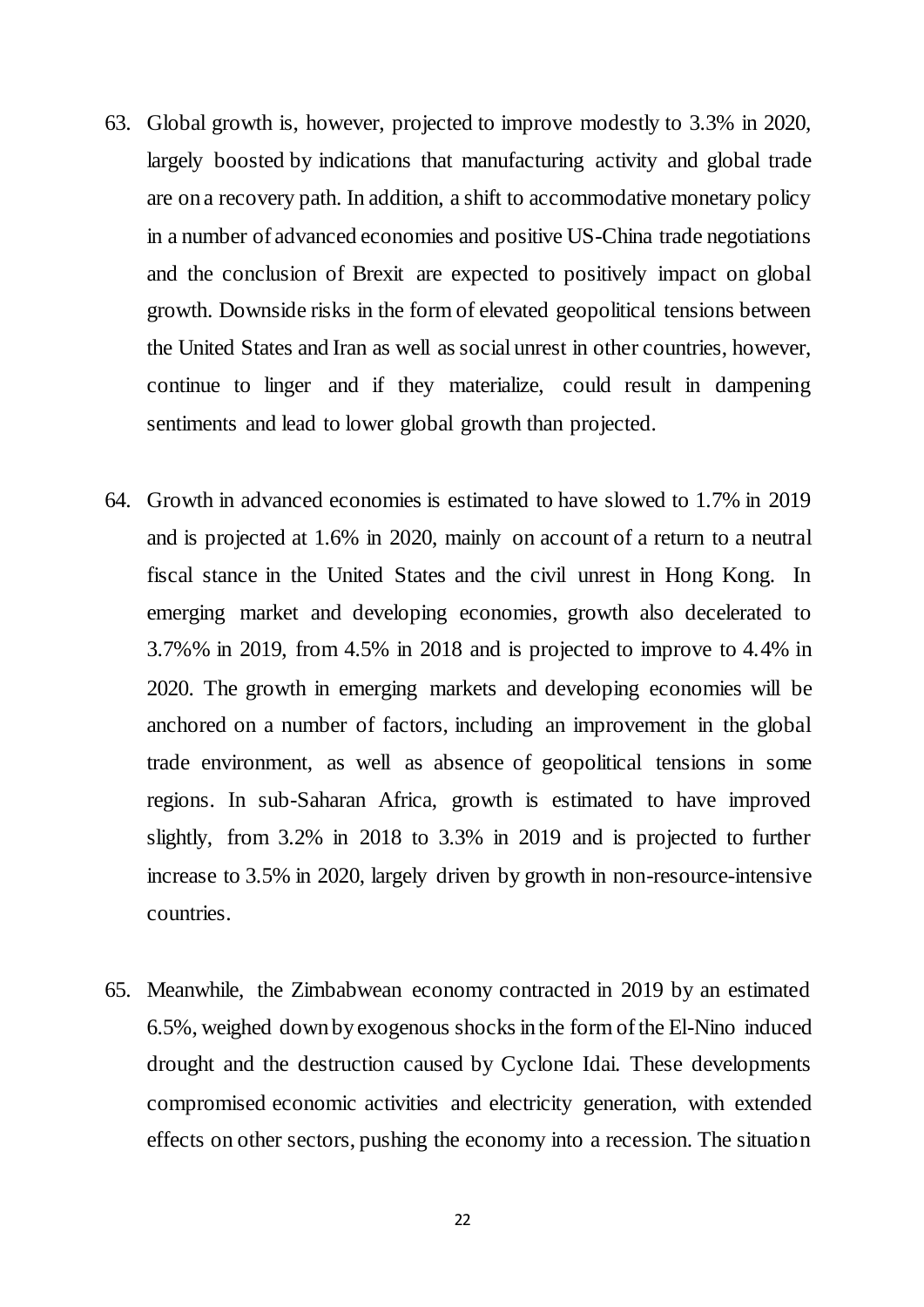was aggravated by foreign currency shortages and constrained demand due to the on-going fiscal reforms.

#### <span id="page-22-0"></span>**International Commodity Price Developments**

- 66. International prices of major commodities increased in 2019. Base metals posted price increases despite downswings during the year, occasioned by supply factors in some markets, coupled with risks posed by the protracted trade tensions between the US and China. In particular, nickel prices firmed by more than 20%, largely due to strong demand for electric vehicles that use batteries made from the base metal. Furthermore, the positive demand outlook prompted by prospects of fiscal stimulus in China, the world's largest consumer of base metals, supported the prices of metals, including copper.
- 67. Precious metal prices were also strong and breached the US\$1,500.00 per ounce mark in the third quarter of 2019, supported by the safe haven demand, as monetary policy easing by the Federal Reserve induced investors to shift focus to gold bullion as a safe haven and alternative investment asset. In addition, prospects of slower global growth and escalating trade tensions between the US and China supported the firming up of prices of precious metals. Figure 1 shows the evolution of international prices for selected commodities for the period January to December 2019.
- 68. Brent crude oil prices were generally firmer during the year, largely on account of tight supply conditions occasioned by production disruptions in the Middle East and the decision by the Organization of Petroleum Exporting Countries (OPEC) to continue with their production cuts. In addition, crude oil production in the United States was weaker compared to levels attained in 2018.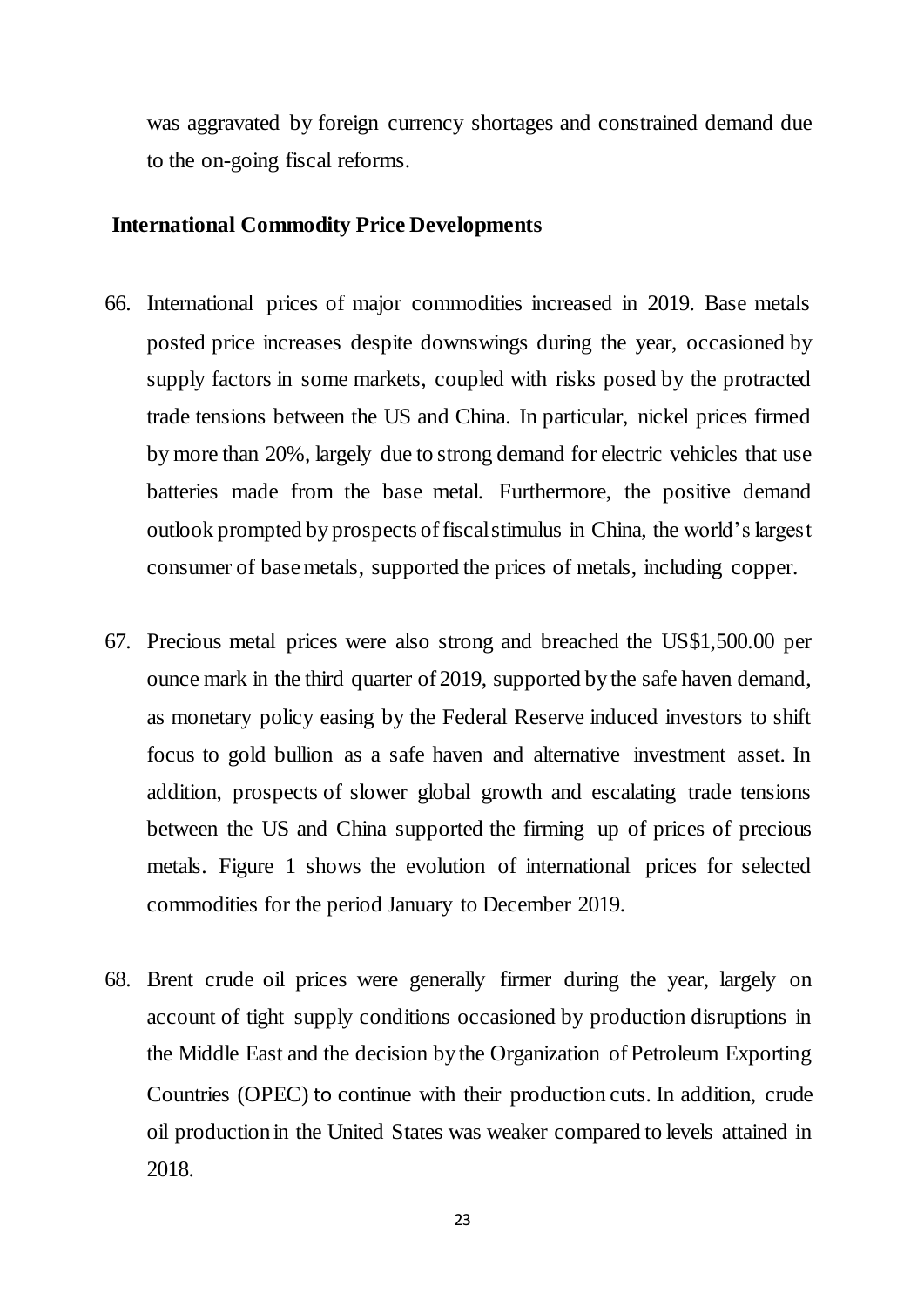

<span id="page-23-0"></span>**Figure 1: International Commodity Prices: January - December 2019**

69. The World Bank projects oil prices to average about US\$58.00 per barrel in 2020, about 3.4% lower than the 2019 average, primarily reflecting the weaker global economic outlook, and therefore weaker demand for oil.

*Source: World Bank and Bloomberg, 2019*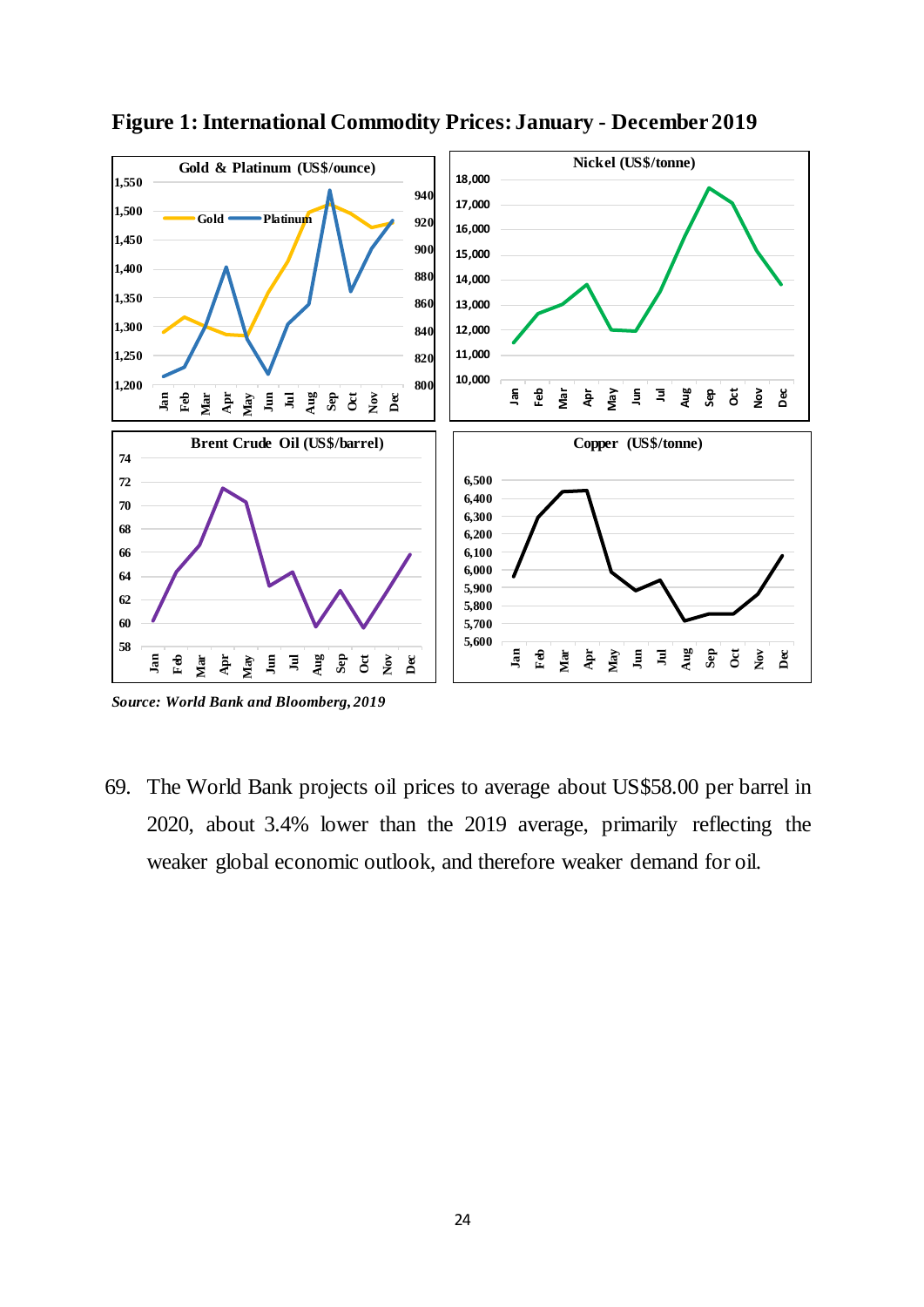#### <span id="page-24-0"></span>**BALANCE OF PAYMENTS DEVELOPMENTS AND OUTLOOK**

- 70. The country's Balance of Payment position showed signs of improvement, with the current account improving from a deficit of US\$1387.98 million in 2018 to a surplus of US\$311.2 million in 2019. This was due to a sharp decline in imports. Exports, however, registered a marginal decline. Some of the hardest hit imports, however, are key inputs into the domestic production process, such as chemicals and electricity.
- 71. Cumulative merchandise exports are estimated at US\$4.5 billion for 2019, about 3% down from US\$4.7 billion in 2018, largely weighed down by lower agriculture and mineral exports, tobacco and gold in particular. Sustained power outages, persistent fuel shortages, foreign currency challenges and high operational costs amid rising inflationary pressures, among other factors, adversely affected production in the mining sector and consequently mineral exports.
- 72. Merchandise imports contracted by about 27% to US\$4.8 billion in 2019, from US\$6.6 billion in 2018. The contraction was largely attributable to subdued economic activity and weak aggregate demand, mainly on account of foreign currency shortages. Furthermore, the expenditure switching effects that followed the liberalization of the exchange rate resulted in imports being relatively more expensive and beyond the reach of some potential importers.
- 73. Food imports shrank significantly by 33.6% to US\$299.4 million in 2019, from US\$451.2 million in 2018. The huge decline in food imports was largely due to foreign currency shortages, which saw the country importing US\$6.6 million worth of maize grain in the first three quarters of 2019, compared to US\$37 million in the first three quarters of 2018. Maize imports are,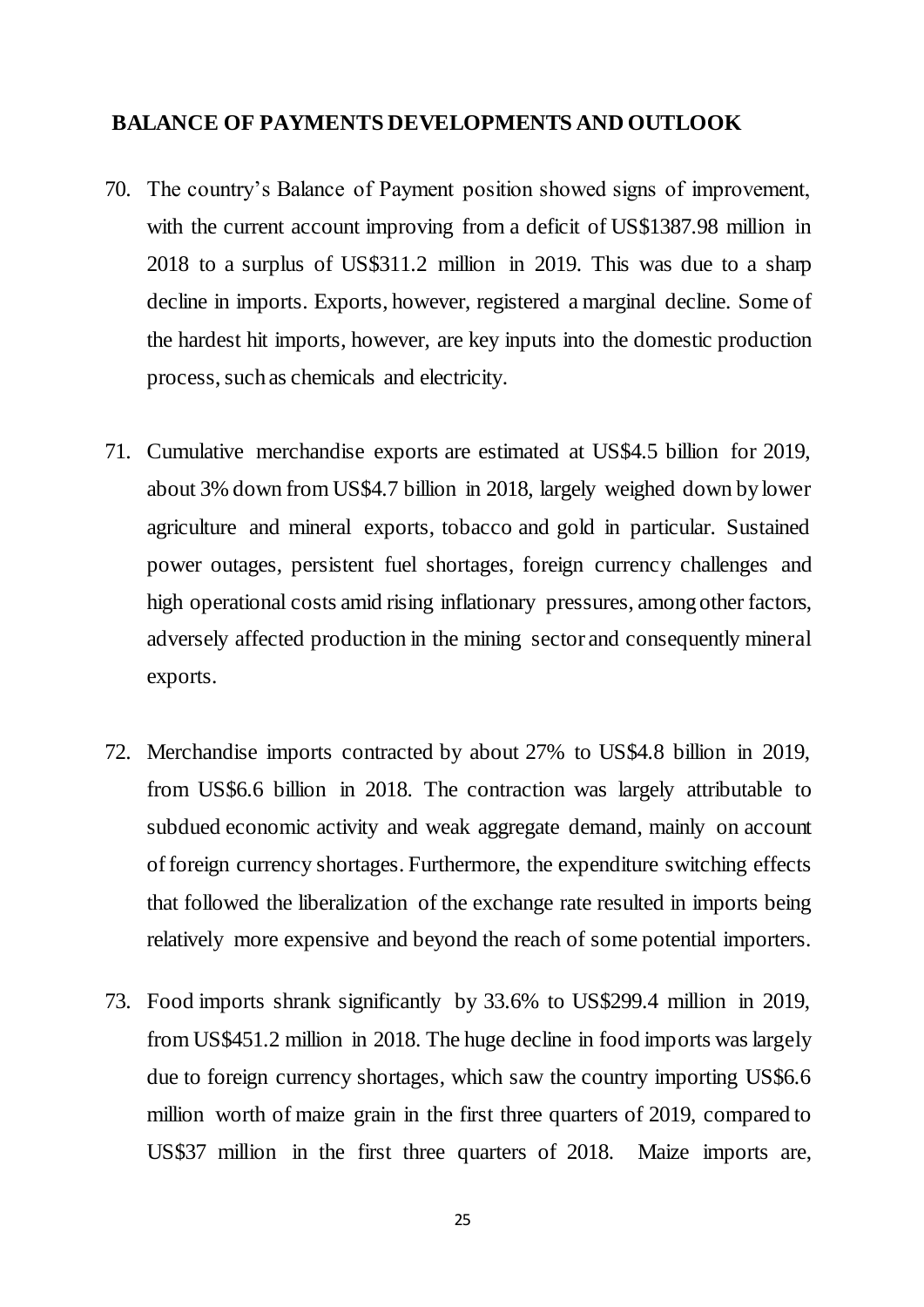however, estimated to have increased by 86.2% from US\$37.9 million in 2018 to about US\$70.6 million in 2019.Wheat imports declined by 42.5%, from US\$117.2 million in 2018 to about US\$67.4 million in 2019. Similarly, rice imports slumped by 52.5%, from US\$125.4 million in 2018 to US\$59.6 million in 2019.

- 74. Foreign direct investment declined from US\$717.1 million in 2018 to US\$259 million in 2019. Similarly, net portfolio investment inflows declined significantly from US\$54.7 million in 2018 to US\$3.7 million in 2019, the decline in both FDI and portfolio investment was, in large part, due to heightened perceived country risk.
- 75. Debt creating flows were also on the decline as most of the approved loans contracted by Government were not disbursed because of accumulated arrears. Private sector long and short term loan inflows also remained low, marginally increasing from US\$48.3 million in 2018 to US\$49.3 million in 2019. This was in sympathy with both the contraction in the economy, which reduced its ability to absorb additional loans and the high country risk mostly associated exchange rate volatility.

#### <span id="page-25-0"></span>**Foreign Currency Receipts**

76. The total foreign currency for the period January to December 2019 amounted to US\$6.88 billion, compared to US\$7.21 billion received during the same period in 2018. This represented a 4.4% decrease in foreign currency supply. The table below shows total foreign currency receipts by source.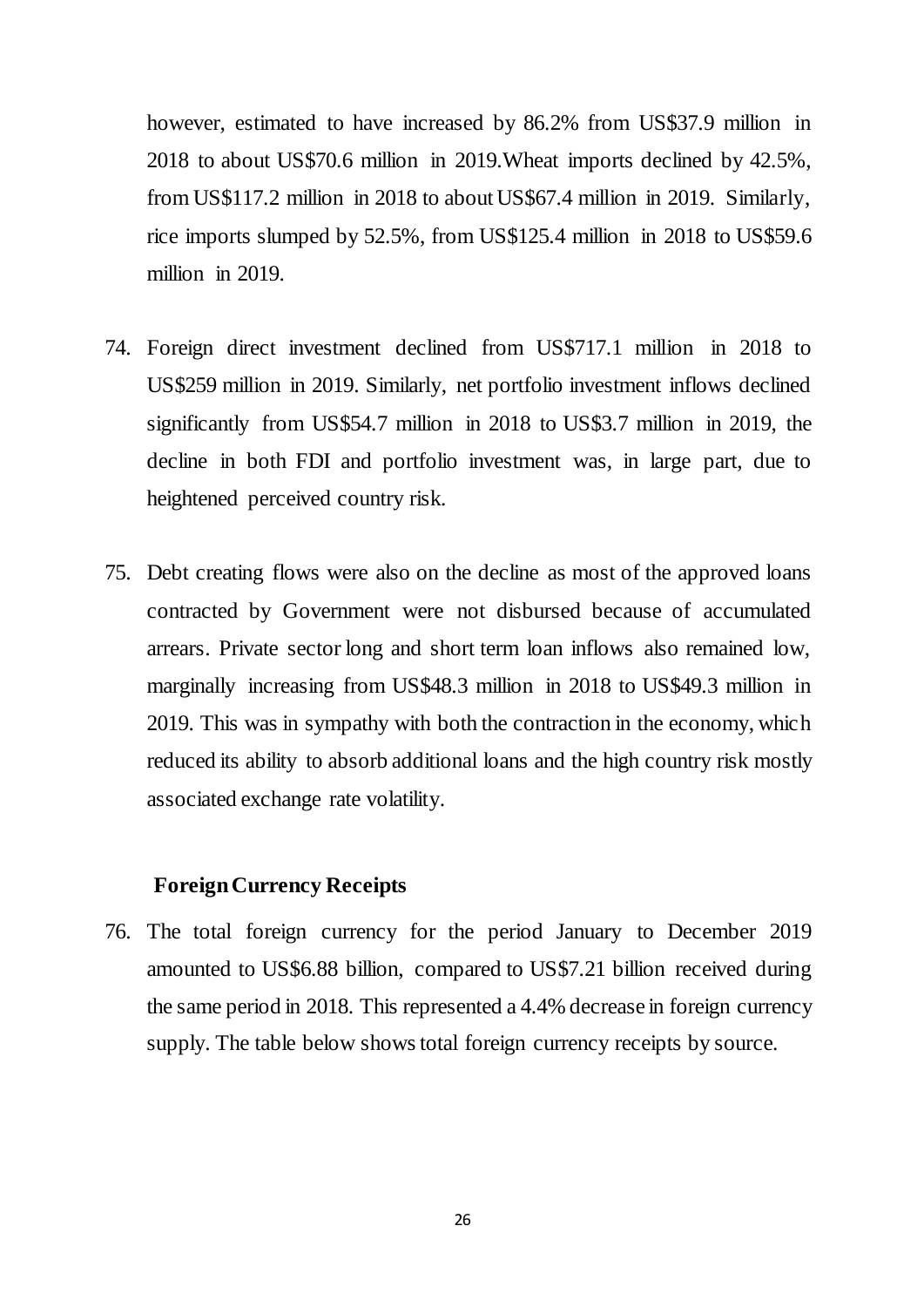| <b>Type of Receipt</b>       |                      | <b>Year 2019</b> | <b>Year 2018</b> | $\frac{6}{6}$ |
|------------------------------|----------------------|------------------|------------------|---------------|
|                              |                      |                  |                  | <b>Change</b> |
| <b>Export Proceeds</b>       |                      | 3,897.18         | 4,391.98         | $-11%$        |
| International<br>Remittances | Diaspora Remittances | 635.43           | 619.25           | 2.6%          |
|                              | <b>NGOs</b>          | 521.16           | 570.26           | $-9%$         |
| Loan Proceeds                |                      | 1,717.37         | 1,538.53         | 12%           |
| Income receipts              |                      | 62.63            | 63.18            | $-1%$         |
| Foreign Investment           |                      | 54.27            | 24.58            | 121%          |
| <b>TOTAL</b>                 |                      | 6,888.04         | 7,207.78         | $-4.4%$       |

## <span id="page-26-1"></span>**Table 3: Foreign Currency Receipts (USD million)**

**Source: Bank Supervision Application System, and Exchange Control Records**

#### <span id="page-26-0"></span> **Gold Performance**

77. Gold deliveries to Fidelity Printers and Refiners (FPR) for the period January to 31 December 2019 were 27.66 tonnes, a decline of 17% from 33.29 tonnes recorded during the same period in 2018. The national gold target for 2019 was 35 tonnes.

## <span id="page-26-2"></span>**Table 4: Gold Deliveries to Fidelity Printers & Refiners (FPR) in Kgs**

|                  |                | 2019<br>2018       |              |                |                    |              |                         |
|------------------|----------------|--------------------|--------------|----------------|--------------------|--------------|-------------------------|
|                  | <b>Primary</b> | <b>Small Scale</b> | <b>Total</b> | <b>Primary</b> | <b>Small Scale</b> | <b>Total</b> | $\frac{6}{6}$<br>change |
| <b>January</b>   | 1,159.82       | 1,399.13           | 2,558.96     | 745.24         | 1,025.75           | 1,770.99     | $-31%$                  |
| <b>February</b>  | 931.72         | 1,083.82           | 2,015.55     | 639.85         | 1,496.27           | 2,136.12     | 6%                      |
| <b>March</b>     | 953.35         | 1,781.75           | 2,735.10     | 925.74         | 1,690.63           | 2,616.37     | $-4%$                   |
| <b>April</b>     | 982.96         | 1,904.59           | 2,887.55     | 1,006.64       | 1,119.72           | 2,126.35     | $-26%$                  |
| May              | 1,182.75       | 2,216.73           | 3,399.49     | 878.85         | 1,278.77           | 2,157.62     | $-37%$                  |
| June             | 1,032.59       | 2,643.97           | 3,676.56     | 814.48         | 687.39             | 1,501.87     | $-59%$                  |
| July             | 1,086.39       | 2,463.44           | 3,549.82     | 930.20         | 1,846.44           | 2,776.65     | $-22%$                  |
| August           | 893.38         | 3,026.04           | 3,919.42     | 813.10         | 1,933.55           | 2,746.65     | $-30%$                  |
| <b>September</b> | 755.11         | 2,720.87           | 3,475.98     | 840.10         | 1,964.14           | 2,804.24     | $-19%$                  |
| October          | 849.30         | 1,199.13           | 2,048.44     | 858.02         | 1,544.09           | 2,402.11     | 17%                     |
| <b>November</b>  | 815.43         | 602.30             | 1,417.73     | 864.35         | 977.02             | 1,841.36     | 30%                     |
| <b>December</b>  | 967.26         | 636.65             | 1,603.91     | 864.94         | 1,914.97           | 2,779.92     | 73%                     |
| <b>TOTAL</b>     | 11,610.06      | 21,678.42          | 33,288.51    | 10,181.51      | 17,478.74          | 27,660.25    | $-17%$                  |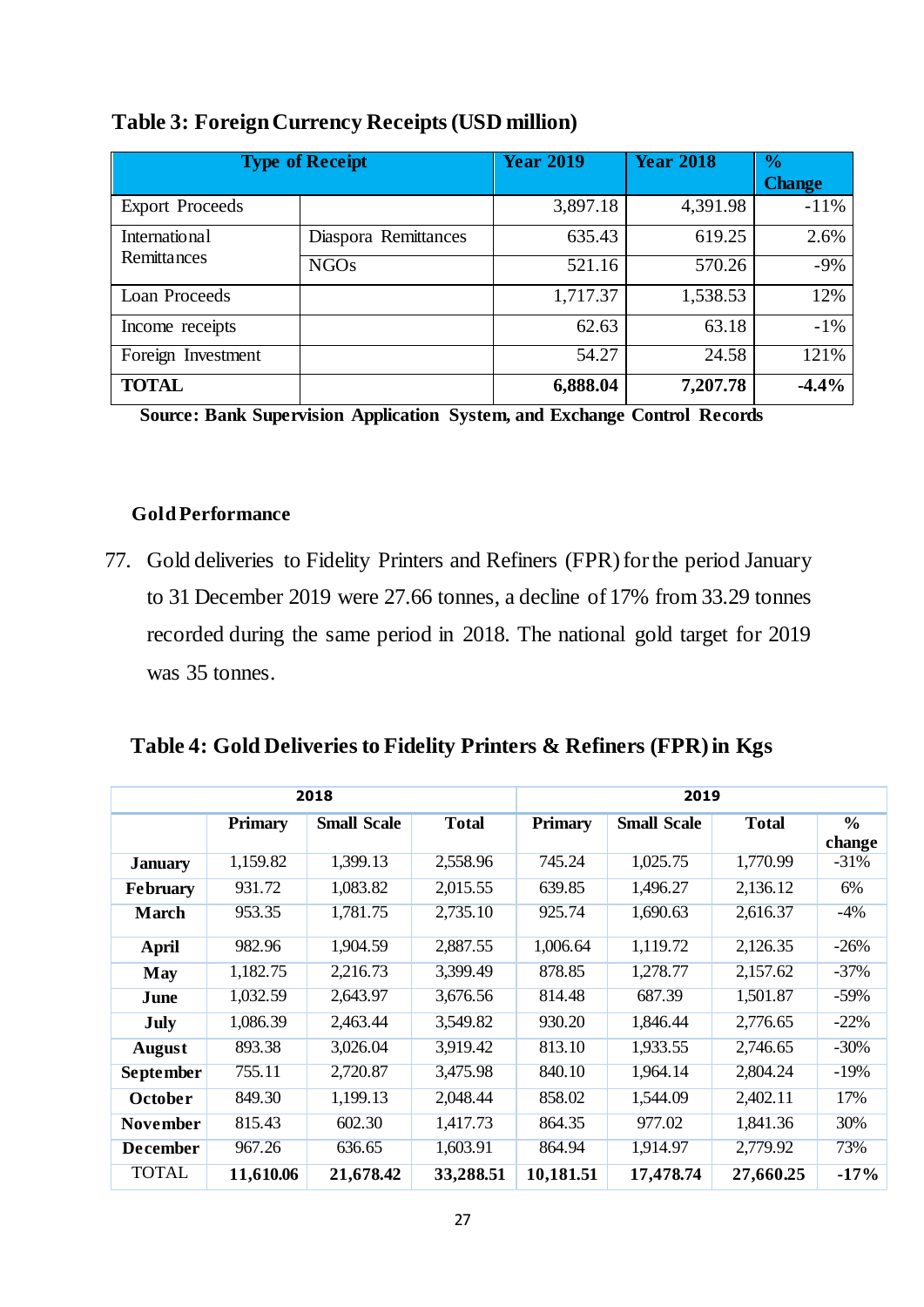- 78. The decline is attributable to electricity challenges coupled with inadequate equipment for small scale miners to access deep gold reefs and gold leakages through smuggling.
- 79. Future efforts to increase gold deliveries to FPR shall include enhanced capacitation of gold producers and formalisation of artisanal miners, coupled with rigorous monitoring of gold production and marketing.

#### <span id="page-27-0"></span>**International Remittances**

80. International remittances comprise transfers by International Organisations for humanitarian assistance and the Zimbabwean Diaspora. Diaspora remittances amount to USD635 million, a 2.6% increase from previous year of USD619 million. International remittances received through the normal banking system on behalf of International Organizations (NGOs) amounted to USD521 million, a 9% decline from previous year of USD570 million. Table 5 indicates diaspora remittances for period January – December for the years 2018 and 2019.

| <b>Month</b>     | <b>Year 2019 (US\$)</b> | <b>Year 2018 (US\$)</b> | % Change |
|------------------|-------------------------|-------------------------|----------|
| <b>January</b>   | 44, 567, 757            | 52,908,760              | $-16%$   |
| <b>February</b>  | 41,778,076              | 52,666,687              | $-21%$   |
| <b>March</b>     | 62,414,369              | 57,448,487              | 9%       |
| April            | 49,227,045              | 53,245,111              | $-8%$    |
| May              | 53,896,272              | 57,369,539              | $-6%$    |
| June             | 46,525,102              | 48,989,452              | $-5%$    |
| <b>July</b>      | 51,255,846              | 48,801,517              | 5%       |
| <b>August</b>    | 51,493,743              | 51,957,976              | $-1\%$   |
| <b>September</b> | 52,538,456              | 46,488,027              | 13%      |
| <b>October</b>   | 59,818,518              | 50,005,927              | 20%      |
| <b>November</b>  | 54, 353, 351            | 46,329,214              | 17%      |
| <b>December</b>  | 67,564,848              | 53,036,263              | 27%      |
| Total            | 635,433,382             | 619,246,960             | 2.6%     |

<span id="page-27-1"></span> **Table 5: Diaspora Remittances Inflows 2018 and 2019 (Jan – Dec)**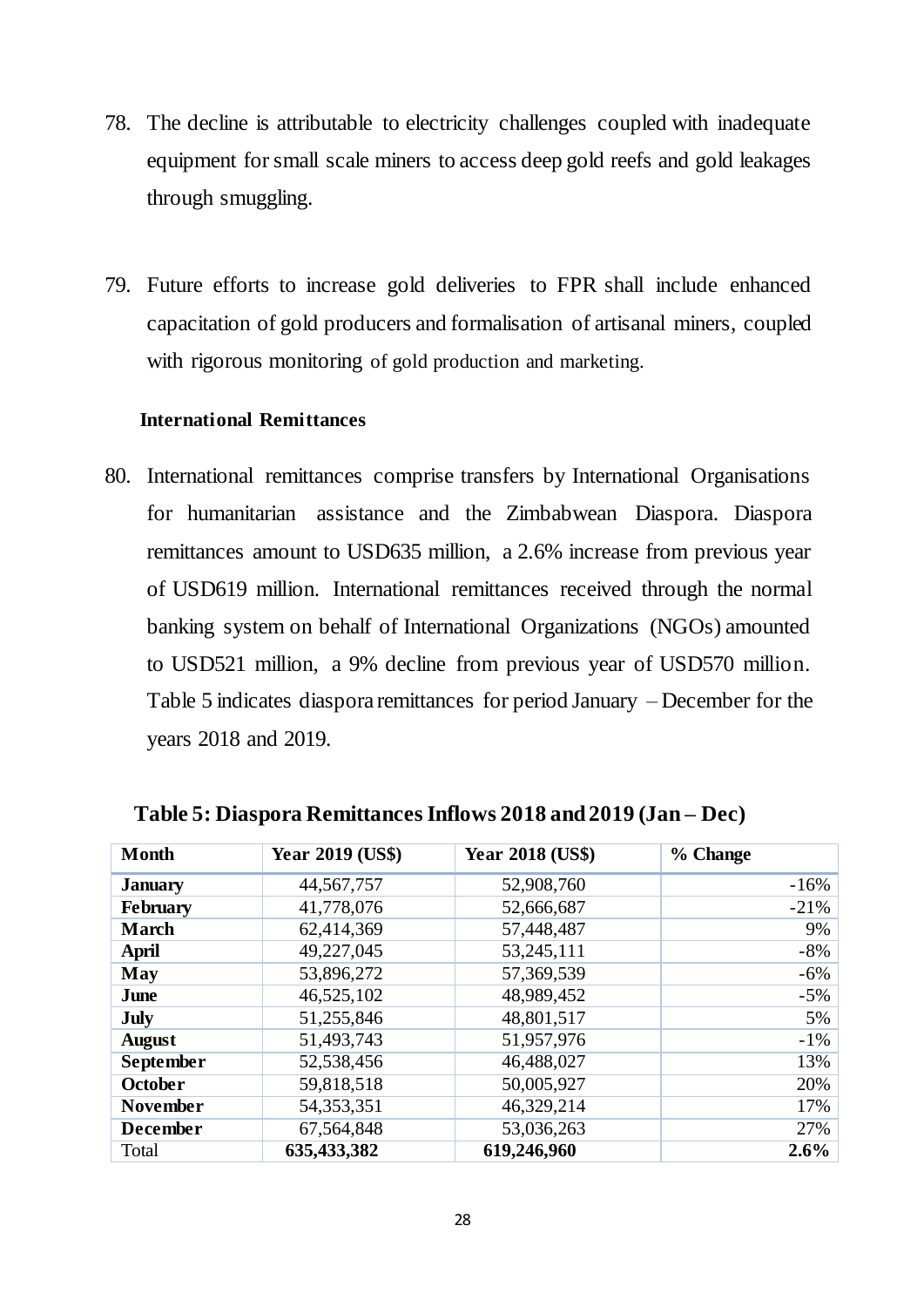#### <span id="page-28-0"></span>**Performance of Offshore Loans**

81. The country's ability to attract offshore lines of credit has remained curtailed due to the perceived country risk. In 2019, a decline of 21% in the monetary value of private sector external loans approved by Exchange Control, was experienced compared to 2018 performance.

| <b>Sector</b>   | 2019                                       |                                                      |                                       | 2018                                                 |
|-----------------|--------------------------------------------|------------------------------------------------------|---------------------------------------|------------------------------------------------------|
|                 | Approved<br>Amount (US\$<br>$\mathbf{M}$ ) | Percentage<br><b>Sectoral</b><br><b>Contribution</b> | Approved<br><b>Amount</b><br>(US\$ M) | Percentage<br><b>Sectoral</b><br><b>Contribution</b> |
| Agriculture     | 802.9                                      | 79.1%                                                | 801.6                                 | 62.48%                                               |
| Financial       | 119.5                                      | 11.78%                                               | 204,4                                 | 15.93%                                               |
| Energy          | 23.1                                       | 2.28%                                                | 40.6                                  | 3.17%                                                |
| Transport       | 11,4                                       | 1.12%                                                | 5.3                                   | 0.42%                                                |
| Mining          | 25.9                                       | 2.55%                                                | 114.1                                 | 8.90%                                                |
| Tourism         | 8.4                                        | 0.83%                                                | 14.1                                  | 1.10%                                                |
| Manufacturing   | 18.8                                       | 1.85%                                                | 88.3                                  | 6.88%                                                |
| Construction    | 2.9                                        | 0.28%                                                | 1.7                                   | 0.14%                                                |
| Retail          | 1.0                                        | 0.10%                                                | 0.4                                   | 0.03%                                                |
| <b>Services</b> | 0.9                                        | 0.08%                                                | 12.8                                  | 0.97%                                                |
| Communication   | 0                                          | 0.00%                                                | $\theta$                              | 0.00%                                                |
| <b>TOTAL</b>    | 1,014.8                                    | 100.00%                                              | 1,282.9                               | 100%                                                 |

#### <span id="page-28-1"></span>**Table 6: Offshore Loans of Various Sectors**

## **Balance of Payments Outlook**

82. The current account is expected to remain in surplus in 2020 on account of a recovery in exports and stable secondary income flows. In addition, foreign exchange shortages and positive expenditure switching effects of the liberalized foreign exchange regime are expected to result in compressed imports, further supporting a current account surplus. The financial account however, is expected to remain fragile characterized by huge scheduled repayments for offshore facilities, against subdued inflows due to the perceived high country risk. Non- debt creating inflows, notably, Foreign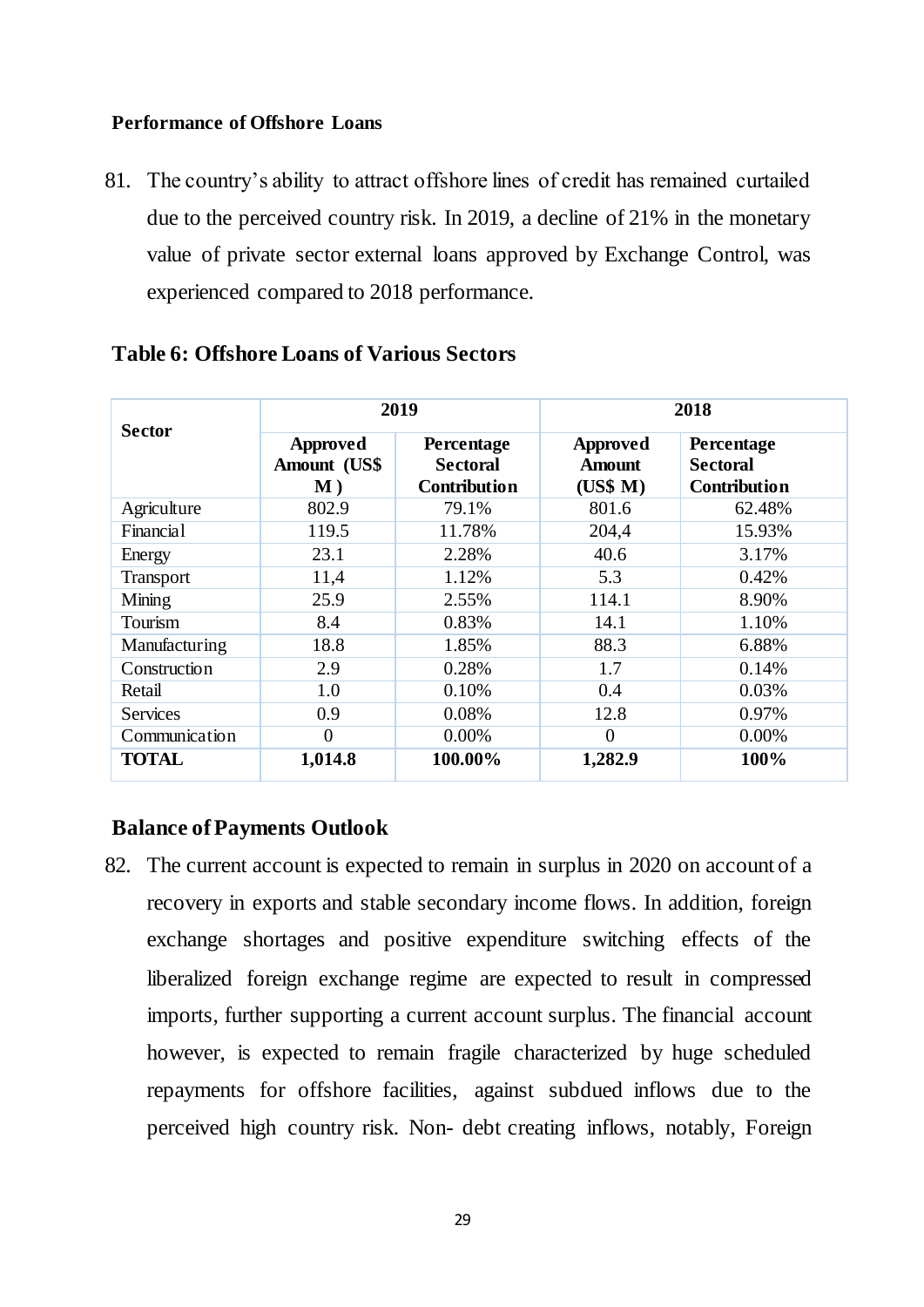Direct Investment (FDI) are also projected to remain low in the short term on account of perceived country risk profile.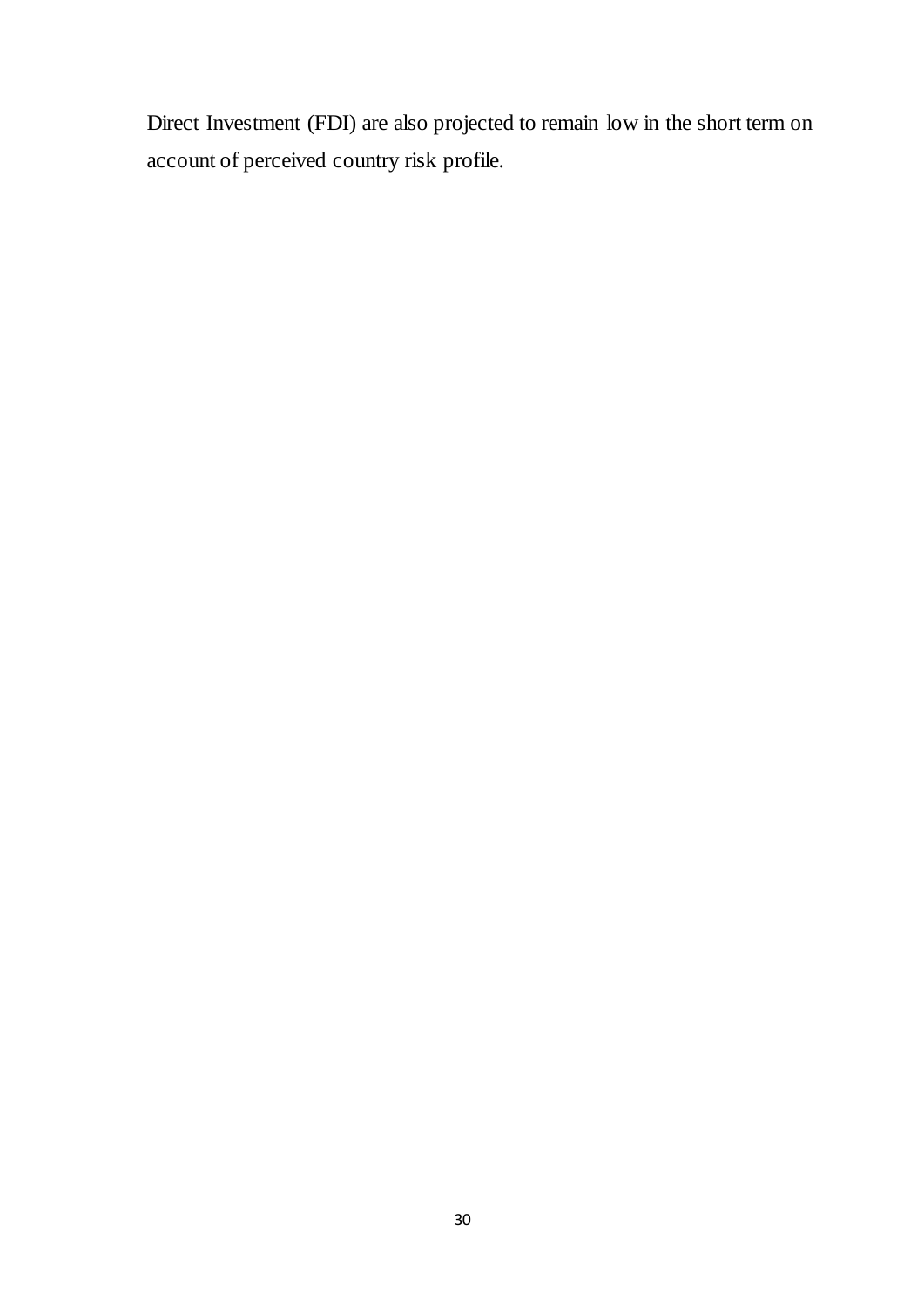#### <span id="page-30-0"></span>**MONETAY DEVELOPMENTS**

#### **Reserve Money developments**

- 83.Subsidies on fuel, electricity, grain and other essentials, particularly in the first half of 2019, caused an increase in reserve money, which rose from  $Z$3.3$ billion at the end of December 2018 to an estimated Z\$8.8 billion in the last week of December 2019.
- 84.The need to support domestic cash transactions also saw currency issued by the Bank rising from Z\$0.5 billion in December 2018 to Z\$1 billion in December 2019, thus partly contributing to growth in reserve money.



<span id="page-30-1"></span>**Figure 2: Reserve Money Developments (ZW\$ billion)**

85.Reserve money went down towards the end of December 2019. Implementation of the monetary targeting framework saw month-on-month reserve money growth declining from 19.1 % in November 2019 to 7.9% in December 2019, and this trend is expected to continue into 2020.

#### **Money Supply (M3) developments**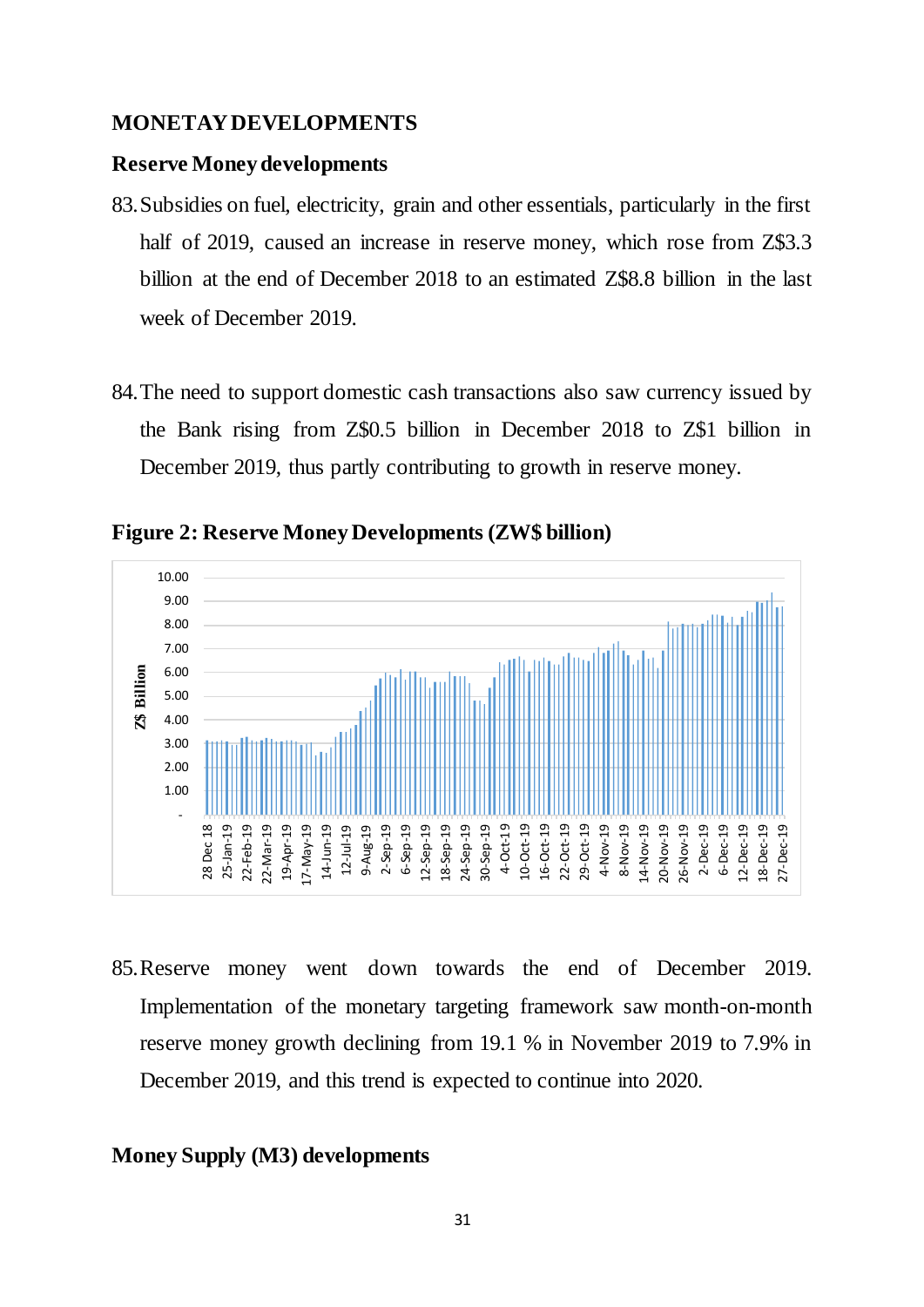86. Over the year to December 2019, broad money (M3) grew by close to 250% to reach Z\$35 billion, from Z\$10 billion in December 2018. The growth in M3 reflected increases in negotiable certificates of deposits (NCDs), 316.46%; transferable deposits, 302. 32%; currency in circulation, 80.46%; and time deposits, 25.12%.



<span id="page-31-0"></span> **Figure 3: Broad Money (M3) Developments**

<span id="page-31-1"></span>87. Broad money was largely composed of deposits in domestic currency, 57.19%, while foreign currency deposits constituted 34.13% of the total, as shown in Figure 4.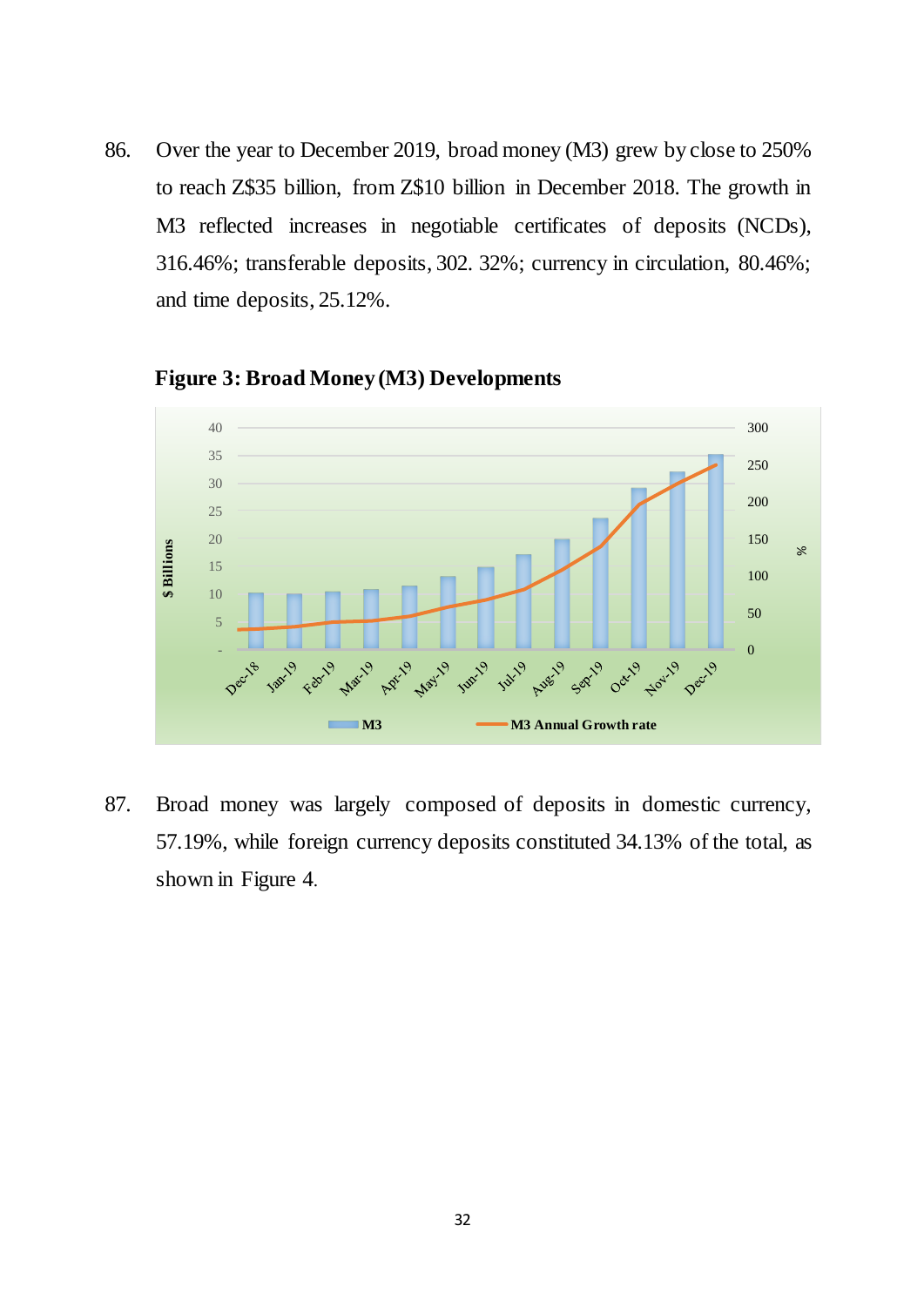

## **Figure 4: Composition of Money Supply**

*Source: Reserve Bank of Zimbabwe, 2019*

- 88. In view of the tight monetary policy stance that the Bank has adopted, signified by a strict reserve money program, money supply growth in the economy is expected to be reduced to annual growth levels of around 60% by end 2020, consistent with a projected real GDP growth of 3% in 2020.
- 89. The Bank is committed to the implementation of the Monetary Targeting Framework, and going forward, the Bank is targeting reserve money growth of 10-15 percent by end 2020, which is consistent with end of year inflation target of around 50%.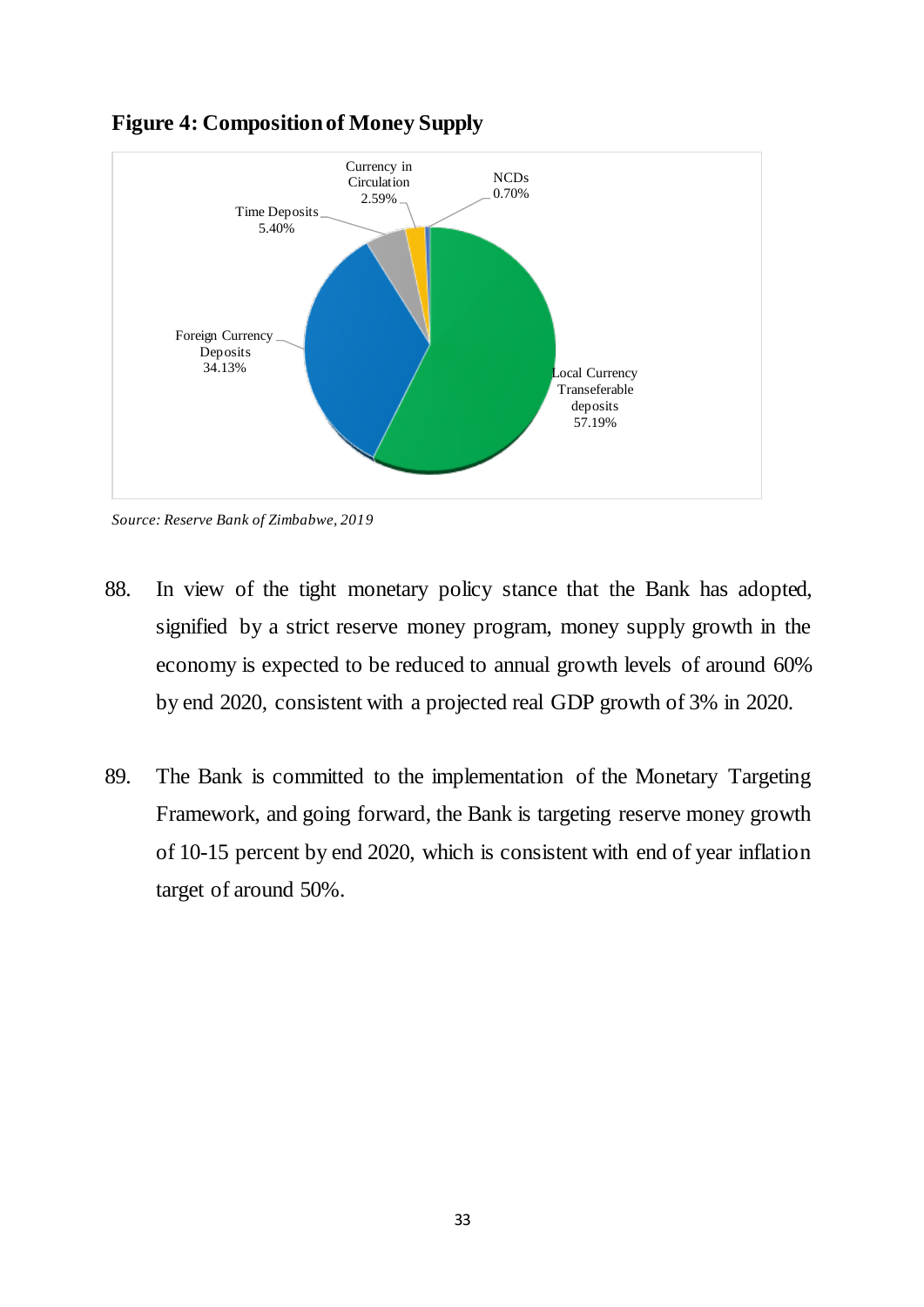### <span id="page-33-0"></span>**INFLATION DEVELOPMENTS**

90. Monthly inflation consecutively declined for two months since reaching a peak of 38.8% in October 2019 to 16.6% in December 2019. The slowdown in monthly inflation was on account of the decline in non-food inflation, which more than offset the moderate increase in food inflation. Figure 5 below shows the recent trends in month-on-month inflation.

-0.50 9.50 19.50 29.50 39.50 49.50 59.50 Jul-18 Aug-18 Sep-18 Oct-18 Nov-18 Dec-18 Jan-19 Feb-19 Mar-19 Apr-19 May-19 Jun-19 Jul-19 Aug-19 Sep-19 Oct-19 Nov-19 Dec-19 M-O-M Inflation  $\longrightarrow$  Food  $\longrightarrow$  Non-Food

<span id="page-33-1"></span>**Figure 5: Month-on-Month Inflation Profile (%)**

**Source:** *Zimstat, 2020*

91. The observed peaks in inflation in June and October 2019, reflect exchange rate adjustment shocks to the economy following the introduction of the new currency as well as speculative attack on the currency. The containment of inflation pressures in the outlook is contingent upon the successful stabilisation of the exchange rate as a path to price stability.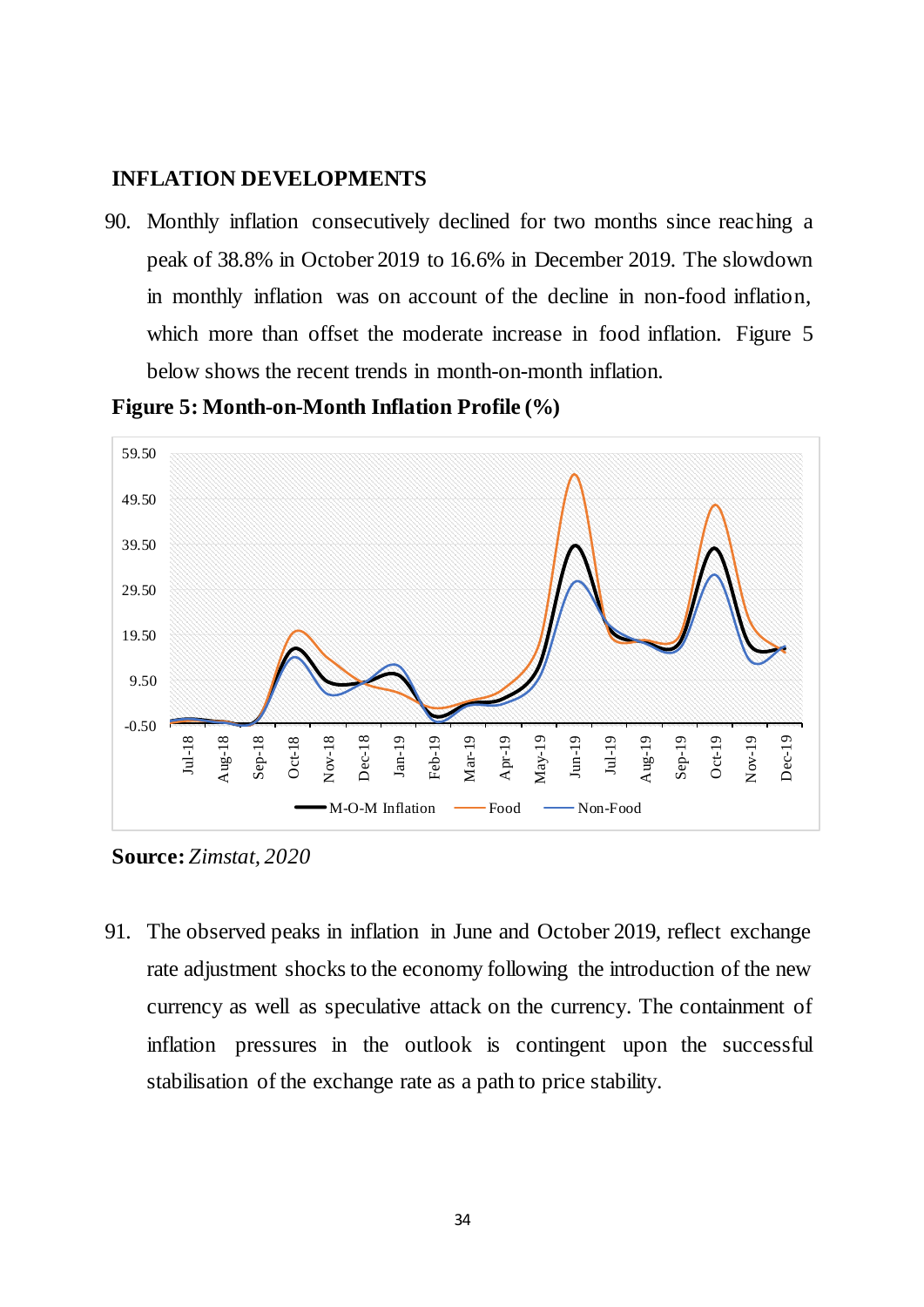92. Monetary restraint, coupled with a stable exchange rate is set to anchor the country's disinflation programme through which monthly inflation is set to gravitate towards single digit by December 2020. Figure 6 shows the projected month-on-month disinflationary path.



<span id="page-34-0"></span>**Figure 6: Actual and projected Month-on-Month Inflation**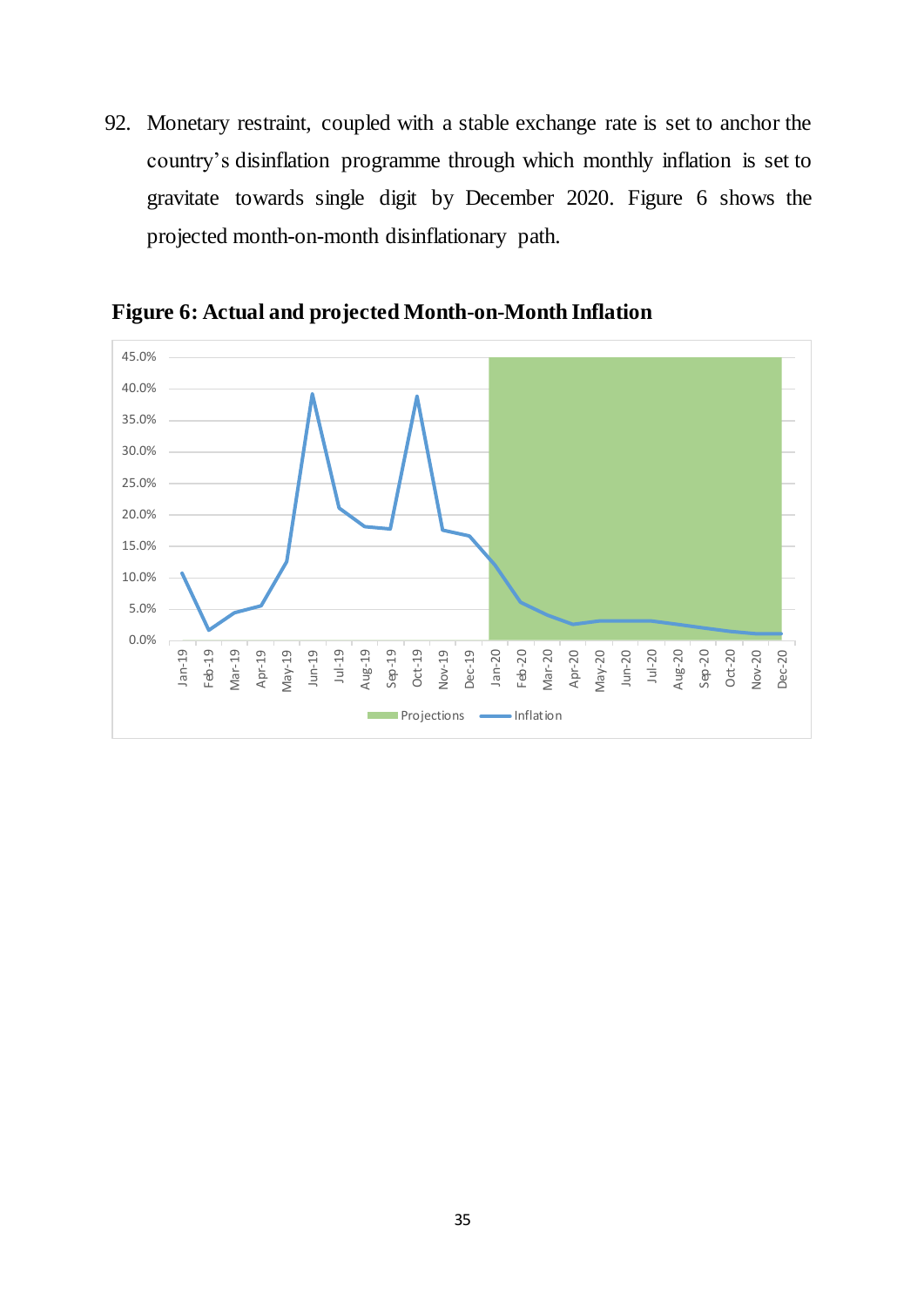## **BANKING SECTOR DEVELOPMENTS**

93. The banking sector plays a significant role in the economic and developmental trajectory of the Zimbabwean economy. The Bank continues to strengthen its tools for promoting financial sector stability as well as complementing Fiscal Policy reforms. The architecture of the banking sector is shown in Table 7:

#### <span id="page-35-1"></span>**Table 7: Architecture of the Banking Sector**

| <b>Type of Institution</b>                                   | <b>Number</b>  |  |  |  |
|--------------------------------------------------------------|----------------|--|--|--|
| <b>Commercial Banks</b>                                      | 13             |  |  |  |
| <b>Building Societies</b>                                    | 5              |  |  |  |
| Savings Bank                                                 | 1              |  |  |  |
| <b>Total Banking Institutions</b>                            | 19             |  |  |  |
| Other Institutions under the Supervision of the Reserve Bank |                |  |  |  |
| Development Financial Institutions                           | $\overline{2}$ |  |  |  |
| Deposit-taking Microfinance Institutions                     | 6              |  |  |  |
| Credit-only Microfinance Institutions                        | 206            |  |  |  |
| <b>Total</b>                                                 | 233            |  |  |  |

## <span id="page-35-0"></span>**Performance of the Banking Sector**

94. The banking sector performed satisfactorily during the year ended 31 December 2019, as reflected by improved capital levels and earnings performance, as well as satisfactory asset quality and liquidity.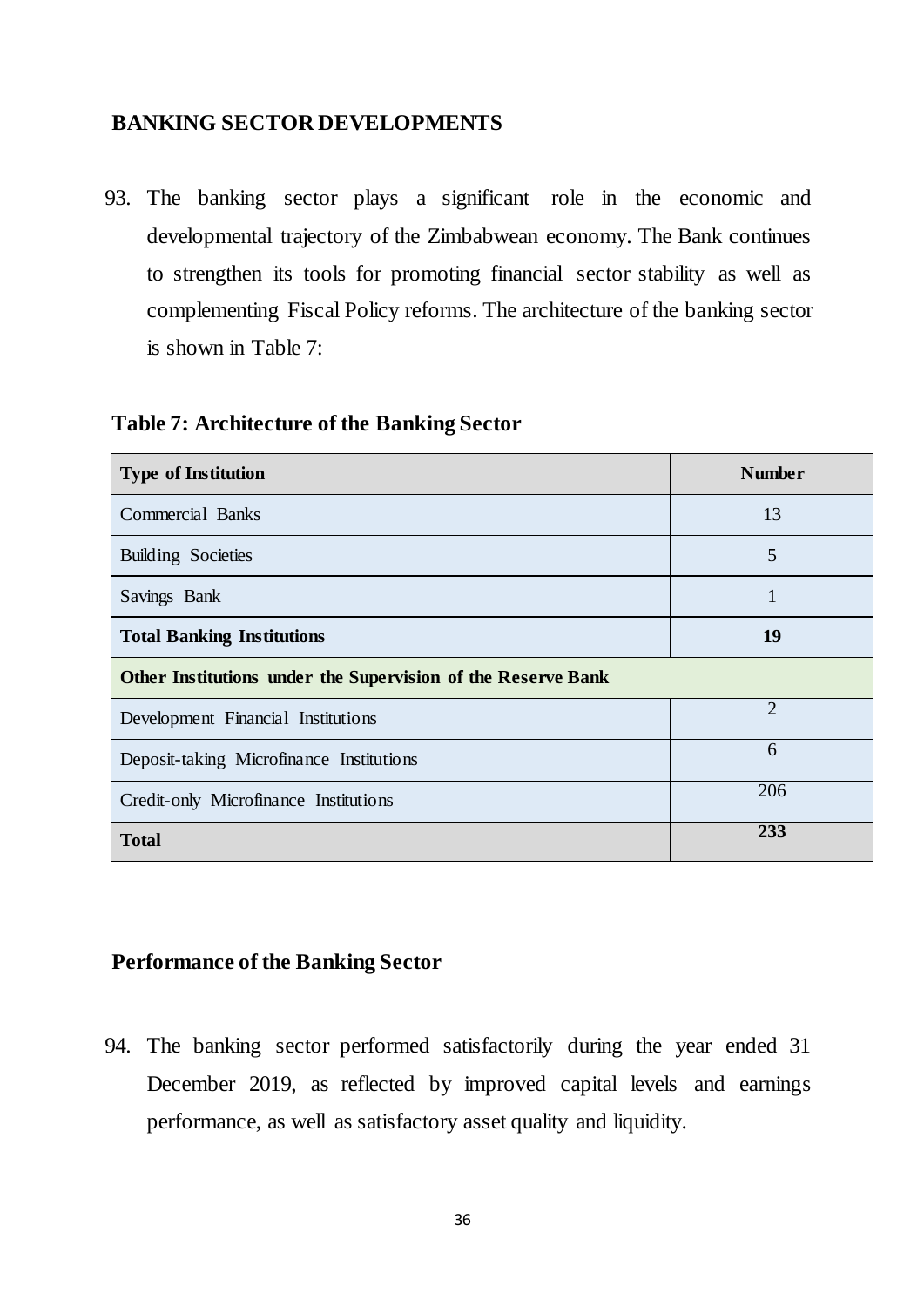95. A combination of foreign currency and investment property revaluation gains buoyed overall sector profitability during the year ended 31 December 2019. The financial soundness indicators for the period under review are provided in the Table 8.

<span id="page-36-0"></span>

| <b>Key Indicators</b>                               | <b>Benchmark</b> | <b>Dec-18</b> | <b>Jun-19</b> | <b>Sep-19</b> | <b>Dec-19</b> |
|-----------------------------------------------------|------------------|---------------|---------------|---------------|---------------|
| <b>Total Assets (\$ bn)</b>                         |                  | 13.98         | 23.54         | 40.99         | 60.64         |
| <b>Total Loans &amp;</b><br><b>Advances</b> (\$ bn) |                  | 4.22          | 6.17          | 8.35          | 12.63         |
| <b>Net Capital Base (\$ bn)</b>                     |                  | 1.83          | 3.31          | 5.35          | 9.75          |
| <b>Total Deposits (\$ bn)</b>                       |                  | 10.32         | 16.92         | 21.51         | 34.50         |
| Net Profit (\$ bn)                                  |                  | 0.43          | 0.93          | 2.09          | 6.41          |
| Return on Assets $(\% )$                            |                  | 4.57          | 5.11          | 7.91          | 8.99          |
| Return on Equity $(\% )$                            |                  | 20.59         | 20.95         | 26.85         | 33.02         |
| <b>Capital Adequacy Ratio</b><br>(%)                | 12.00            | 30.27         | 32.64         | 41.24         | 39.56         |
| Tier 1 Ratio $(\% )$                                | 8.00             | 23.84         | 27.24         | 27.92         | 27.87         |
| Loans to Deposits $(\% )$                           | 70.00            | 40.71         | 36.49         | 38.82         | 36.6          |
| <b>Non-Performing Loans</b><br>Ratio $(\% )$        | 5.00             | 6.92          | 3.95          | 3.23          | 1.75          |
| Liquidity Ratio $(\% )$                             | 30.00            | 70.66         | 64.77         | 76.54         | 72.42         |

## <span id="page-36-1"></span>**Table 8: Financial Soundness Indicators**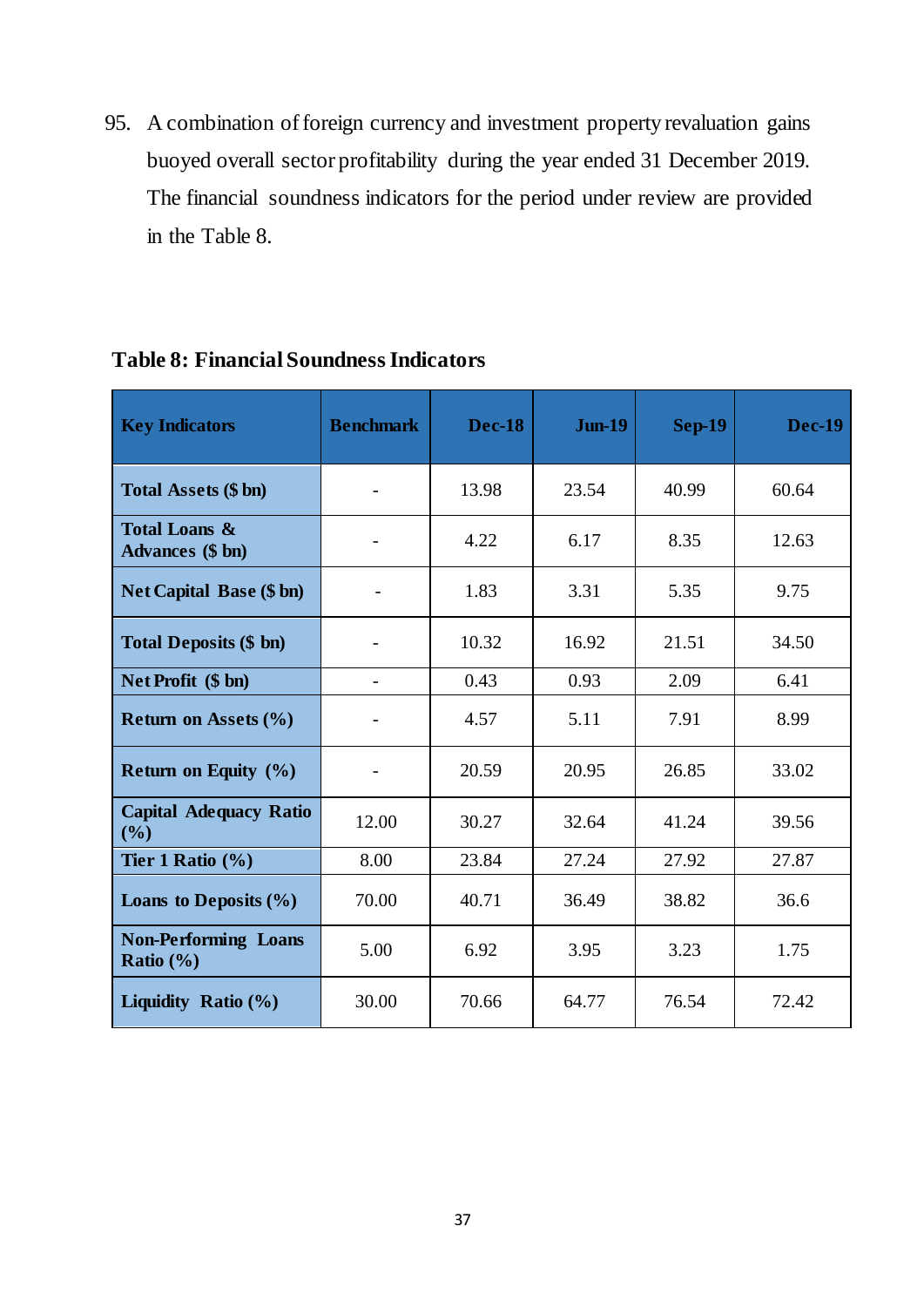## **Capitalisation**

- 96. The banking sector remained adequately capitalized with the average capital adequacy and tier 1 ratios of 39.56% and 27.87% as at 31 December 2019, respectively, above the regulatory minima of 12% and 8%, respectively. All banking institutions complied with the minimum regulatory capital adequacy and tier 1 ratios.
- 97. There was a growth in aggregate core capital of \$7.47 billion as at 31 December 2019, representing a 220.60% increase from \$2.33 billion as at 30 June 2019. The growth in capital was mainly attributed to capitalisation of retained earnings.
- 98. As at 31 December 2019, all banking institutions were compliant with the prescribed minimum capital requirements as shown in Table 9 below.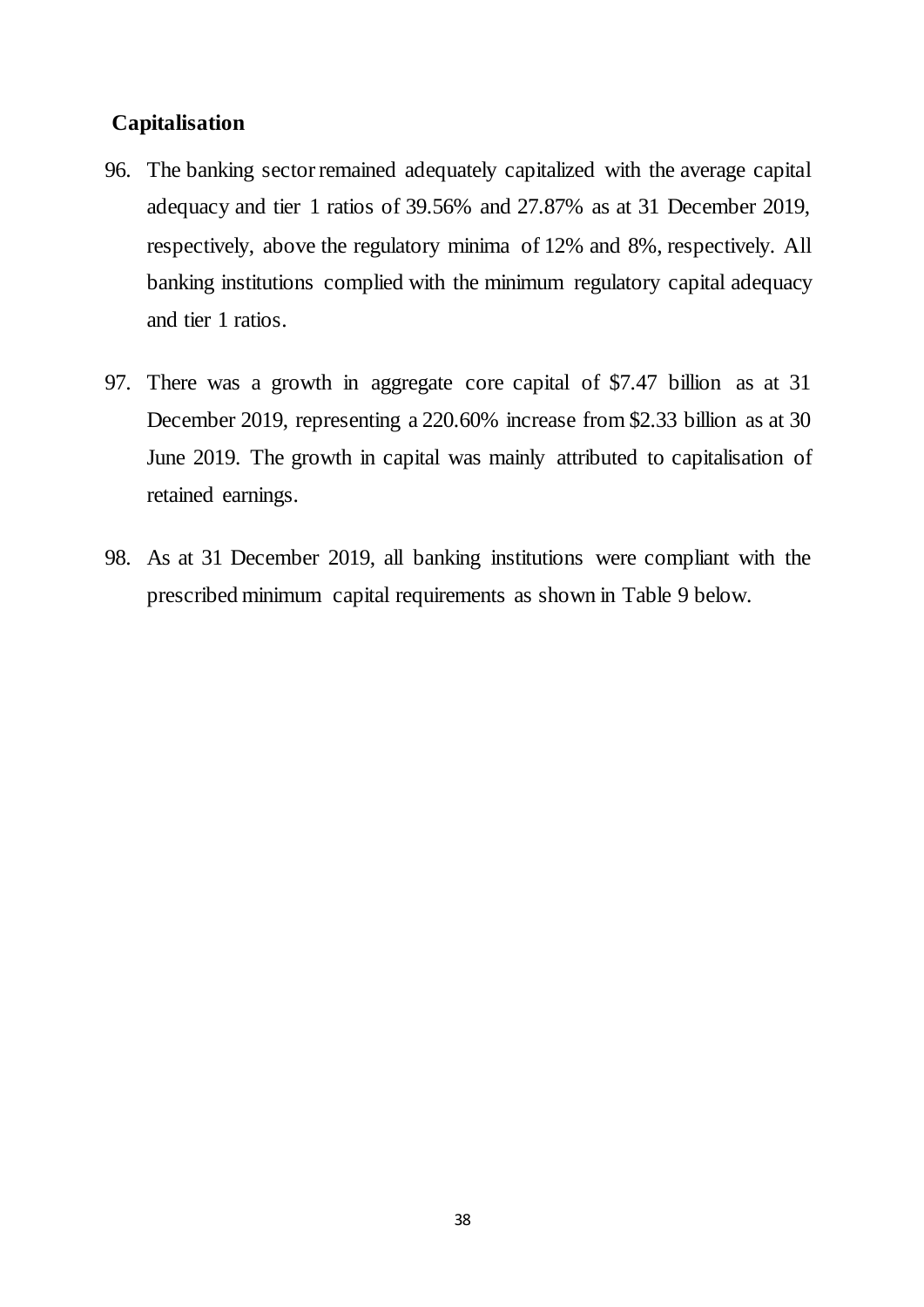| <b>Institution</b>               | <b>Core Capital</b><br>as at 30 June<br>2019 (\$m) | Core Capital as at<br>31 Dec 2019 (\$m) | <b>Prescribed Minimum</b><br><b>Capital requirements</b><br>\$m\$ |
|----------------------------------|----------------------------------------------------|-----------------------------------------|-------------------------------------------------------------------|
| <b>Metbank</b>                   | 67.00                                              | 2,612.10                                | 25                                                                |
| <b>Ecobank</b>                   | 424.31                                             | 757.37                                  | 25                                                                |
| <b>CBZ Bank &amp; Society</b>    | 268.08                                             | 712.57                                  | 25                                                                |
| <b>Stanbic Bank</b>              | 186.39                                             | 650.53                                  | 25                                                                |
| <b>First Capital Bank</b>        | 174.52                                             | 385.30                                  | 25                                                                |
| <b>BancABC</b>                   | 73.96                                              | 348.49                                  | 25                                                                |
| <b>FBC</b> Bank                  | 166.25                                             | 316.27                                  | 25                                                                |
| <b>Nedbank Zimbabwe</b>          | 80.68                                              | 312.68                                  | 25                                                                |
| <b>NMB</b> Bank                  | 150.85                                             | 205.20                                  | 25                                                                |
| <b>Agribank</b>                  | 73.55                                              | 201.67                                  | 25                                                                |
| <b>ZB Bank &amp; Society</b>     | 106.00                                             | 189.58                                  | 25                                                                |
| <b>Standard Chartered Bank</b>   | 118.76                                             | 168.65                                  | 25                                                                |
| <b>Steward Bank</b>              | 82.84                                              | 130.19                                  | 25                                                                |
| <b>BUILDING SOCIETIES</b>        |                                                    |                                         |                                                                   |
| <b>CABS Building Society</b>     | 172.90                                             | 332.96                                  | 20                                                                |
| <b>FBC Building Society</b>      | 47.23                                              | 70.25                                   | 20                                                                |
| <b>National Building Society</b> | 50.63                                              | 67.90                                   | 20                                                                |
| <b>SAVINGS BANK</b>              |                                                    |                                         |                                                                   |
| <b>POSB</b>                      | 73.25                                              | 109.28                                  |                                                                   |
| <b>Total</b>                     | 2,328,.56                                          | 7,470.98                                | ۰                                                                 |

<span id="page-38-1"></span>

|  | Table 9: Banking Sector Capitalisation (\$ million) |  |  |  |  |
|--|-----------------------------------------------------|--|--|--|--|
|--|-----------------------------------------------------|--|--|--|--|

## <span id="page-38-0"></span>**Banking Sector Deposits**

<span id="page-38-2"></span>99. Total banking sector deposits amounted to \$34.50 billion as at 31 December 2019, an increase of 103.66% from \$16.92 billion as at 30 June 2019. Figure 7 shows the trend of banking sector deposits over the period 31 December 2014 to 31 December 2019.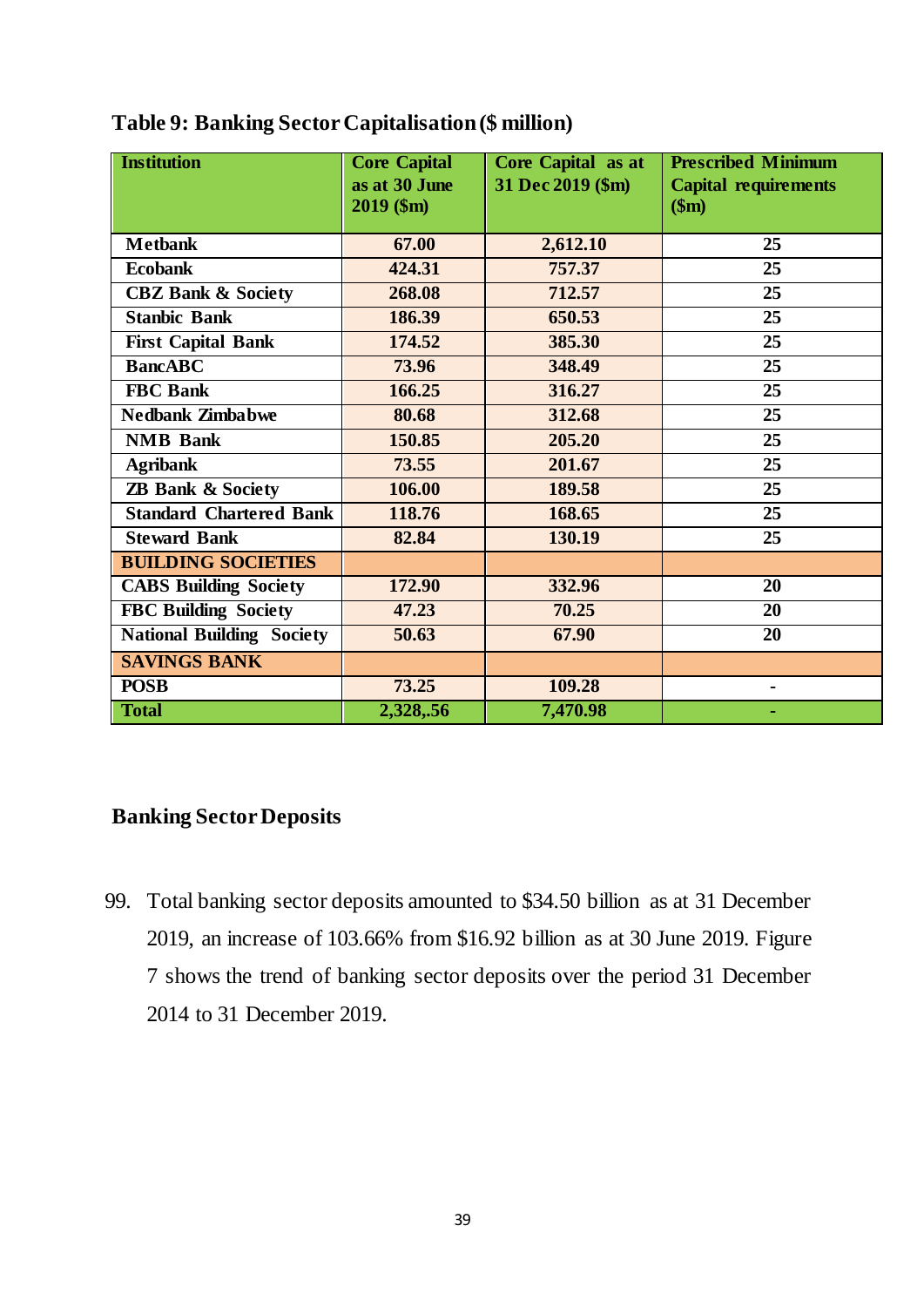

**Figure 7: Trend of Banking Sector Deposits (\$ million)**

<span id="page-39-0"></span>100. The increase in the deposit base during the period under review is attributable to rise in demand and foreign currency denominated deposits. The deposit base for the banking sector is dominated by demand and FCA deposits which accounted for 59.15% and 31.82% of the total non-bank deposits,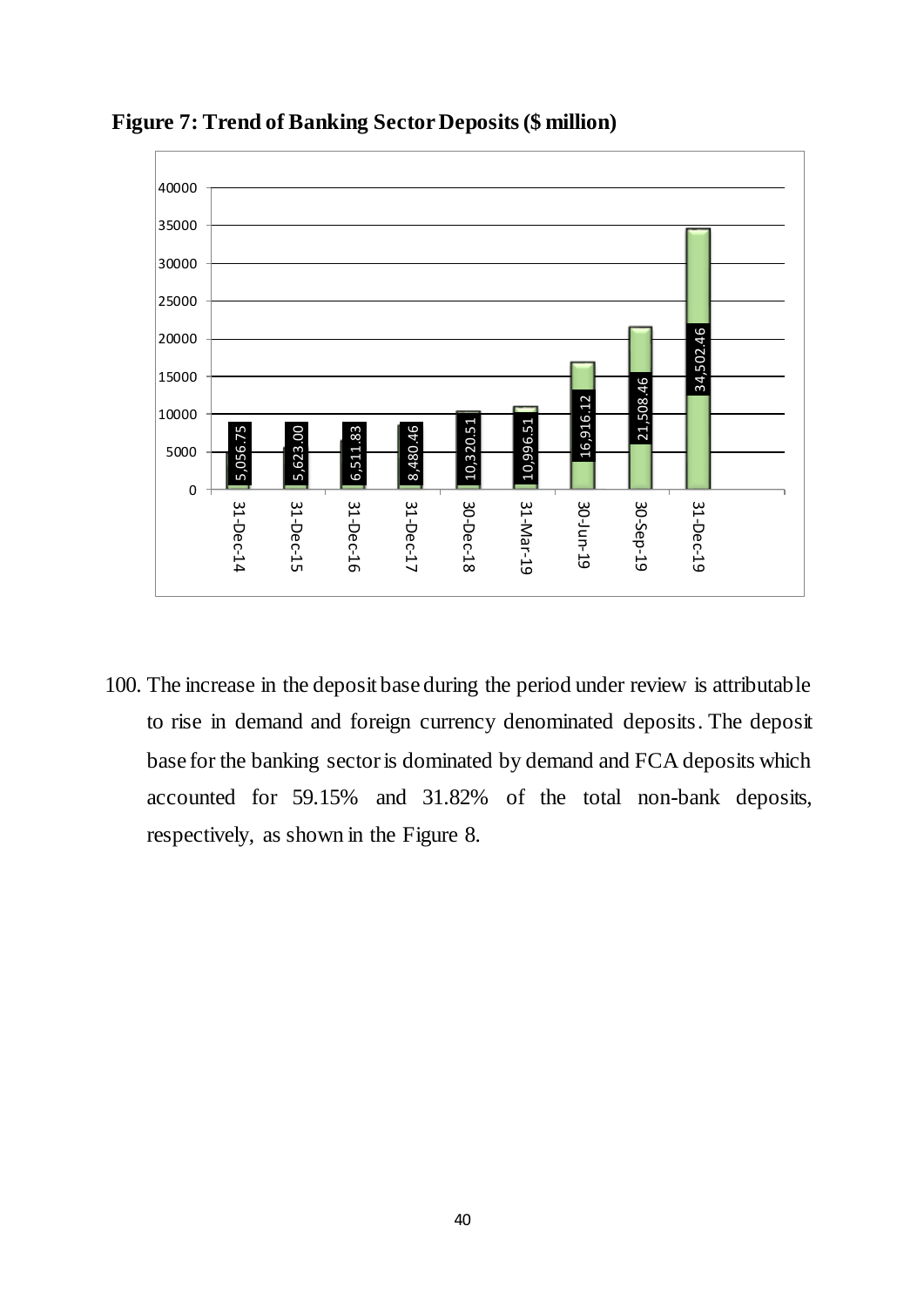

## **Figure 8: Composition of Deposits as at 31 December 2019**

## **Loans and Advances**

- 101. Total banking sector loans and advances increased by 104.70%, from \$6.17 billion as at 30 June 2019 to \$12.63 billion as at 31 December 2019. The total banking sector loans and advances also include foreign currency denominated loans, whose translation partly explains the growth in total loans during the period under review.
- 102. The level of banking sector financial intermediation has, however, remained subdued as reflected by the loans to deposits ratio of 36.60%, largely as a result of cautious lending approach adopted by some banking institutions. Figure 9 shows the trend in the total banking sector loans and advances.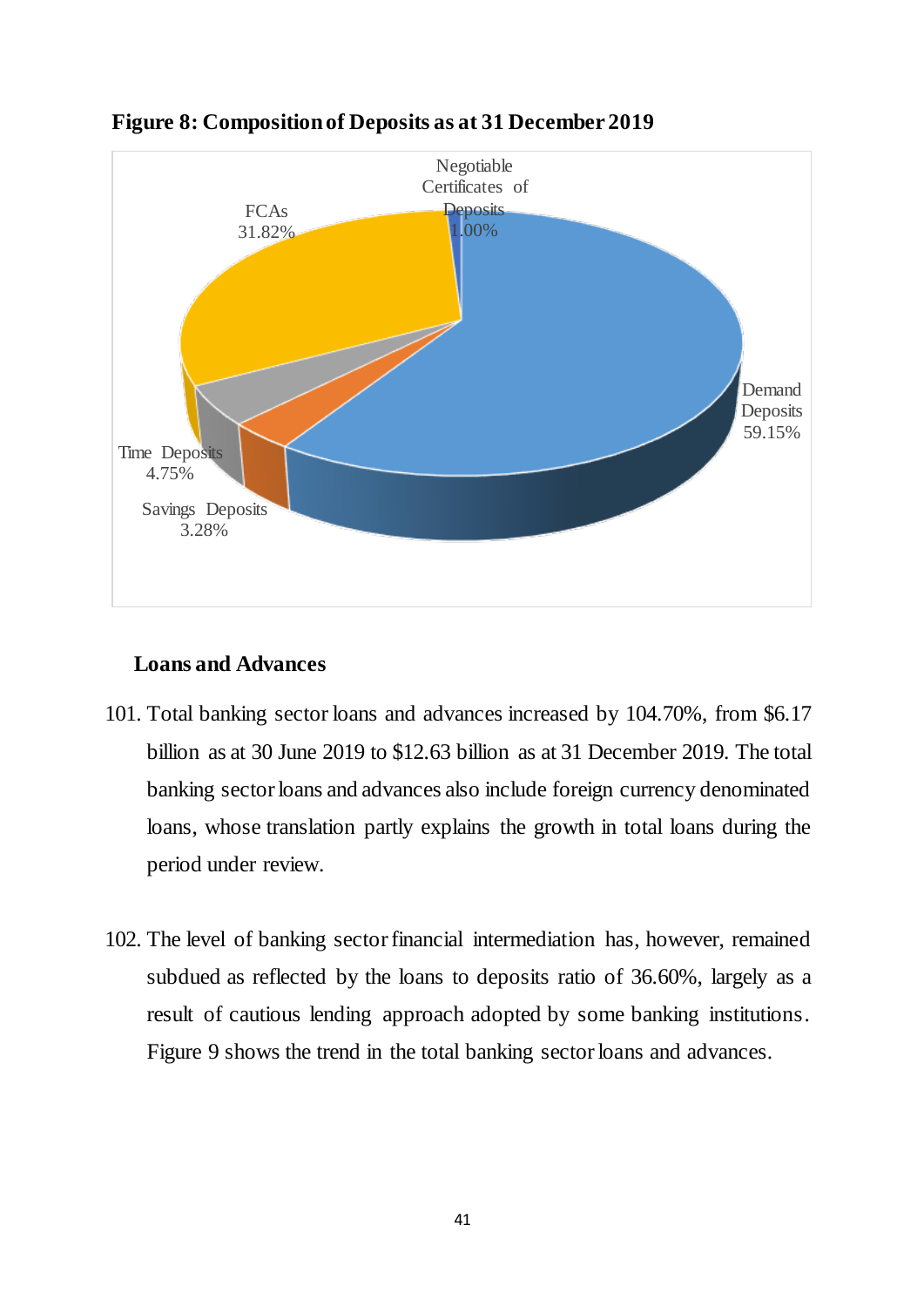

<span id="page-41-0"></span>**Figure 9: Banking Sector Loans & Advances (2014 to 2019 (\$m)**

103. Loans to productive sectors of the economy constituted 82.50% of total sector loans as at 31 December 2019, as shown in Figure 10.

<span id="page-41-1"></span>**Figure 10: Sectoral Distribution of loans as at 31 December 2019**

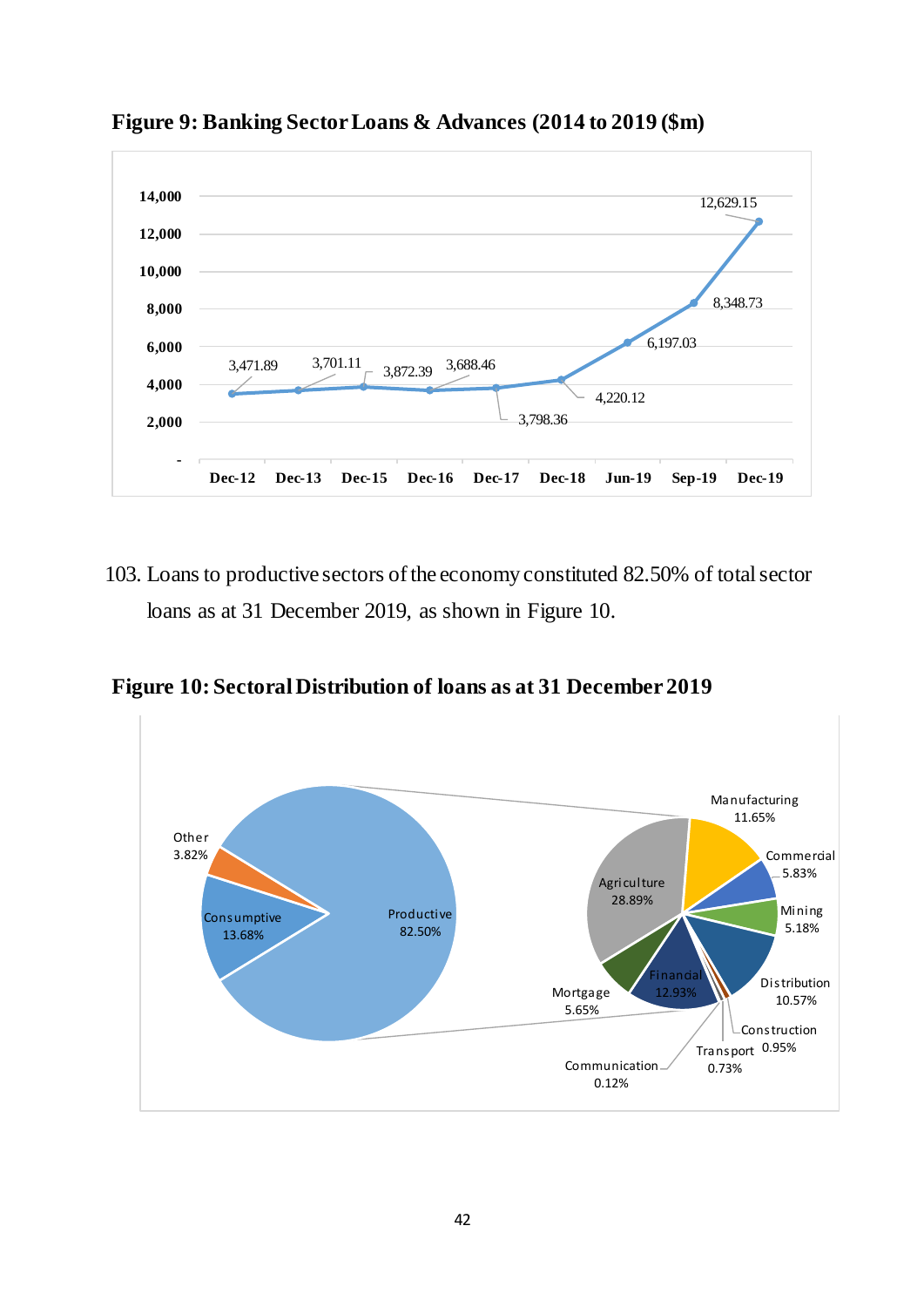### **Loan Portfolio Quality**

- 104. The quality of the banking sector loan portfolio continued to improve, reflected by the decline in the non-performing loans (NPLs) to total loans, from 3.95% as at 30 June 2019 to 1.75% as at 31 December 2019.
- 105. The improvement in the NPLs ratio was mainly driven by an increase in total banking sector loans and advances during the period under review, as well as decline in total non-performing loans from \$245.65 million as at 30 June 2019 to \$221.62 million as at 31 December 2019.
- 106. Figure 8 shows the trend in the level of non-performing loans to total loans ratio (NPLs ratio) from December 2014 to December 2019:

<span id="page-42-0"></span>**Figure 11: Non-Performing Loans to Total Loans Ratio Dec 2014 – Dec 2019** 

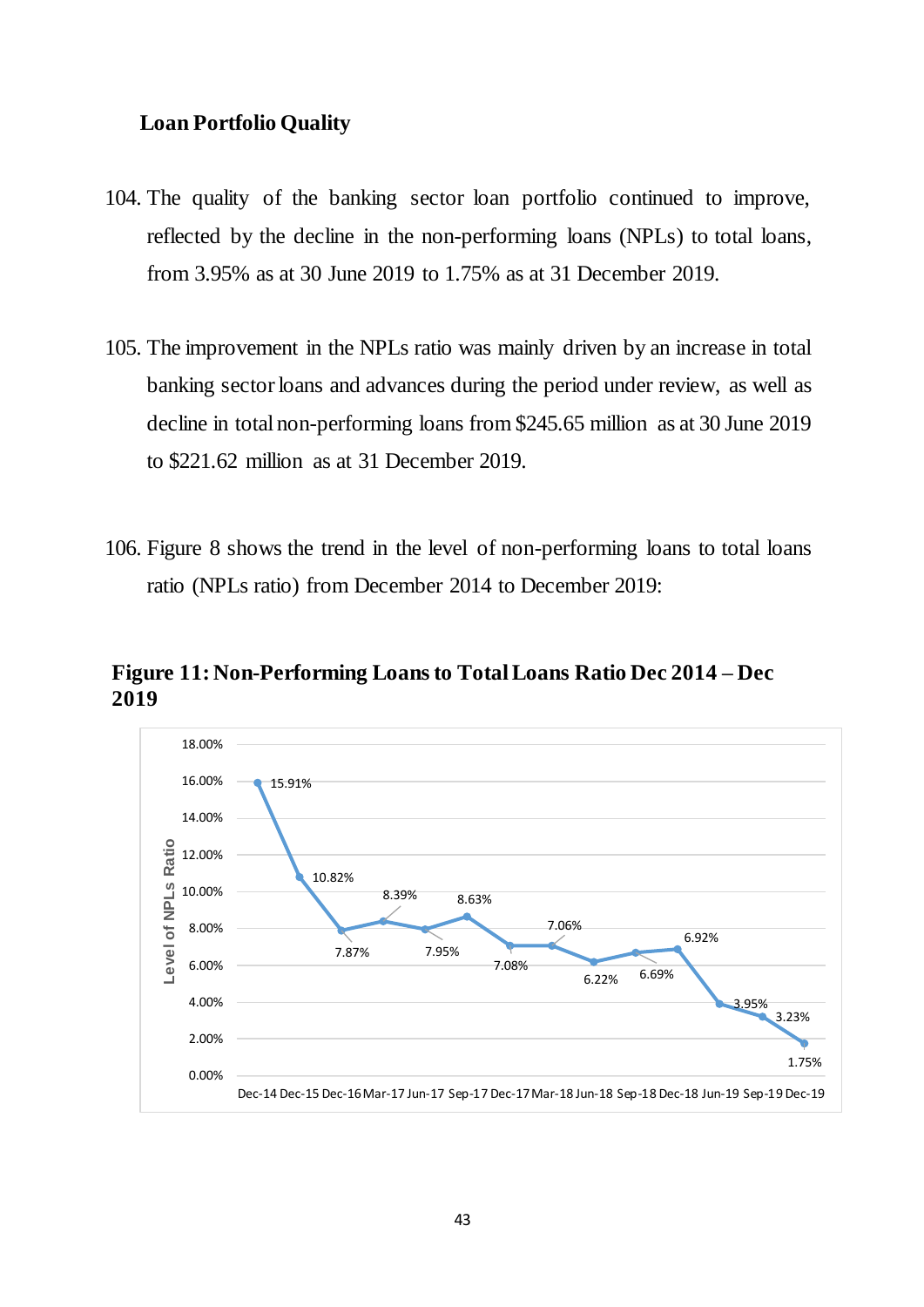#### **Earnings Performance**

- 107. During the period under review, all banking institutions were profitable, with aggregate profit of \$6.41 billion for year ended 31 December 2019, up from \$389.85 million for the period ended 31 December 2018.
- 108. The growth in net income was largely attributed to revaluation of foreign currency denominated assets and investment properties. Consequently, other non-interest income was the key revenue driver in the sector during the period under review, followed by interest income from investments and securities, as shown in Figure 12.



#### <span id="page-43-0"></span>**Figure 12: Income mix as at 31 December 2019**

## **Banking Sector Liquidity**

109. The average prudential liquidity ratio as at 31 December 2019 was 72.42% compared to 64.77% as at 30 June 2019. One (1) banking institution was noncompliant with the minimum prudential liquidity ratio of 30%. The non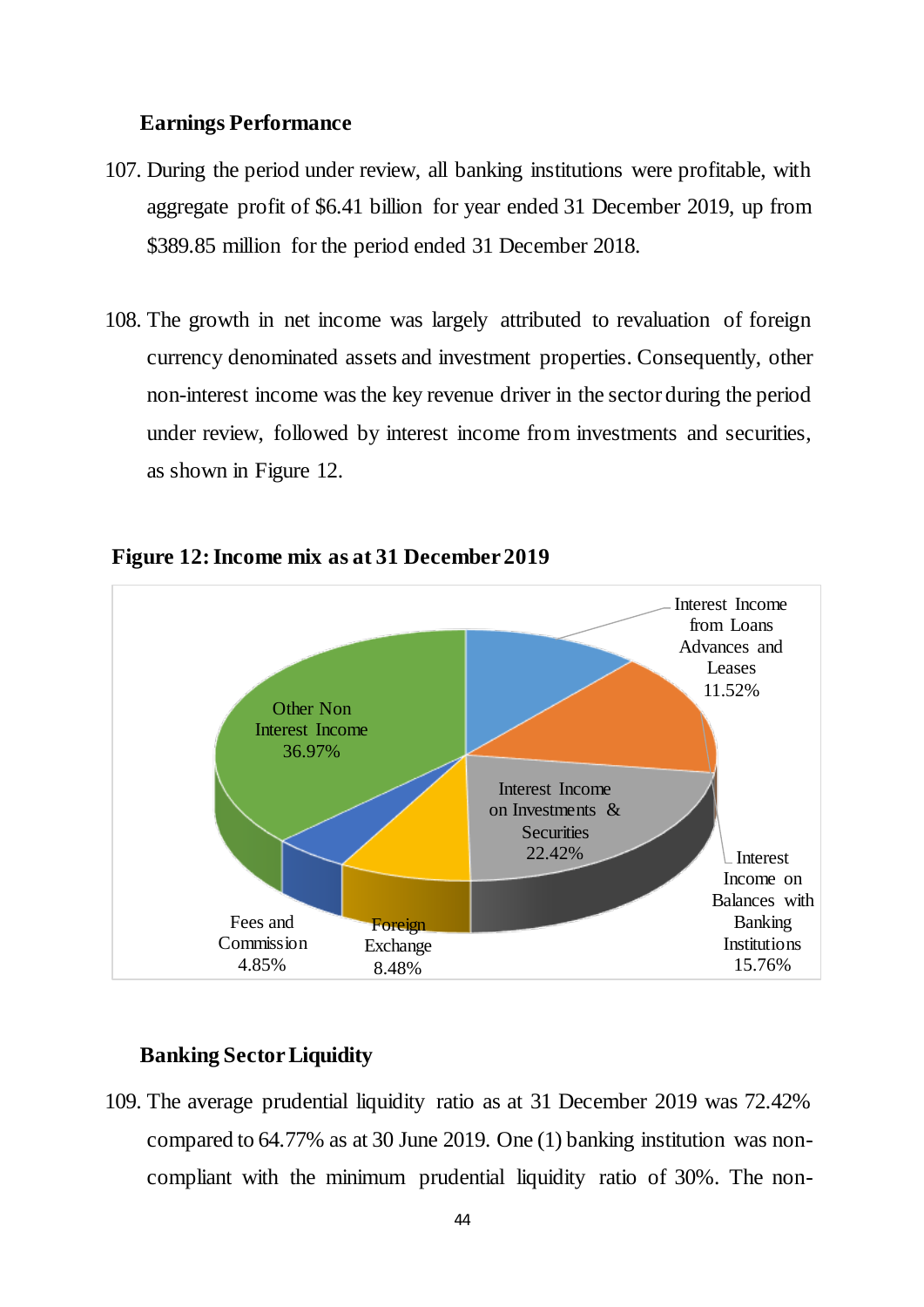compliant banking institution is taking measures to ensure compliance with the minimum prudential liquidity ratio.

110. Figure 13 shows the trend in the banking sector average prudential liquidity ratio from March 2015 to December 2019.

<span id="page-44-0"></span>

**Figure 13: Prudential Liquidity Ratio Trend (%)**

111. The prudential liquidity ratio has remained high reflective of the cautious approach to lending by most banking institutions.

#### **Enhancement of the Legal Framework**

112. The regulatory framework for supervision of banks is currently under review to enhance consolidated supervision, cross border co-operation and crisis management. Accordingly, proposals for the amendments to the Banking Act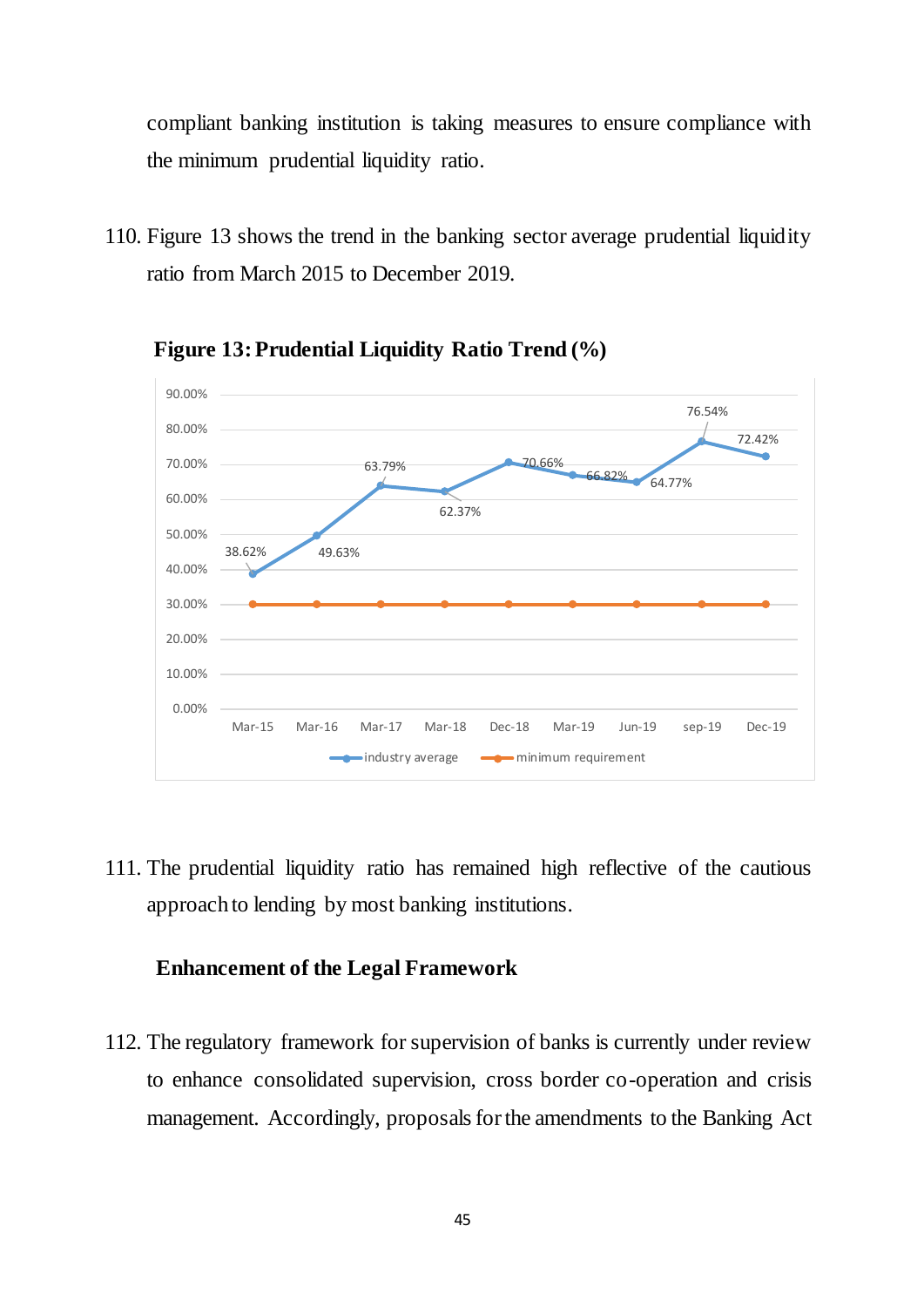*[Chapter 24:20]* and the Reserve Bank of Zimbabwe Act *[Chapter 22:15]* will be made to align with developments in the sector as well as best practice.

- 113. Amendments to the Deposit Protection Corporation Act *[Chapter 24:29]* are also being considered to incorporate the liquidation framework for banking institutions.
- 114. The winding up framework of the Companies & Other Business Entities Act *[Chapter 24:31],* which repealed the Companies Act *[Chapter 23:03]*  gazetted on 15 November 2019, will not be applicable to banking institutions*.*

#### **Microfinance Amendment Act (2019)**

- 115. The Microfinance Amendment Act [Chapter 24:30] Amendment No.6 of 2019 was enacted in November 2019. Key provisions of the Act include refinement of classes of institutions eligible for licensing, strengthening of supervision and oversight, amendment of the tenure of licence, establishment of a Microfinance Advisory Council, among other provisions.
- 116. The Act now recognises only two classes of microfinance institutions, that is, the credit-only microfinance institutions and deposit-taking microfinance institutions. The period of registration for all microfinance institutions is now perpetual, subject to cancellation in terms of the provisions of the Act. There is no longer a requirement for renewal of licences.
- 117. Every person who was registered as a moneylender or corporate microfinancier before the Microfinance Amendment Act may continue to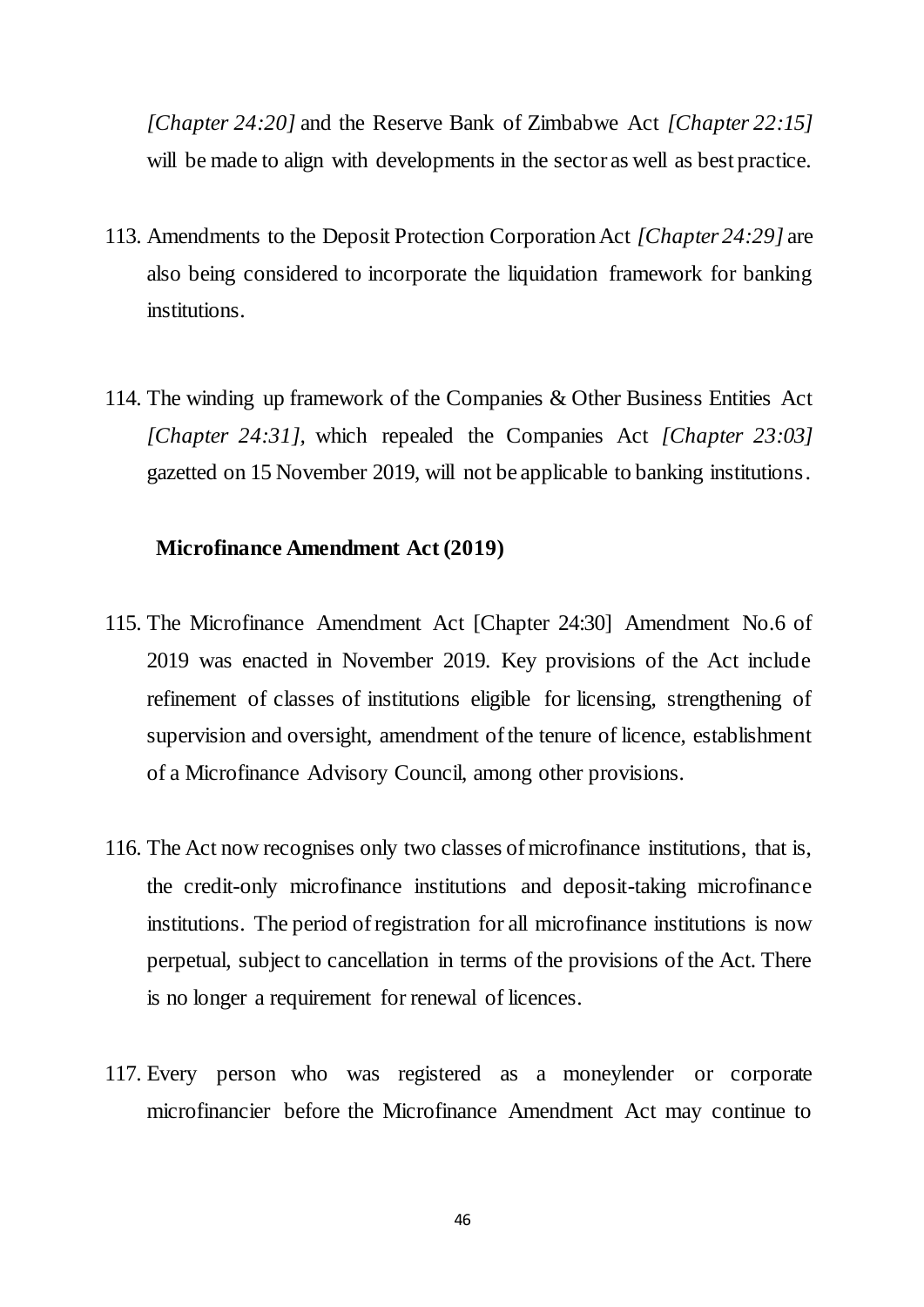operate until the expiry of the registration certificate, whereupon an application for a perpetual licence may be made in terms of the Act.

- 118. All microfinance institutions whose licences have expired are required to apply under the new requirements. Once an application is made, such microfinance institutions may continue operating pending the granting or the refusal of the application.
- 119. The Microfinance Amendment Act has enhanced corporate governance requirements for microfinance institutions, including spelling out statutory duties of directors and principal officer of a microfinance institution as follows:
	- a. Duty to act bona fide i.e. in good faith;
	- b. Duty to avoid conflict of interest;
	- c. Duty to possess and maintain knowledge and skill reasonably expected for a person holding a similar appointment; and
	- d. Duty to exercise due care in carrying out his or her functions.
- 120. All microfinance institutions are required to ensure that they have put in place sound corporate governance and risk management structures in order to ensure compliance with the Act. The Microfinance Amendment Act restricts shareholding in a microfinance institution by any person to not more than 25%.
- 121. Microfinance institutions are, therefore, required to regularise their shareholding structures in line with the provisions of the Act. Any application for a microfinance licence will be considered on the basis of the Microfinance Act, as amended.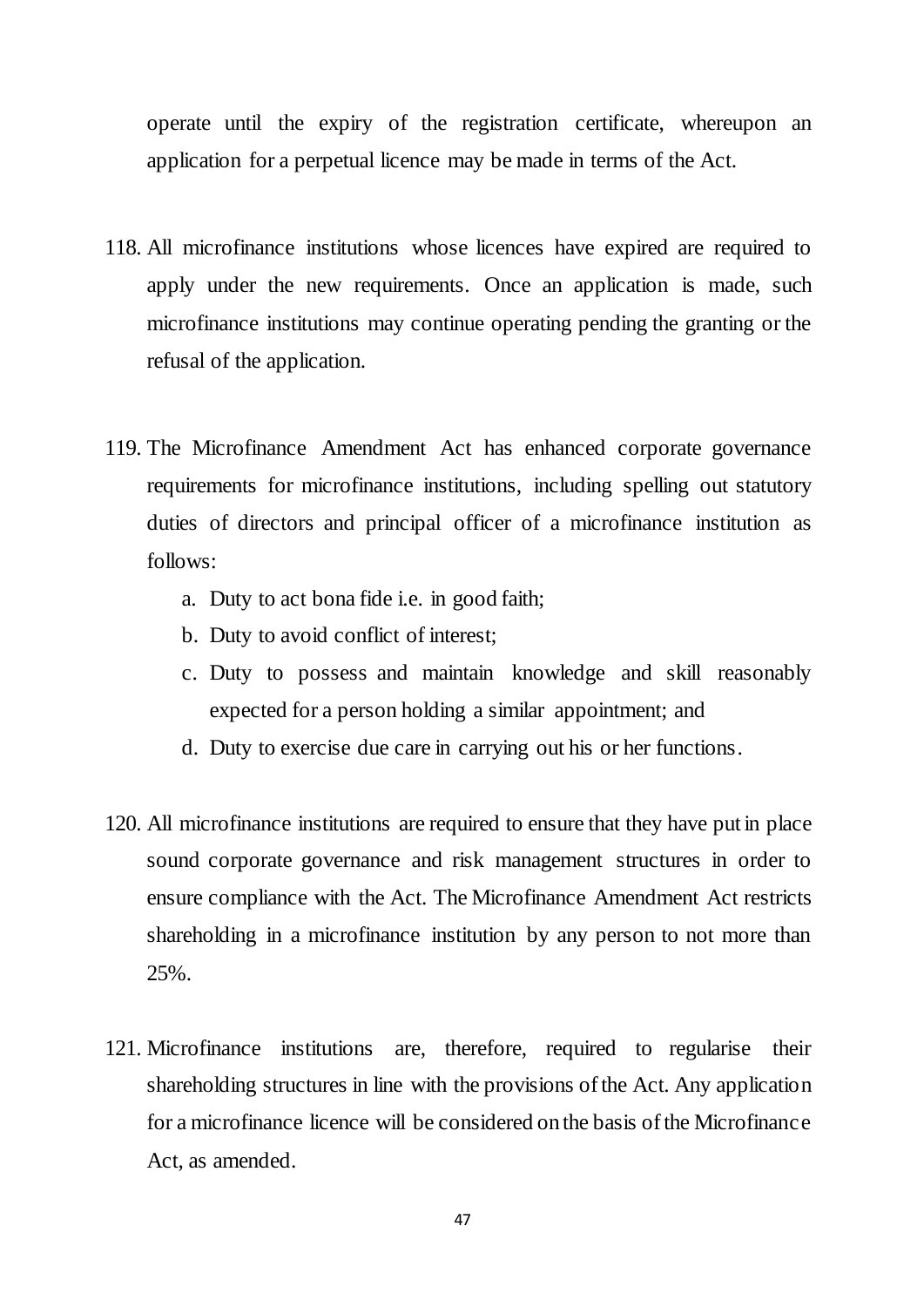#### **Policy Framework for Domestic Systemically Important Banks**

- 122. The failure of large banking institutions that are either highly interconnected, with less substitutable products or high complexity, can lead to the paralysis of the economy. Local banking institutions whose distress might lead to market wide disruption in the provision of financial services are known as domestic systemically important banks (D-SIBs).
- 123. Cognisant of this and in line with international best practice, the Bank has adopted a set of principles that constitute the D-SIB framework. The objectives of this policy framework focus on putting in place relevant regulatory measures for the identification, monitoring and management of local systemically important institutions.
- 124. The policy framework presents the following:
	- i. the assessment methodology for the identification of D-SIBs;
	- ii. the additional prudential measures covering additional capital requirements;
	- iii. frequency of monitoring; and
	- iv. other supervisory requirements.
- 125. Banking institutions designated as D-SIBs shall be required to, inter-alia, maintain additional capital buffers that should be met with Tier 1 capital. The aim of the additional capital requirements is to ensure that the D-SIBs have a higher share of their balance sheet funded by instruments that reinforce the resilience of the institution as a going concern. The D-SIB policy framework will be issued to the market by 31 March 2020.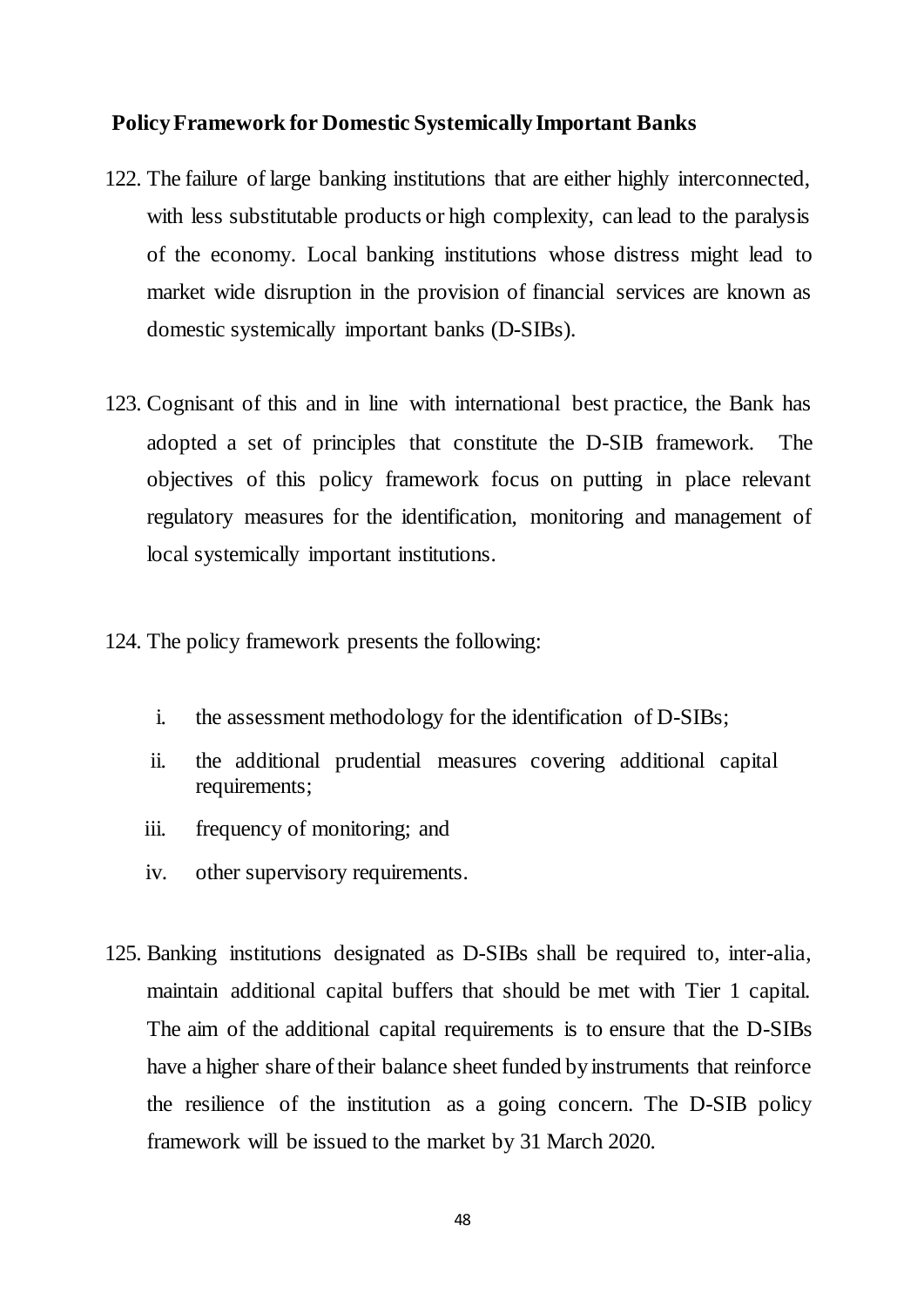### **Macro-prudential Policy Framework**

126. As part of ongoing financial stability assessments, the Bank is in the process of operationalising the Macro-Prudential Policy Framework, which facilitates identification of vulnerabilities in the financial system, as well as ability to withstand aggregate shocks, taking into account macro-financial linkages.

#### <span id="page-48-0"></span>**Financial Inclusion**

- 127. Implementation of the National Financial Inclusion Strategy (NFIS) through various initiatives targeting previously marginalised segments is now in its 5<sup>th</sup> year.
- 128. Following the launch of the NFIS in March 2016, the Bank has continued to scale up collaborations with other key stakeholders such as government ministries, tertiary institutions, development partners, financial service providers, industry and umbrella bodies.
- 129. A review of the NFIS journey travelled so far, reveals that significant progress has been recorded in the areas of financial product diversification, innovation and human centred design of financial services and delivery channels; digital finance, financial literacy, consumer protection, opening of low cost bank accounts, access to financial products and services by various target segments, access to micro-insurance products as well as increased participation of lower income groups on the capital markets.
- 130. The Bank is now collaborating with stakeholders in reviewing the first phase of the implementation of the NFIS as well as crafting the NFIS Phase II.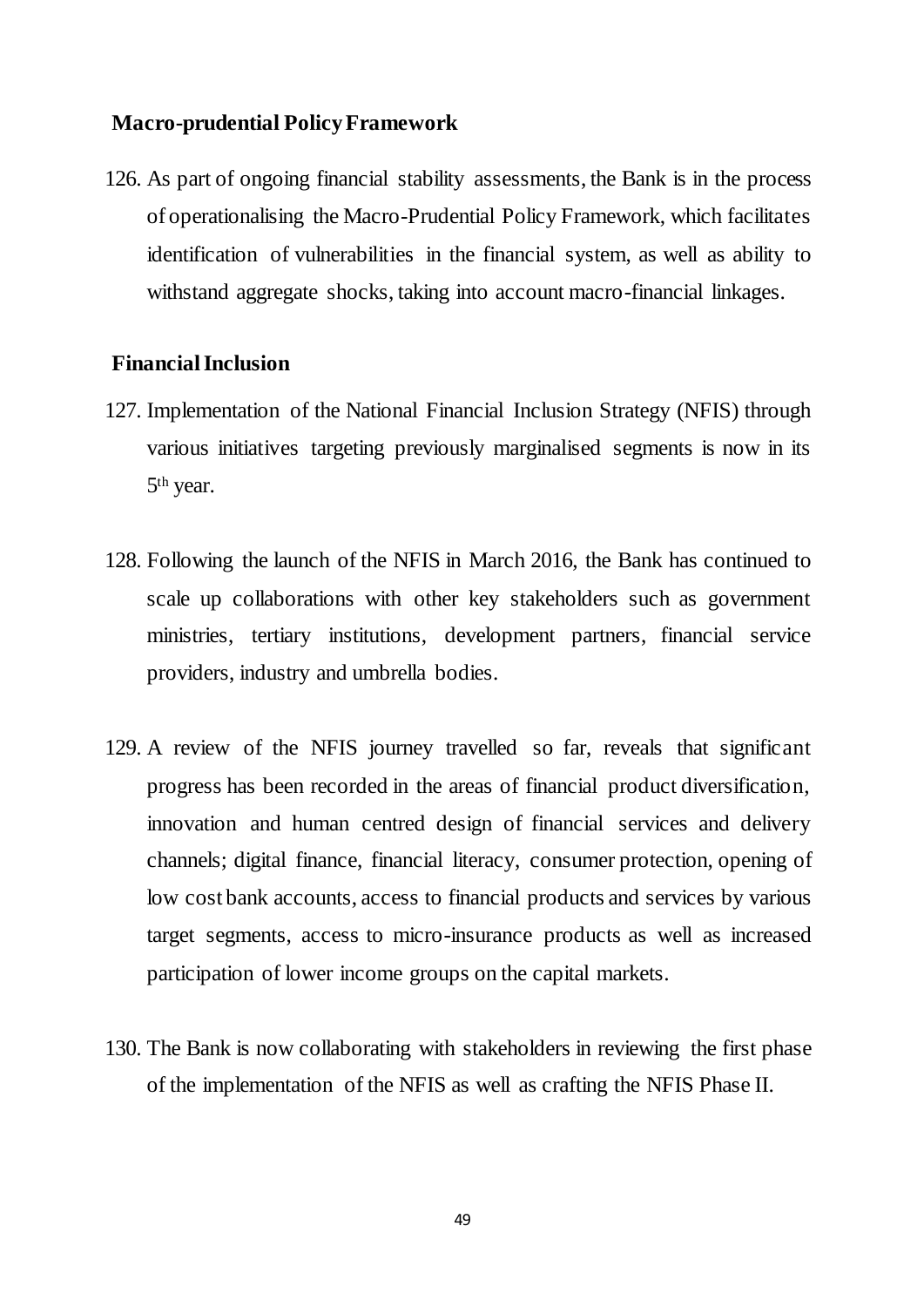- 131. Banks, MFIs, Non-banking financial institutions & MNOs, continue to explore innovative ways of delivering financial services to the marginalised segments through leveraging on technology.
- 132. Innovations such as mobile banking, digital finance, psychometric credit scoring models, biometric technology, value chain financing, group lending, micro insurance, micro business and housing loans, etc are increasing access to, usage and quality of finance for low-income clients.

### <span id="page-49-0"></span>**Level of Access to Financial Services**

133. A remarkable improvement in the level of access to financial services has been noted as reflected in the financial inclusion indicators in the Table 10.

| <b>Indicator</b>                                                             | $Dec-16$ | <b>Dec-17</b> | <b>Dec-18</b> | $Jun-19$  | Sep-19    |
|------------------------------------------------------------------------------|----------|---------------|---------------|-----------|-----------|
| Value of loans to SMEs (\$ m)                                                | 131.69   | 146.22        | 169.96        | 178.92    | 230.06    |
| % of loans to SMEs over total loans                                          | 3.57     | 3.75          | 3.94          | 3.15      | 2.90      |
| Number of SMEs with bank accounts                                            | 71,730   | 76,524        | 111,498       | 81,369    | 112,634   |
| Number of Women with Bank Accounts                                           | 769,883  | 935,994       | 1,736,285     | 2,241,506 | 2,265,650 |
| Value of Loans to Women (\$ m)                                               | 277.3    | 310.78        | 432.36        | 446.4     | 492.79    |
| Number of Loans to Youth                                                     | 38,400   | 61,529        | 69,421        | 154,091   | 141,976   |
| Value of Loans to Youth $(\$ m)$                                             | 58.41    | 138.93        | 104.43        | 329.23    | 467.75    |
| number<br><b>Bank</b><br><b>Total</b><br>of<br><b>Accounts</b><br>(millions) | 1.49     | 3.07          | 6.73          | 7.098     | 7.13      |
| Number of Low Cost Accounts (millions)                                       | 1.2      | 3.02          | 4.67          | 3.81      | 4.57      |

<span id="page-49-1"></span>**Table 10: Financial Inclusion Indicators – December 2016 to Dec 2019**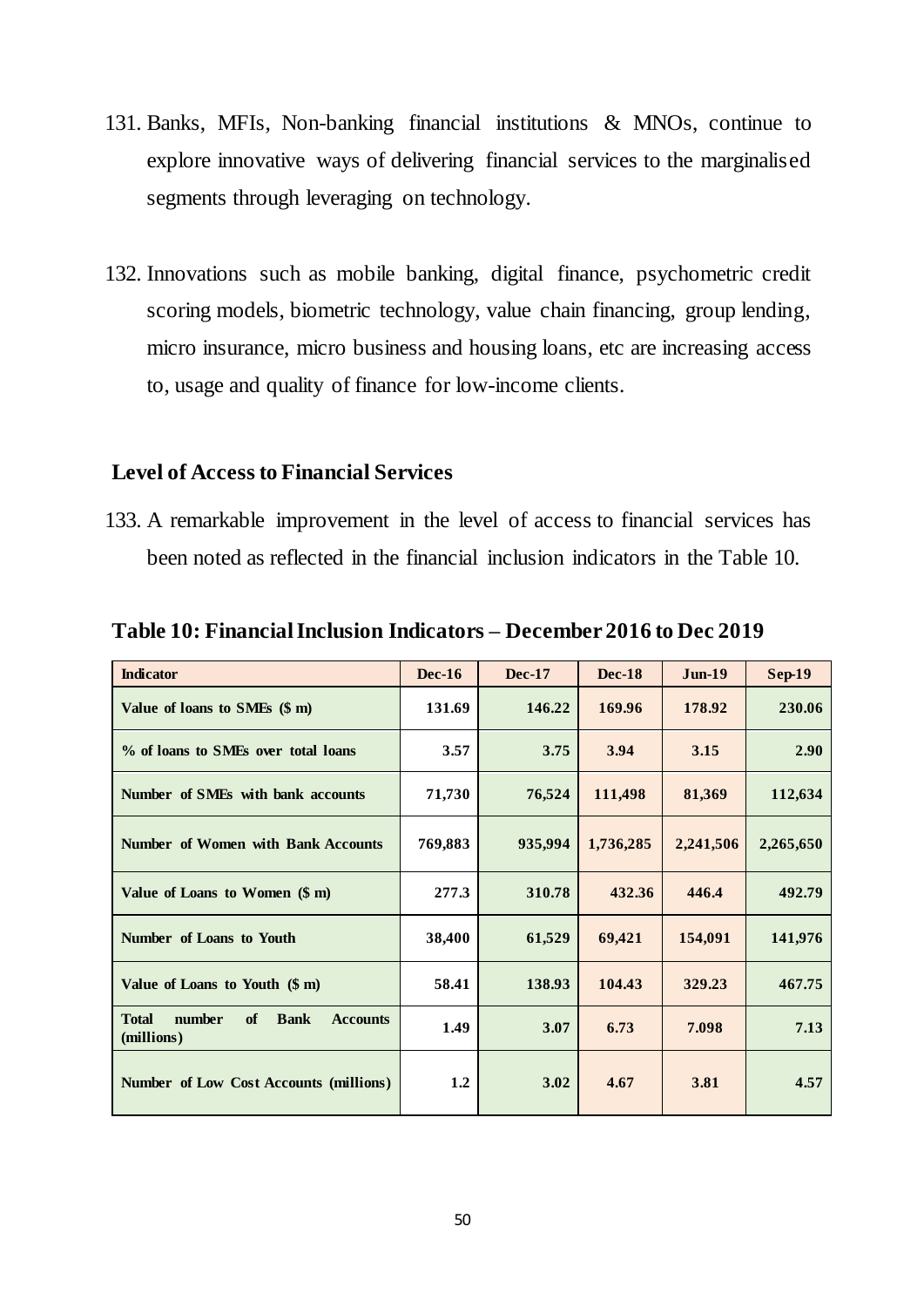- 134. The total number of bank accounts has continued to increase on the back of an increase in low cost accounts, as banks heed calls by the Bank to open low cost accounts with light KYC requirements.
- 135. Access to finance by target segments such as women, youth and MSMEs has continued to increase, largely as a result of a number of financial inclusion initiatives by the Bank. The growth in the number of accounts opened by women from less than 1 million in 2016 to over 2 million in 2019 is attributed to increased focus on women friendly focused financial services and products by banking institutions.
- 136. Following deliberate efforts by both the government and the private sector, Zimbabwe has fully embraced digital financial services resulting in over 90% of the transactions now being electronic.
- 137. Electronic transaction volumes increased from two million in 2009 to over two billion in 2019, (1,000 times in 10 years) while value of electronic transactions also increased from \$7 billion in 2009 to \$430 billion in 2019, (an increase of 60 times in 10 years).
- 138. As Monetary Authorities we urge members of the public to continue to make use of formal banking channels to transact, as these are secure.

#### **Outreach Programmes**

139. The Bank continues to participate as well as collaborating with stakeholders in various outreach programs aimed at raising awareness to members of the public about available financial products and services as well as financial inclusion initiatives.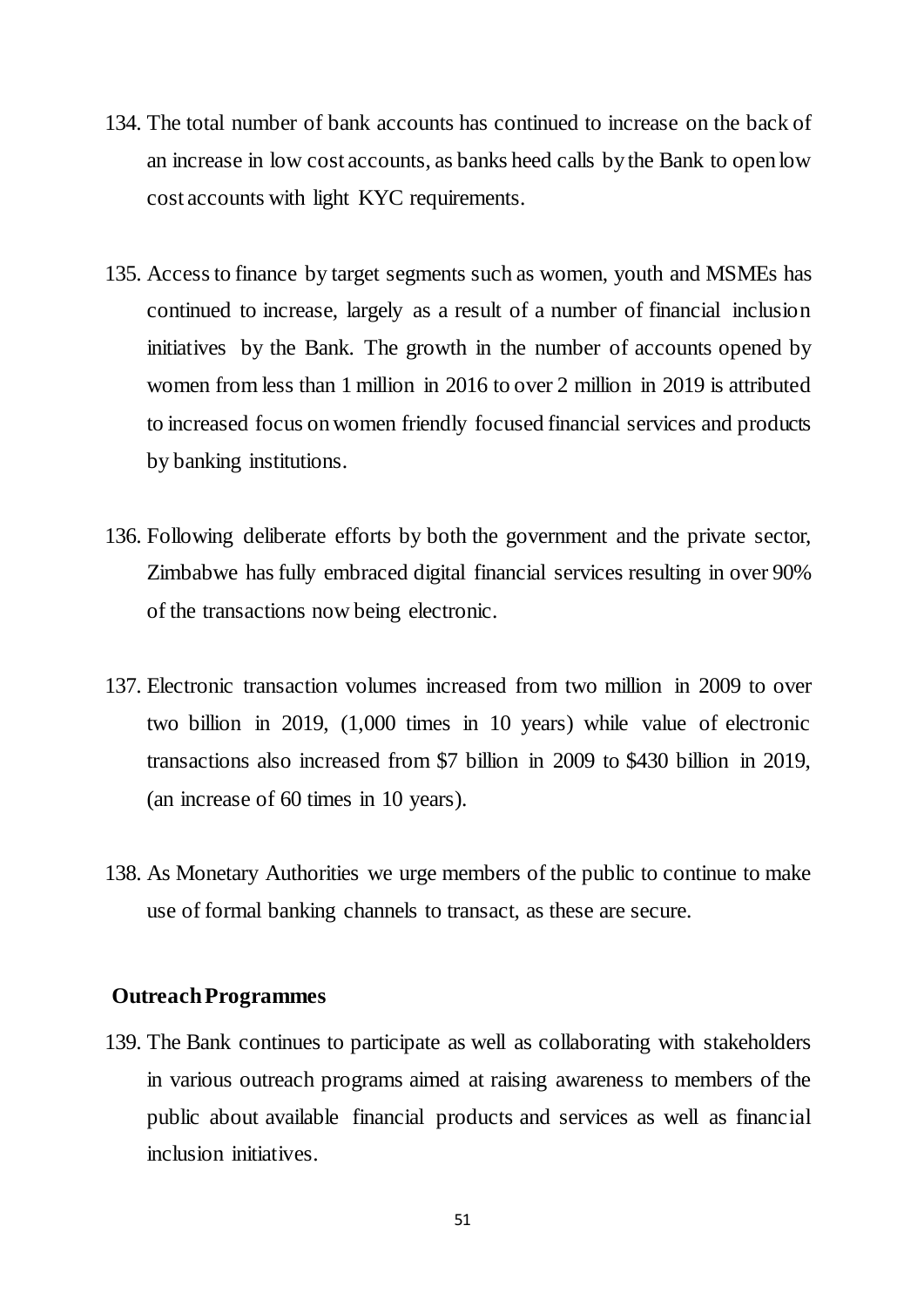### **Sources of data for credit worthiness assessment**

- 140. The Bank continues to urge credit providers to make use of alternative data to provide financial services to MSMEs. Credit reporting service providers and lending institutions can leverage on the vast amounts of digitized alternative data including transactional (payments) data, behavioural data and social media data to determine capacity and willingness to repay loans.
- 141. This data can also be used to provide granularity on customer preferences and behaviours, which can help in designing new financial products and services.
- 142. Mindful of this development, the Bank is encouraging credit reporting service providers to explore innovative ways of using alternative data to promote access to credit particularly for those that are credit invisibles and operate in the informal sector.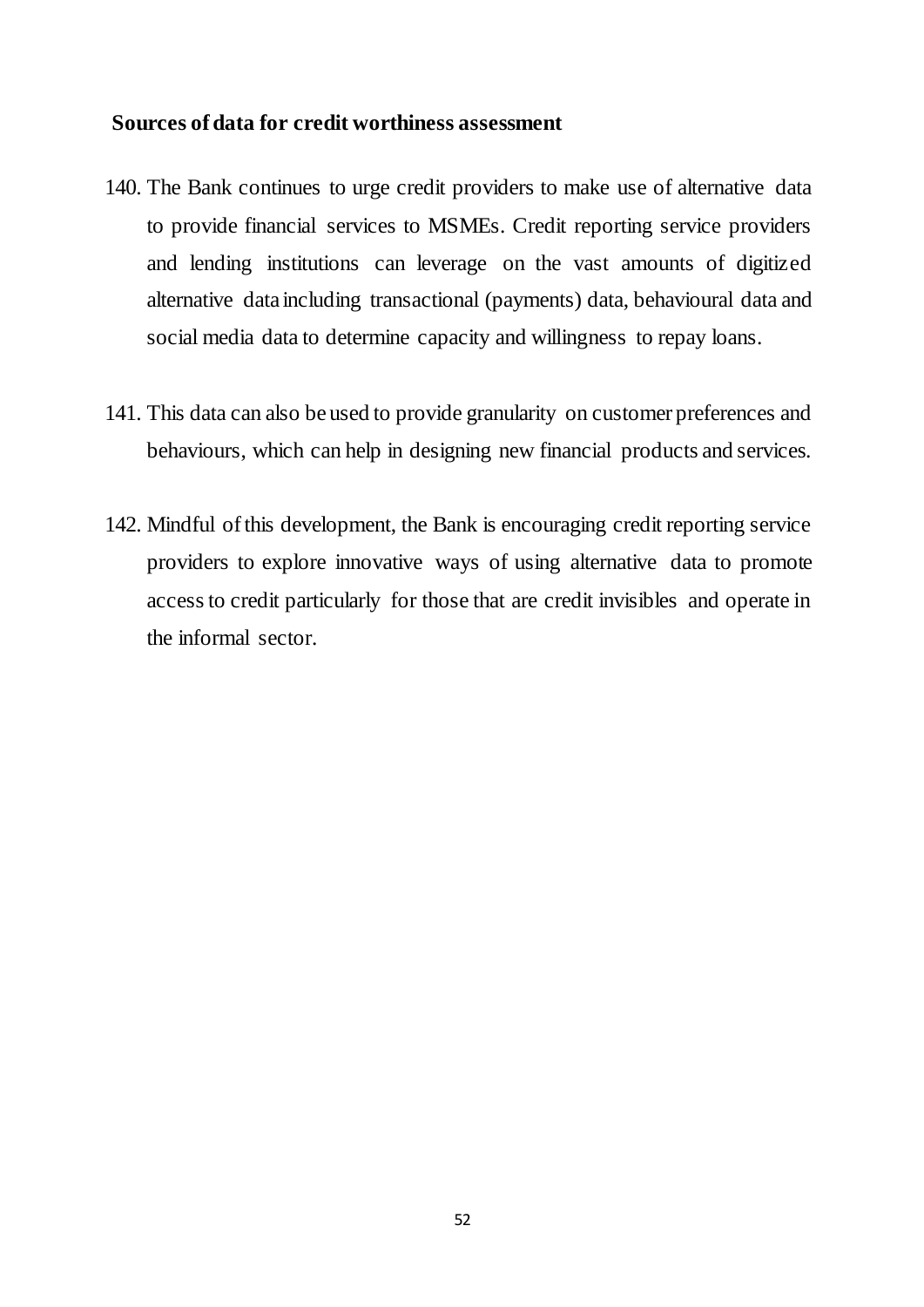### <span id="page-52-0"></span>**NATIONAL PAYMENT SYSTEMS**

- 143. The Bank continued to ensure that the National Payment System (NPS) is safe, secure, efficient and cost-effective on the back of a number of measures instituted. These included oversight, supervision, research, licensing and operational activities.
- 144. At the same time the Bank continued to place priority on stakeholder engagement as a means to achieving strategic objectives in the national payment systems arena.
- 145. As previously reported, a number of initiatives continue to be enforced and undertaken to protect consumers and ensure compliance with international security standards, such as EuroPay, MasterCard and Visa (EMV) and the SWIFT Customer Security Programme.
- 146. The volumes and values for digital financial transactions trended upwards by an average of 1 % and 13 % per month, respectively, during the period January to December 2019 as shown in Figure 14.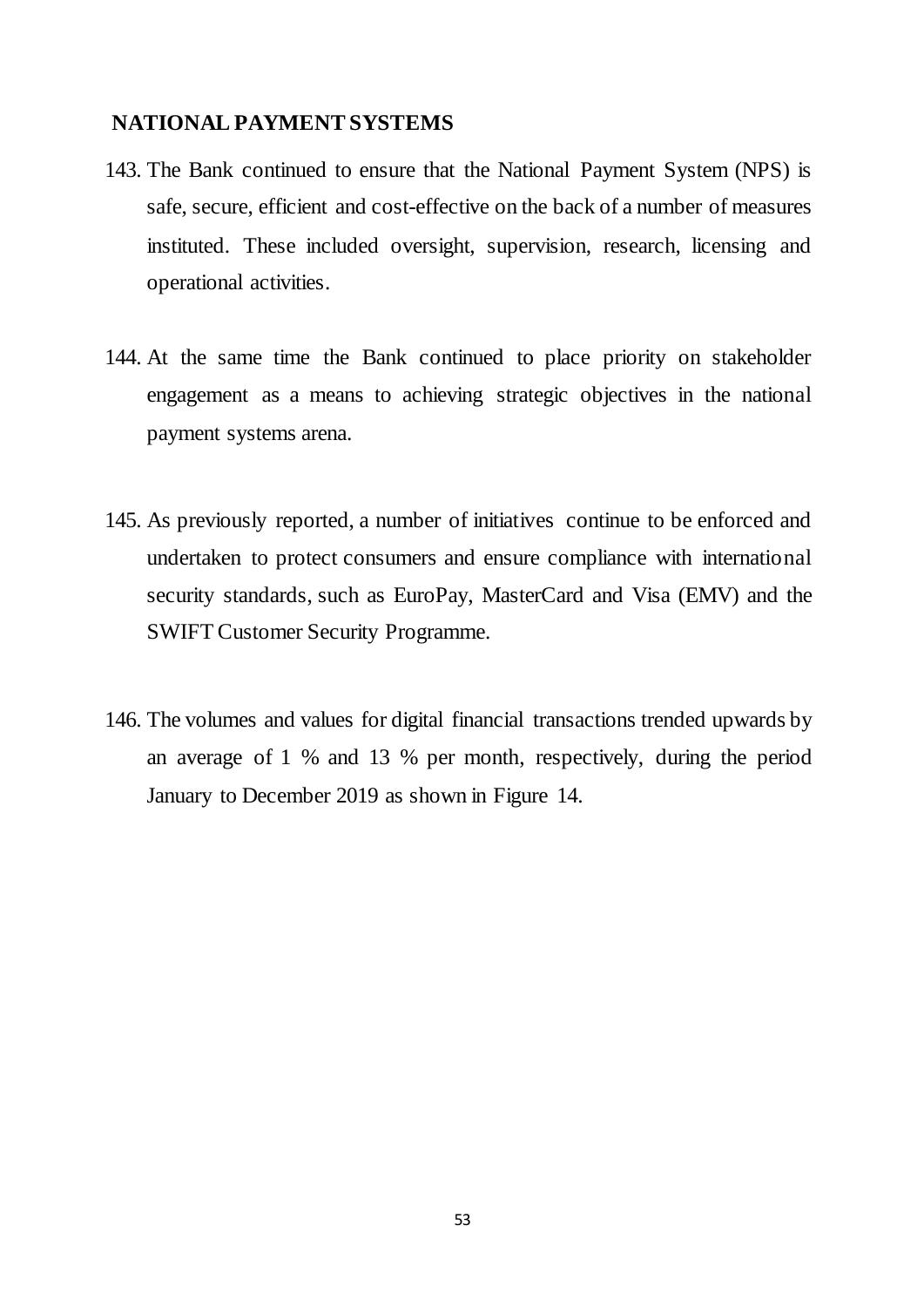

<span id="page-53-0"></span>**Figure 14: Electronic Transactional Activities from January-December 2019**

- 147. The national payment streams are characterised by both large value (Real Time Gross Settlement) and small value (mobile financial services, cheque, automatic teller machines and point of sale).
- 148. Figure 15 shows the architecture of the payment, clearing and settlement system with proportional representation of transactional activities in the economy during the year 2019.